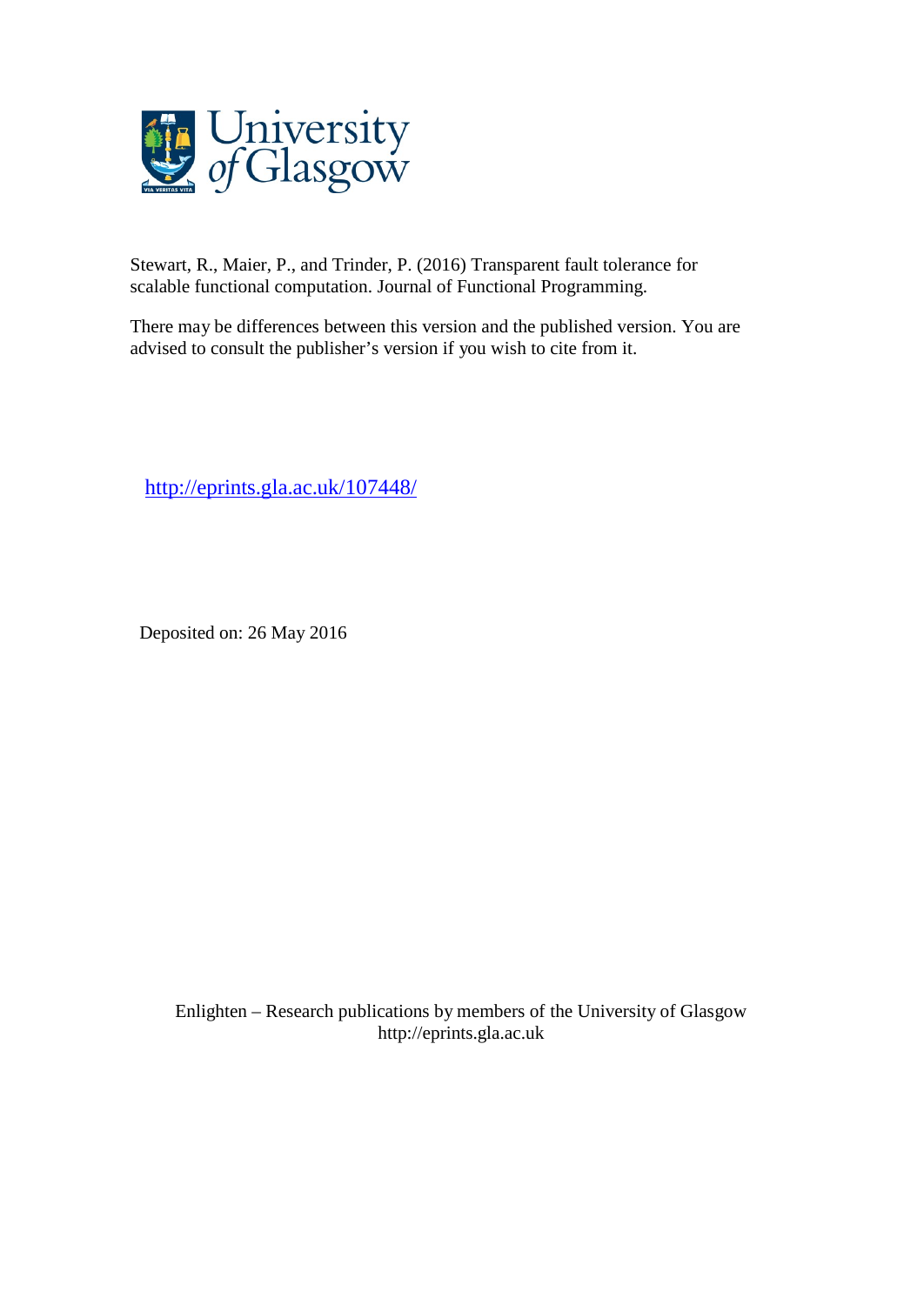*Under consideration for publication in J. Functional Programming*  $1$ 

# *Transparent Fault Tolerance for Scalable Functional Computation*

# ROBERT STEWART

Mathematical & Computer Sciences, Heriot-Watt University, Edinburgh, UK

PATRICK MAIER & PHIL TRINDER School of Computing Science, Glasgow, UK

#### Abstract

Reliability is set to become a major concern on emergent large-scale architectures. While there are many parallel languages, and indeed many parallel functional languages, very few address reliability. The notable exception is the widely emulated Erlang distributed actor model that provides explicit supervision and recovery of actors with isolated state.

We investigate scalable *transparent* fault tolerant functional computation with *automatic* supervision and recovery of tasks. We do so by developing *HdpH-RS*, a variant of the Haskell distributed parallel Haskell (HdpH) DSL with Reliable Scheduling. Extending the distributed work stealing protocol of HdpH for task supervision and recovery is challenging. To eliminate elusive concurrency bugs, we validate the HdpH-RS work stealing protocol using the SPIN model checker.

HdpH-RS differs from the actor model in that its principal entities are tasks, *i.e.* independent stateless computations, rather than isolated stateful actors. Thanks to statelessness, fault recovery can be performed automatically and entirely hidden in the HdpH-RS runtime system. Statelessness is also key for proving a crucial property of the semantics of HdpH-RS: fault recovery does not change the result of the program, akin to deterministic parallelism.

HdpH-RS provides a simple distributed fork/join-style programming model, with minimal exposure of fault tolerance at the language level, and a library of higher level abstractions such as algorithmic skeletons. In fact, the HdpH-RS DSL is exactly the same as the HdpH DSL, hence users can opt in or out of fault tolerant execution without any refactoring.

Computations in HdpH-RS are always as reliable as the root node, no matter how many nodes and cores are actually used. We benchmark HdpH-RS on conventional clusters and an HPC platform: all benchmarks survive Chaos Monkey random fault injection; the system scales well *e.g.* up to 1400 cores on the HPC; reliability and recovery overheads are consistently low even at scale.

# 1 Introduction

<span id="page-1-0"></span>We know from both data centres and High Performance Computing (HPC) that faults become frequent in large scale architectures, *e.g.* around  $10^5$  cores [\(Barroso](#page-35-0) *et al.*, 2013). With the exponential growth in the number of cores many expect servers with these numbers of cores to become commonplace in the near future. Hence the massively parallel computations on such architectures must be able to tolerate faults. For example there is already intense research to improve the fault tolerance of HPC software [\(Cappello,](#page-35-1) [2009\)](#page-35-1), and cloud frameworks like Google MapReduce [\(Dean & Ghemawat, 2008\)](#page-35-2) and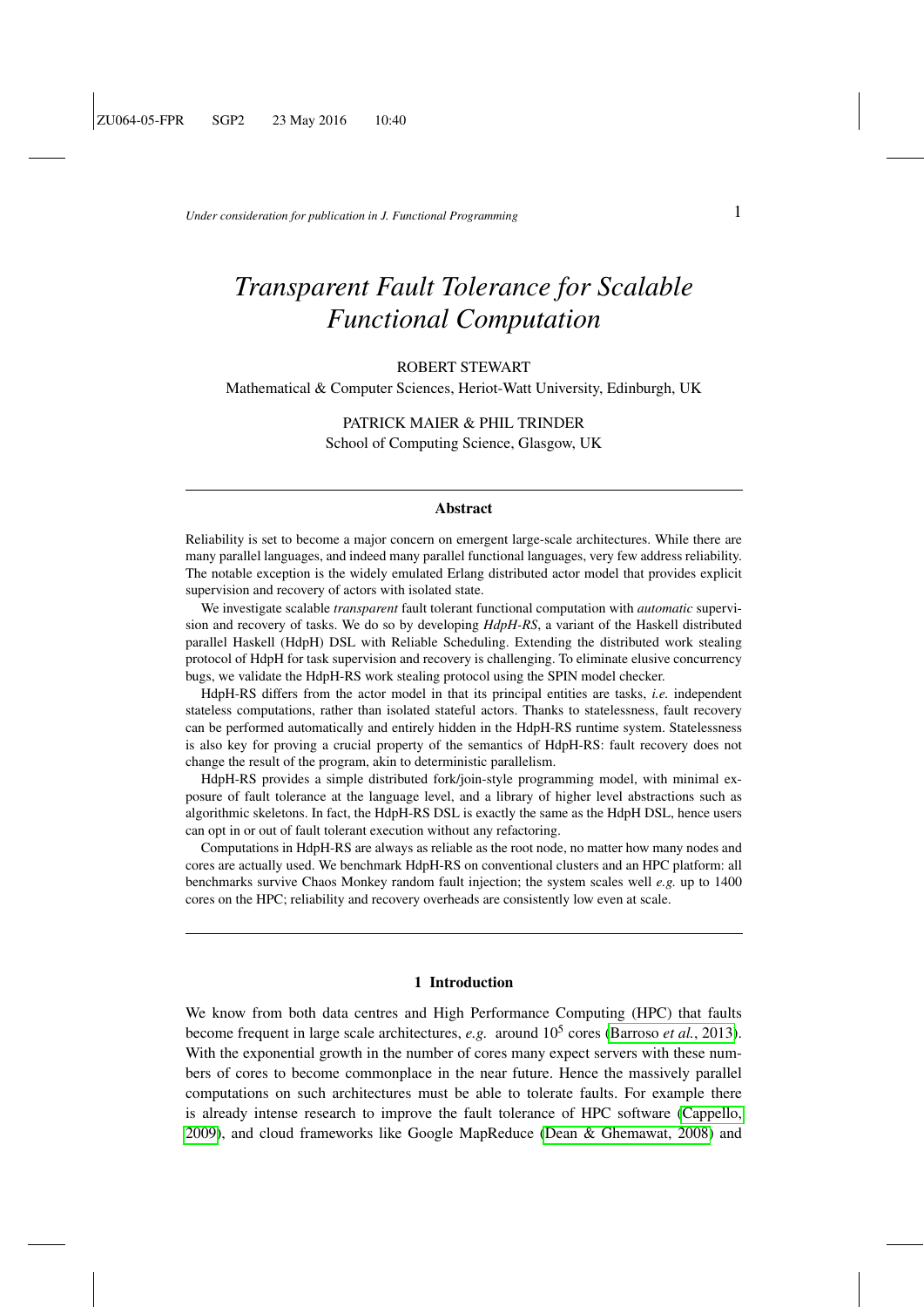Hadoop [\(White, 2012\)](#page-38-0) provide transparent fault tolerance for their restricted data retrieval computations.

There are many parallel functional languages *e.g.* [\(Marlow](#page-37-0) *et al.*, 2009; [Scholz, 2003\)](#page-37-1), and many scale over distributed memory architectures to support massively parallel computations *e.g.* [\(Aljabri](#page-35-3) *et al.*, 2014; [Loogen](#page-36-0) *et al.*, 2005). There are, however, very few fault tolerant parallel functional languages. The notable exception is the Erlang distributed actor model [\(Armstrong, 2010\)](#page-35-4) that is widely emulated, *e.g.* by Cloud Haskell [\(Epstein](#page-36-1) *et al.*, [2011\)](#page-36-1) and the Akka library for Scala [\(Gupta, 2012\)](#page-36-2). Erlang style fault tolerance provides mechanisms for the explicit supervision and recovery of stateful processes, or actors, and hence faults are observable.

We investigate exploiting the statelessness of functional languages to provide scalable *transparent* fault tolerance, in contrast to stateful actor models. If a copy of the closure representing a stateless computation is preserved it can be recovered by simply re-evaluating the closure. Conveniently functional languages like Haskell clearly distinguish stateless and stateful computations. There remain significant challenges to scaling parallel functional programs, *e.g.* they commonly employ complex data and control structures, and dynamically create tasks of irregular sizes.

The basis of our investigation is a variant of the Haskell Distributed Parallel Haskell DSL (HdpH), HdpH-RS that extends HdpH with *reliable scheduling* (RS). Both HdpH and HdpH-RS are designed for scalable distributed-memory parallelism, and employ work stealing to load balance dynamically-generated tasks of irregular sizes.

The paper makes the following research contributions.

Language design for transparent fault tolerance. The HdpH-RS implementations of the HdpH spawn and spawnAt primitives create and supervise idempotent tasks guaranteeing that they terminate providing the spawning location survives. Idempotent tasks have no side effects whose repetition can be observed, *e.g.* tasks that are stateless or perform idempotent database updates [\(Ramalingam & Vaswani, 2013\)](#page-37-2). By the transitivity of spawning the program terminates if the root node, where the program starts, survives<sup>[1](#page-2-0)</sup>. For ease of programming HdpH-RS exploits the higher level HdpH programming abstractions, most significantly some 9 parallel skeletons that encapsulate common parallel programming patterns [\(Stewart & Maier, 2013\)](#page-37-3). Logically the programmer can switch from normal to fault tolerant execution simply by selecting the HdpH-RS implementation, *i.e.* without refactoring application code<sup>[2](#page-2-1)</sup>.

HdpH-RS is designed to manage dynamic, irregular and idempotent task parallelism on large scale architectures like HPCs. It copes well with complex algorithms, coordination patterns, and data structures. There are many real-world applications with these characteristics, for example many combinatorial problems or computational algebra problems e.g. (Maier *et al.*[, 2014a\)](#page-36-3). (Section [3\)](#page-6-0).

<span id="page-2-0"></span> $<sup>1</sup>$  Erlang style automatic restarting of the root node could easily be provided, and would simply</sup> rerun the entire computation, typically up to a fixed failure frequency, e.g. 5 restarts/hour.

<span id="page-2-1"></span><sup>2</sup> Section [6.4](#page-29-0) outlines some minor pragmatic issues with using fault tolerance.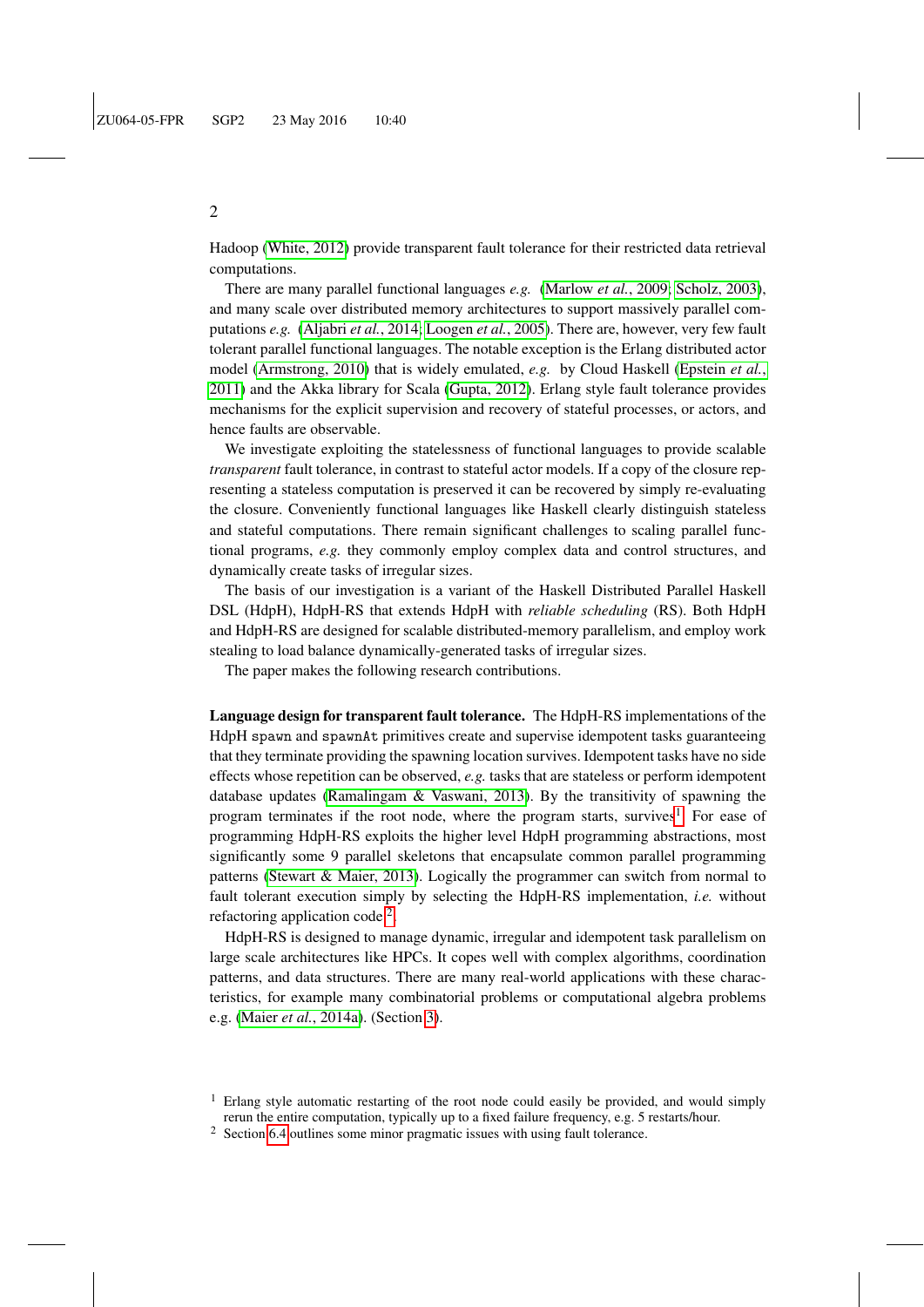An operational semantics for HdpH-RS that provides a concise and unambiguous model of scheduling in the absence and presence of failure. Provided that all tasks are idempotent, we show that the semantics makes failure unobservable: a program always computes the same result, no matter how many failed tasks had to be recovered (Sections [3.4](#page-9-0) and [3.5\)](#page-12-0).

The design and implementation of transparent fault tolerance via a distributed scheduler that implements the HdpH-RS spawn primitives, fault detection, and recovery. The reliable scheduler performs work stealing while tolerating the random loss of any or all nodes other than the root node. It replicates supervised tasks, tracks their location, and reinstates them if the task may have been lost. In the current implementation any tasks created by a lost task will also be recreated during the re-evaluation. The HdpH-RS implementation is publicly available [\(Stewart & Maier, 2013\)](#page-37-3) (Sections [4,](#page-15-0) [6\)](#page-26-0).

A validation of the fault tolerant distributed scheduler with the SPIN model checker. The work stealing scheduling algorithm is abstracted in to a Promela model and is formally verified with the SPIN model checker [\(Holzmann, 2004\)](#page-36-4). The model represents all failure combinations of non-root nodes that may occur in real architectures. The key reliability property shows that the variable representing a supervised task is eventually full despite node failures. The property is proven by an exhaustive search of 8.2 million states of the model's state space at a reachable depth of 124 transitions (Section [5\)](#page-20-0).

An evaluation of the HdpH-RS transparent fault tolerance performance using four benchmarks on both conventional (Beowulf [\(Meredith](#page-37-4) *et al.*, 2003)) clusters and the HEC-ToR HPC [\(Edinburgh Parallel Computing Center \(EPCC\), 2008\)](#page-36-5). All benchmarks execute without observable faults in the presence of Chaos Monkey [\(Hoff, 2010\)](#page-36-6) random fault injection. We show that HdpH-RS scales well, *e.g.* achieving a speedup of 752 with explicit task placement and 333 with lazy work stealing when executing Summatory Liouville on 1400 HECToR cores. Supervision overheads are consistently low even at scale and recovery overheads are similarly low in the presence of frequent failure when lazy on-demand work stealing is used (Section [7\)](#page-29-1). The dataset supporting this evaluation is available from an open access archive [\(Stewart](#page-38-1) *et al.*, 2015).

Novelty This paper is the first comprehensive presentation of transparent fault tolerance in HdpH-RS, covering the design, implementation, semantics, validation, and evaluation. HdpH-RS was conceived as a key component of the SymGridPar2 scalable computational algebra framework. The HdpH-RS design is presented as part of the SymGridPar2 design in (Maier *et al.*[, 2014b\)](#page-37-5), together with some very preliminary performance measurements. HdpH-RS is described alongside HdpH in (Maier *et al.*[, 2014c\)](#page-37-6), but with only a few paragraphs dedicated to describing each of the implementation, validation, and evaluation.

#### 2 Related Work

#### *2.1 Faults and Reliability*

<span id="page-3-0"></span>A fault is a characteristic of hardware or software that can lead to a system error. An error can lead to an erroneous system state giving a system behaviour that is unexpected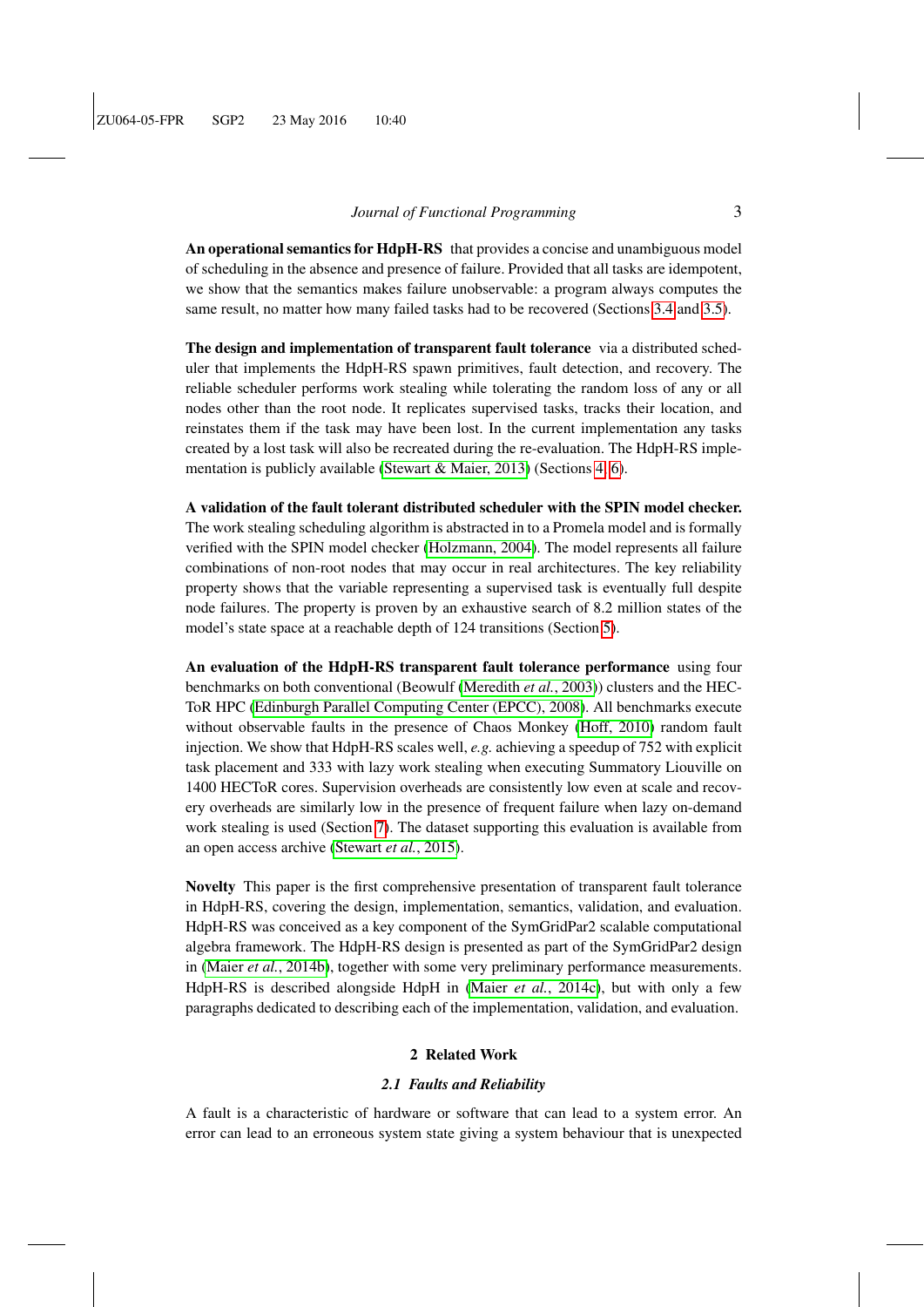<span id="page-4-0"></span>by system users. Faults may be due to a range of factors, *e.g.* incorrect software, or the capacity issues like insufficient memory or persistent storage.



Fig. 1: Availability Tactics from [\(Scott & Kazman, 2009\)](#page-37-7)

Tactics for fault tolerance detection, recovery and prevention are shown in Figure [1.](#page-4-0) Monitors are components that can monitor many parts of a system, such as processors, nodes, and network congestion. They may use heartbeat or ping-pong protocols to monitor remote components in distributed systems. In message passing distributed systems, timestamps can be used to detect or re-order incorrect event sequences. Most existing work in fault tolerance for HPC systems is based on *checkpointing* or *rollback recovery*. Checkpointing methods [\(Chandy & Lamport, 1985\)](#page-35-5) are based on periodically saving a global or semi-global state to stable storage. Global checkpointing does not scale, and though asynchronous checkpointing approaches have potential to scale on larger systems, they encounter difficult challenges such as rollback propagation, domino effects, and loss of integrity through incorrect rollback in dependency graphs [\(Elnozahy](#page-36-7) *et al.*, 2002). *Algorithmic level* fault tolerance is an alternative high level fault tolerance approach. Examples include leader election algorithms, consensus through voting and quorums, or simply ignore failures by smoothing over missing results with probabilistic accuracy bounds.

#### *2.2 Reliability of Large Scale Systems*

The success of future *HPC architectures* will depend on the ability to provide reliability and availability at scale [\(Schroeder & Gibson, 2007\)](#page-37-8). As HPC systems continue to increase in scale, their mean time between failure decreases. The current practise for fault tolerance in HPC systems is to use very reliable hardware, *e.g.* processors and interconnects, and to use checkpointing and rollback. With the increasing error rates and increasing aggregate memory exceeding IO capabilities, checkpointing is fast becoming unusable [\(Litvinova](#page-36-8) *et al.*[, 2010\)](#page-36-8).

Parallel functional computations are typically very different from most HPC computations that perform relatively regular iterations over arrays of floating points. In contrast HdpH and other functional computations employ complex data and control structures, use arrays and floating points sparingly, and dynamically create tasks of irregular sizes. Rather than checkpointing, HdpH-RS uses supervision and re-evaluation for fault tolerance.

4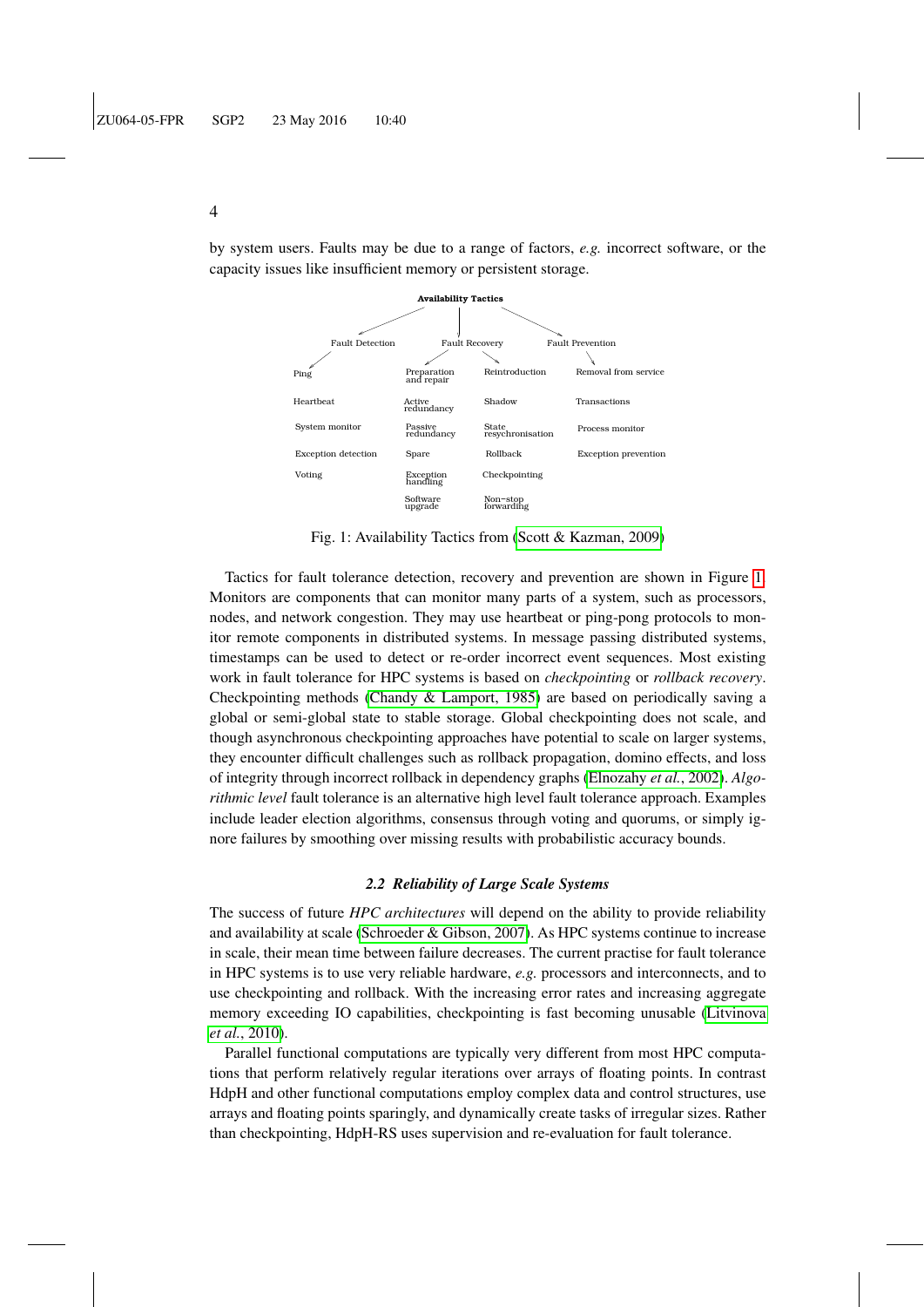Big Data frameworks like Google MapReduce [\(Dean & Ghemawat, 2008\)](#page-35-2), and Hadoop [\(White, 2012\)](#page-38-0) operate at scale on commodity hardware and hence provide fault tolerance. They provide automatic and largely transparent fault tolerance. Queries are idempotent, the data is replicated in a distributed file store, *e.g.* by the Hadoop HDFS [\(White, 2012\)](#page-38-0), the failure of a sub query is detected and it is recomputed. Such frameworks perform a restricted form of data retrieval computation. HdpH-RS, and other parallel functional languages, are more commonly used for large compute-bound tasks, *i.e.* Big Computation and not Big Data.

HdpH-RS differs from Hadoop in a number of ways. Where a Hadoop master node supervises the health of all slave nodes, supervision is distributed in HdpH-RS, and all HdpH-RS nodes are capable of detecting remote node failures. In Hadoop, *failure detection and task replication is centralised*. The output of map tasks are stored to disk locally in Hadoop. In the presence of failure, completed *map tasks are redundantly re-scheduled*, due to the loss of their results. This is in contrast to HdpH-RS, where the resulting values of evaluating task expressions is transmitted with rput as soon as they are calculated. *Failure detection latency* in Hadoop is 10 minutes by default in order to tolerate non-responsiveness and network congestion [\(Dinu & Ng, 2011\)](#page-36-9). In contrast, the failure detection latency in HdpH-RS is a maximum of 5 seconds by default, and can be modified by the user.

## *2.3 Fault Tolerant Distributed Languages*

Erlang is a distributed actor based functional language that is increasingly popular for developing reliable scalable systems, many with soft real-time requirements. The Erlang approach to failures relies on actors having isolated state, and hence they can 'let it crash' and rely on another process to correct the error [\(Armstrong, 2010\)](#page-35-4). One Erlang process can monitor another Erlang process, which is notified if the monitored process dies. The Erlang reliability model is widely emulated, *e.g.* by and the Akka library for Scala [\(Gupta,](#page-36-2) [2012\)](#page-36-2) and by Cloud Haskell [\(Epstein](#page-36-1) *et al.*, 2011).

The Cloud Haskell and HdpH-RS designs and implementations are closely related. Both languages are implemented entirely in Haskell with GHC extensions and inherit the language features of Haskell, including purity, types, and monads, as well as the multiparadigm concurrency models in Haskell. Both provide mechanisms for serialising function closures, enabling higher order functions to be used in distributed computing environments. Both are de-coupled into multiple layers, separating the process layer, transport layer, and transport implementations. The software architecture, illustrated in Figure [2,](#page-6-1) is designed to encourage additional middlewares other than Cloud Haskell for distributed computing, and for alternative network layer implementations other than TCP. Cloud Haskell and HdpH-RS share the TCP network layer.

HdpH-RS reliability differs from Erlang-style reliability in a number of ways, and for concreteness we compare with distributed Erlang. HdpH-RS provides dynamic load management where an idle node may steal a task. In contrast distributed Erlang spawns a process to a named node (host), and thereafter it cannot migrate. This makes Erlang less suitable than HdpH-RS for computations with irregular parallelism. HdpH-RS recovery in effect automates Erlang OTP supervision behaviours and hence user does not need to handle failures excplicity as in Erlang. Where HdpH-RS is designed to recover only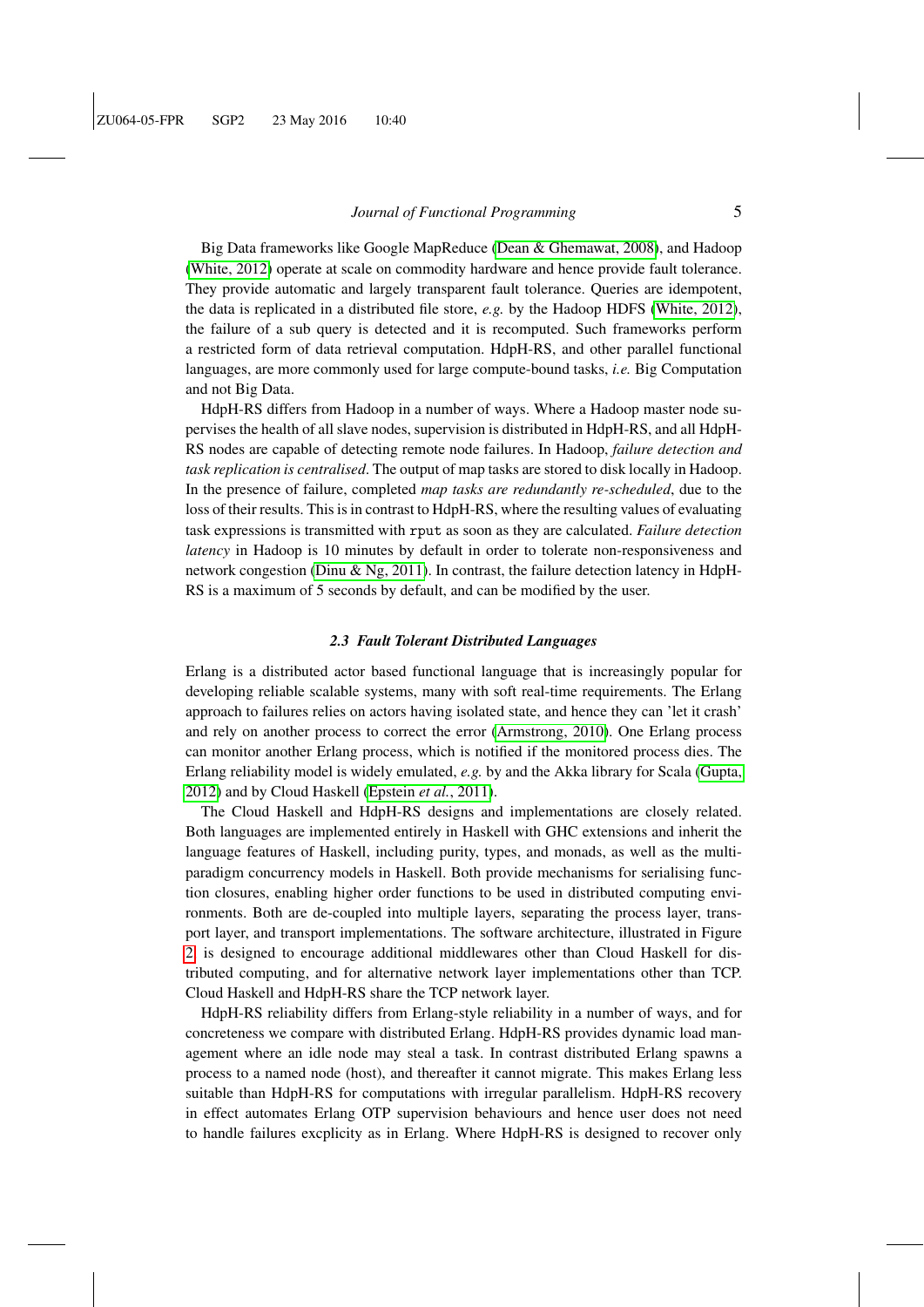<span id="page-6-1"></span>

Fig. 2: Distributed Haskell Software Layers

idempotent tasks transparently, *i.e.* without making faults observable, the recovery of a stateful process in Erlang may make the faults observable. Such a model can provide better availability as nodes (Erlang VMs) can be monitored and restarted from the operating system. In contrast to HdpH-RS and Cloud Haskell Erlang is dynamically typed, and hence programming errors may be detected only at runtime.

# 3 Design

# *3.1 HdpH-RS Language*

<span id="page-6-2"></span><span id="page-6-0"></span>Haskell Distributed Parallel Haskell (HdpH) and HdpH-RS are shallowly embedded Haskell DSLs that support high-level explicit and semi-explicit parallelism. HdpH-RS is *scalable* as it distributes computations across a network of multicore nodes. It is *portable*, being implemented entirely in Haskell (with GHC extensions) rather than relying on bespoke low-level runtime systems like Glasgow parallel Haskell (GpH) [\(Trinder](#page-38-2) *et al.*, 1996) or Eden [\(Loogen](#page-36-0) *et al.*, 2005).

HdpH-RS provides *high-level semi-explicit parallelism* with implicit and explicit task placement and dynamic load management. Implicit placement frees the programmer from controlling work distribution and load management. Instead, idle nodes steal work from busy nodes automatically, thereby maximising utilisation when there is enough work to be stolen at the expense of deterministic execution. HdpH-RS provides low cost automatic *fault tolerance* using Erlang-style supervision and recovery of location-invariant computations.

HdpH-RS extends the Par monad DSL [\(Marlow](#page-37-9) *et al.*, 2011) for shared-memory parallelism to distributed memory, and Listing [1](#page-7-0) lists the HdpH API. Like [\(Marlow](#page-37-9) *et al.*, [2011\)](#page-37-9), HdpH focuses on task parallelism. In distributed memory, this requires serialisation of Par computations and results so they can be sent over the network. The *Par* type constructor is a monad for encapsulating a parallel computation. To communicate the results of computation (and to block waiting for their availability), threads employ IVars as futures [\(Halstead Jr., 1985\)](#page-36-10), which are essentially mutable variables that are writable exactly once.

The spawn and spawnAt primitives immediately return a future of type IVar (Closure t). The actual result can be read by calling get, blocking until the result is available. Note that a future is not serialisable, hence cannot be captured by explicit closures. As a result the future can only be read on the hosting node, *i.e.* the node it was created on. Details of explicit closures in HdpH-RS are in (Maier *et al.*[, 2014b\)](#page-37-5).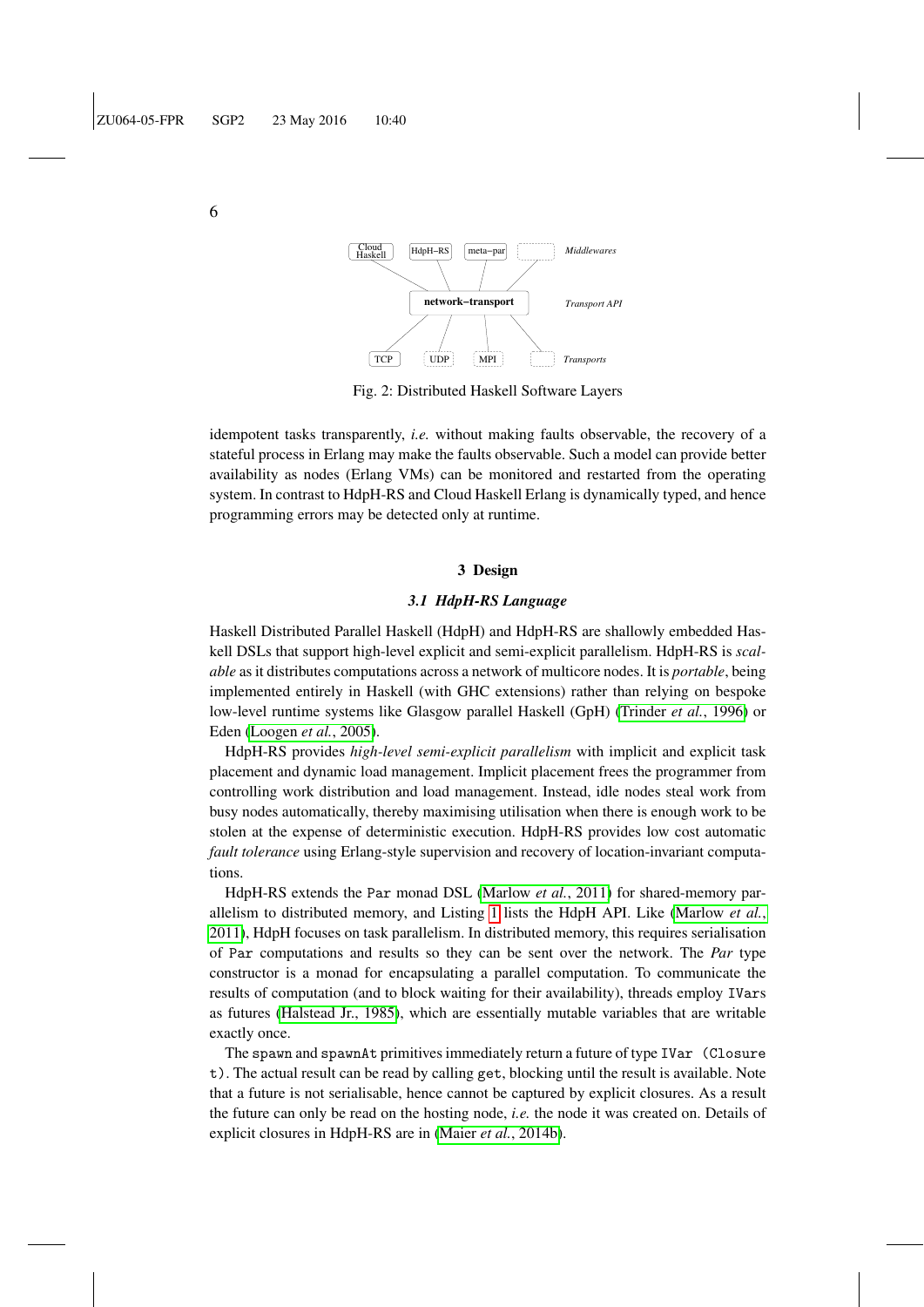```
Journal of Functional Programming 7
```

```
data Par a - monadic parallel computation of type 'a'
eval :: a \rightarrow Par a -- strict evaluation
data Node -- explicit location (shared-memory node)
allNodes :: Par [Node] -- list of all nodes; head is current node
data Closure a - explicit closure of type 'a'
unClosure :: Closure a \rightarrow a
toClosure :: (Binary a) \Rightarrow a \rightarrow Closure a
mkClosure -- Template Haskell closure conversion macro
-- ∗ task distribution
type Task a = Closure (Par (Closure a))
spawn :: Task a \rightarrow Par (Future a) -- lazy
spawnAt :: Node \rightarrow Task a \rightarrow Par (Future a) -- eager
-- ∗ communication of results via futures
data IVar a -- write-once buffer of type 'a'
type Future a = IVar (Closure a)
get :: Future a \rightarrow Par (Closure a) -- local read
rput :: Future a \rightarrow Closure a \rightarrow Par () -- global write (internal use)
```
Listing 1: HdpH-RS Primitives

The example in Listing [2](#page-7-1) illustrates the use of the HdpH primitives to sum the *Liouville function* [\(Borwein](#page-35-6) *et al.*, 2008) from 1 to *n* in parallel. The code shows how to construct a list of tasks with the mkClosure macro, how to generate parallelism by spawning the tasks, how to retrieve the results closures, and how to unwrap them and return the final sum. Note how the actual parallel computation, the function liouville, applies the toClosure primitive to create a result closure containing a fully evaluated Integer.

```
paramLiouville :: Integer \rightarrow Par IntegerparSumLiouville n = dolet tasks = [\frac{\text{C}}{\text{c}}(\text{mkClosure} [\text{liouville k}])) \mid k \leftarrow [1..n]futures \leftarrow mapM span tasksresults ← mapM get futures
  return $ sum $ map unClosure results
liouville :: Integer \rightarrow Par (Closure Integer)
liouville k = eval $ toClosure $ (-1)^{n}(length $ primeFactors k)
```
Listing 2: Summatory Liouville with HdpH-RS

## *3.2 Algorithmic Skeletons*

HdpH-RS provides algorithmic skeletons [\(Cole, 1988\)](#page-35-7) that abstract over the DSL primitives to provide high level fault tolerant parallelism. Algorithmic skeletons abstract communication, interaction, and commonly-used patterns of parallel computation *e.g.* divideand-conquer, map/reduce, parallel map and parallel buffer variants. Programmers that use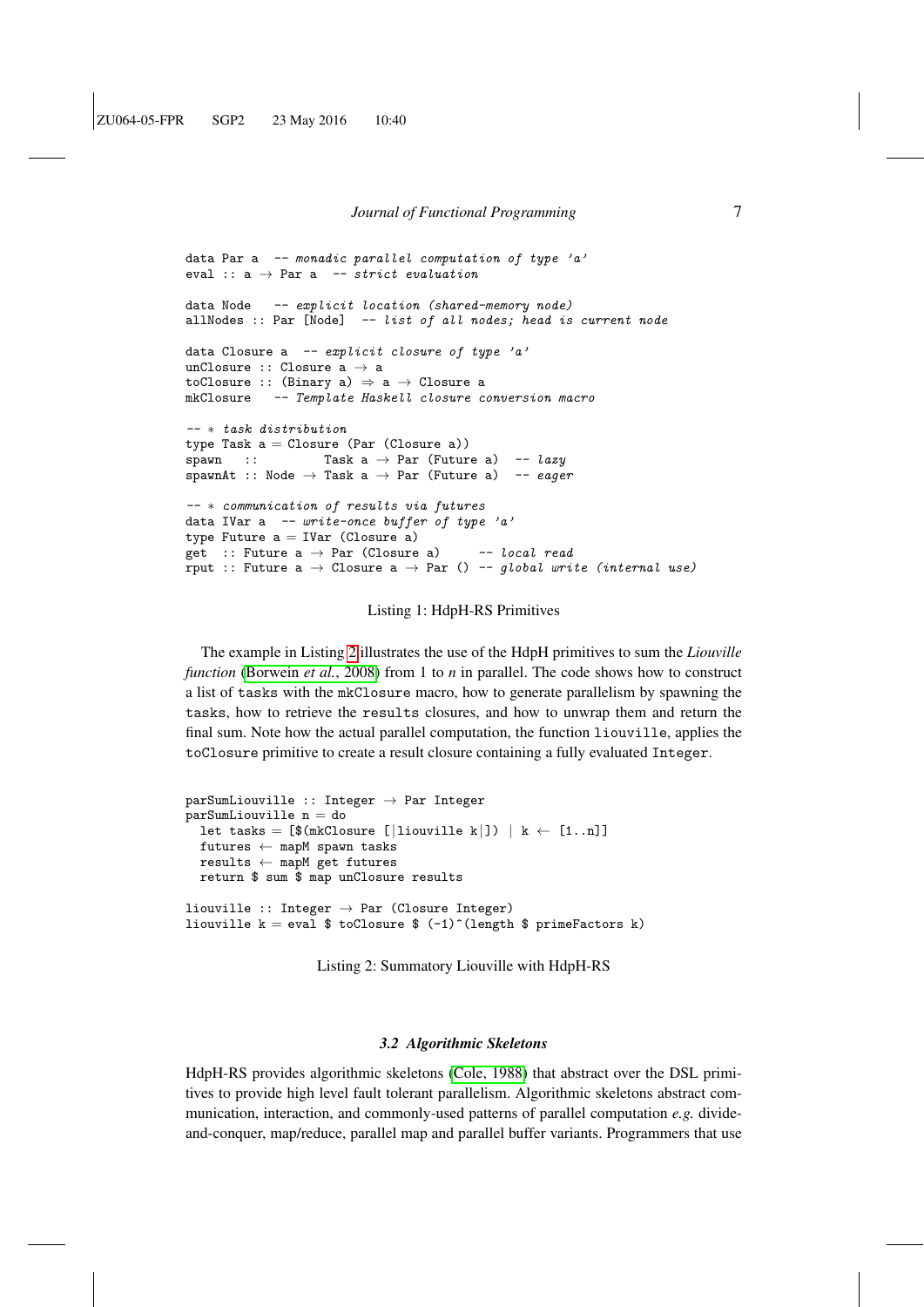these skeletons do not create tasks with spawn, spawnAt or call get on IVars directly. Instead, the skeleton implementations handle task creation and placement and synchronisation using IVars.

There are two versions of each algorithmic skeleton, one that uses eager scheduling and another that uses lazy scheduling. Lazy skeletons are implemented with combinations of spawn and get, and rely on the work stealing scheduler to load balance tasks. Eager skeletons are implemented with combinations of spawnAt and get, and push tasks to nodes as soon as they are created. Node selection with spawnAt varies between skeletons. Parallel map skeletons *e.g.* pushMap and pushMapSliced select nodes in a round-robin fashion. Nested skeletons *e.g.* pushDivideAndConquer [\(Stewart, 2013b\)](#page-37-10) use random node selection. We explore the performance implications of fault tolerance and lazy/eager scheduling in Section [7.](#page-29-1)

```
parMapSliced, pushMapSliced -- lazy and eager slicing parallel maps<br>:: (Binary b) -- result type serialisable (required by toCle
                                   -- result type serialisable (required by toClosure)
   \Rightarrow Int -- number of tasks
   \rightarrow Closure (a \rightarrow b) -- function closure
   \rightarrow [Closure a] -- input list<br>
\rightarrow Par [Closure b] -- output list
   \rightarrow Par [Closure b]
parMapSliced = pMapSliced \ # mapM spawn
pushMapSliced = pMapSliced \ \& \& \& \& \& \& \rightarrow donodes \leftarrow allNodeszipWithM spawnAt (cycle nodes) tasks
pMapSliced -- slicing parallel map, parametric in task scheduling
   :: (Binary b)
   \Rightarrow (\forallt. [Task t] \rightarrow Par [Future t]) -- task scheduling parameter
   \rightarrow Int<br>
\rightarrow Closure (a \rightarrow b)<br>
\rightarrow function closur
   \rightarrow Closure (a \rightarrow b) -- function closure<br>
\rightarrow [Closure a] -- input list
                                                              -- input list\rightarrow Par [Closure b] -- output list
pMapSliced scheduleTasks n cf cxs = dolet tasks = [\frac{1}{2}(\text{mkClosure} \; || \; \text{fmap} \; \text{toClosure} \; || \; \text{map} \; \text{toCtrue} \; || \; \text{map} \; \text{toCtrue} \; || \; \text{map} \; \text{toCtrue} \; || \; \text{map} \; \text{toCtrue} \; || \; \text{map} \; \text{toCtrue} \; || \; \text{map} \; \text{toCtrue} \; || \; \text{map} \; \text{toCtrue} \; || \; \text{map} \; \text{toCtrue} \; || \; \text{map} \; \text{toCtrue} \; ||fmap toClosure $ eval (unClosure cf $ unClosure cy)) cys |])
                      \vert cys \leftarrow slice n cxs]
   ivars \leftarrow scheduleTasks tasks
  results \leftarrow mapM get ivarsreturn $ unslice $ map unClosure results
slice :: Int \rightarrow [a] \rightarrow [[a]]
slice n = transpose \circ chunk n where
                   chunk n [] = []chunk n xs = ys : chunk n zs where (ys, zs) = splitAt n xsunslice :: [[a]] \rightarrow [a]unslice = concat \circ transpose
```
Listing 3: Two versions of a HdpH-RS Skeleton

Two versions of an HdpH-RS parallel map skeleton are shown in Listing [3.](#page-8-0) Both divide the input list into a number of slices and evaluate each slice in parallel. For example,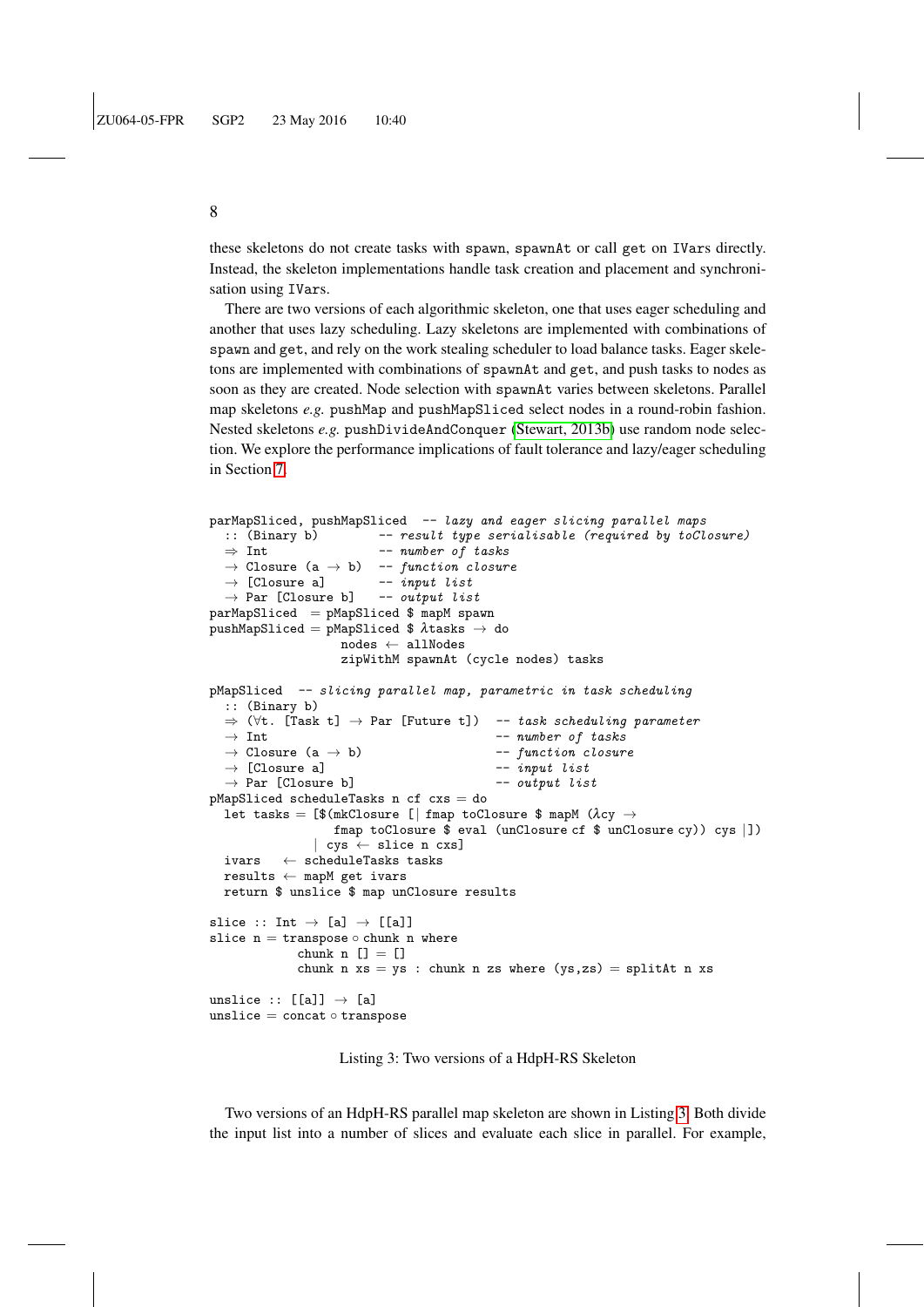dividing the list  $[e_1, ..., e_5]$  into three slices yields a list  $[[e_1, e_4], [e_2, e_5], [e_3]]$ . The skeletons create three parallel tasks, distributed lazily with parMapSliced and eagerly with pushMapSliced. The two skeletons actually differ only in task scheduling; task creation and gathering of results, including slicing and unslicing of lists of closures, is uniformly handled by the underlying parametric skeleton pMapSliced. The full list of HdpH-RS skeletons are in [\(Stewart, 2013b\)](#page-37-10) and their implementations are online [\(Stewart & Maier,](#page-37-3) [2013\)](#page-37-3).

#### *3.3 Applicability*

HdpH-RS is designed to manage dynamic, irregular and idempotent task parallelism on large scale architectures like large clusters or HPCs. Section [7](#page-29-1) demonstrates that HdpH-RS delivers good performance for applications with complex algorithms, coordination patterns, and data structures. As HdpH-RS retains backup closures of supervised tasks, its performance is predicated on a small closure footprint: either there are few closures, or they are small, or terminate quickly. Thus, HdpH-RS offers a trade-off between fault tolerance and memory use. There are many real-world applications with these characteristics, for example many combinatorial problems or computational algebra problems e.g. [\(Maier](#page-36-3) *et al.*[, 2014a\)](#page-36-3).

On the other hand HdpH-RS is not appropriate for certain classes of application. In particular we do not target traditional HPC workloads, i.e. regular computations over vectors of floating points. These have little need for the dynamic load management and rich data structures provided by HdpH-RS, and need highly optimised floating point and vector capabilities. Similarly, for good performance task execution time must greatly outweigh communication time, which is largely determined by the size of the closure transmitted. Hence Big Data workloads with large memory footprints are not well suited. Finally HdpH-RS would not facilitate the development of applications that rely on reliable distributed data structures, like replicated distributed hash tables, as these are not yet provided.

#### *3.4 Operational Semantics*

<span id="page-9-0"></span>This section presents an operational semantics for HdpH-RS in the style of [\(Marlow](#page-37-9) *et al.*, [2011\)](#page-37-9), focusing on fault recovery. Figure [3](#page-10-0) introduces the syntax of terms and values. IVars are represented as names which can be bound by name restriction  $v$ ; the set of names occuring free in *X* (where *X* may be of any of the syntactic categories in Figure [3\)](#page-10-0) is denoted by  $fn(X)$ .

The term language of Figure [3](#page-10-0) is essentially the same as the embedded DSL presented in Section [3.1,](#page-6-2) except that it ignores explicit closures, *i.e.* assumes that all terms are implicitly serialisable. We assume that terms that may be serialised have no free IVars, more precisely, we restrict the last argument of spawn, spawnAt and rput to terms *M* such that  $f_n(M) = \emptyset$ . This is justified as in the language design (Section [3.1\)](#page-6-2) these arguments are explicit closures that cannot capture free IVars.

For the purposes of the DSL semantics the host language is a standard lambda calculus with fixed points and some data constructors for nodes, integers and lists (omitted to save space). We assume a big-step operational semantics for the host language, and write  $M \downarrow V$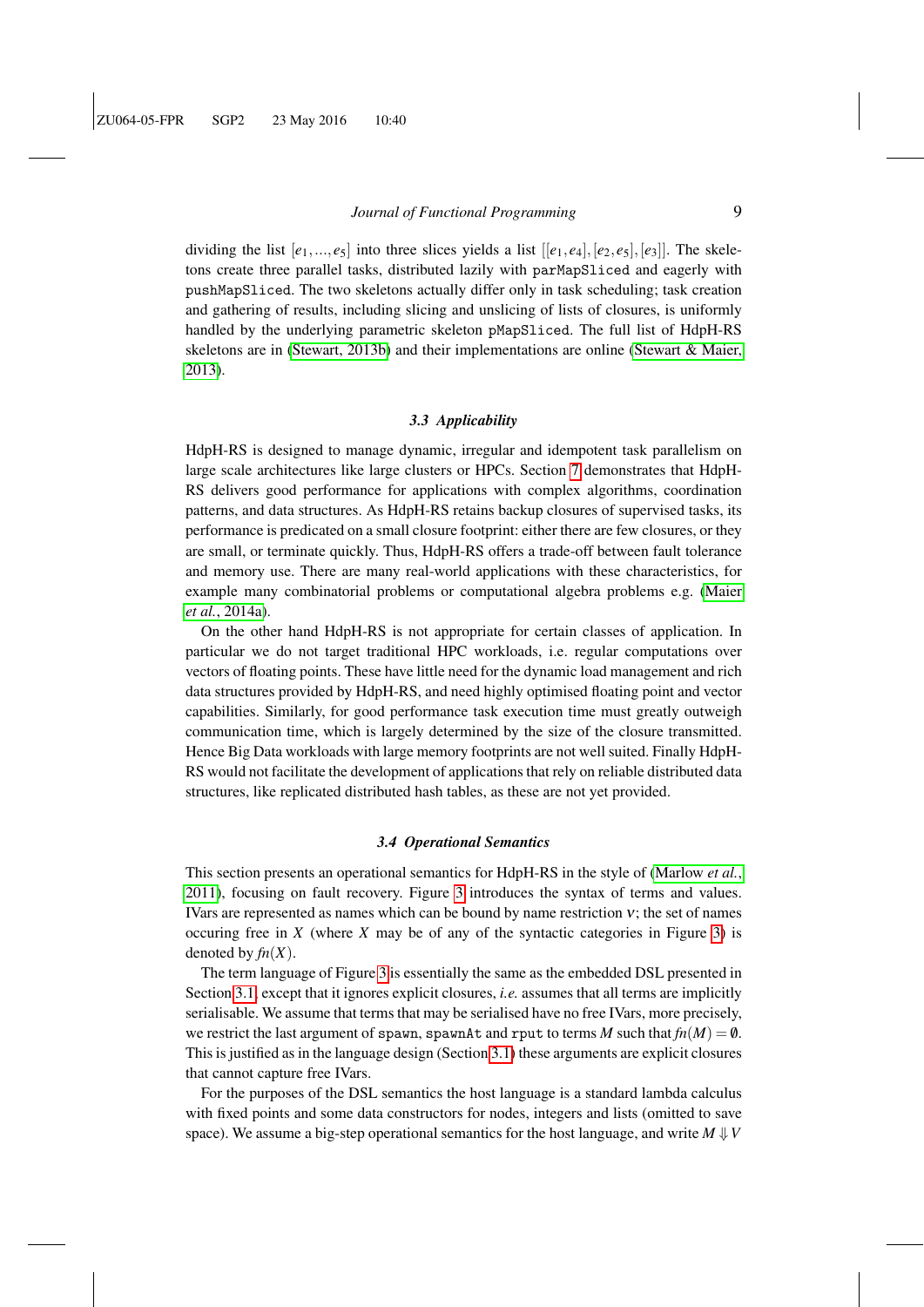<span id="page-10-0"></span>Meta-variables *i*, *j* names of IVars

- *p*,*q* nodes
- *P*,*Q* sets of nodes
- *x*, *y* term variables

Values  $V ::= () | i | p | xM_1 ... M_n | \lambda x.M | \textbf{fix}M$ | *M* >>=*N* | return*M* | eval*M* | allNodes | spawn*M* | spawnAt *pM* | get*i* | rput*iM*

Terms  $L, M, N ::= V | MN | (>)= |$  return | eval | spawn | spawnAt | get | rput

| States $R, S, T ::= S   T$ |                                       | parallel composition                                                                                                                                                      |
|----------------------------|---------------------------------------|---------------------------------------------------------------------------------------------------------------------------------------------------------------------------|
|                            | $\mathcal{V}$ <i>i.S</i>              | name restriction                                                                                                                                                          |
|                            | $\langle M \rangle_p$                 | thread on node $p$ , executing $M$                                                                                                                                        |
|                            | $\langle\langle M \rangle\rangle_p$   | spark on node $p$ , to execute $M$                                                                                                                                        |
|                            | $i\{M\}_p$                            | full IVar i on node $p$ , holding M                                                                                                                                       |
|                            |                                       | $i\{\langle M \rangle_q\}_p$ empty IVar i on node p, supervising thread $\langle M \rangle_q$                                                                             |
|                            |                                       | $\left\{\langle \langle M \rangle \rangle_Q \right\}_p$ empty IVar <i>i</i> on node <i>p</i> , supervising spark $\langle \langle M \rangle \rangle_q$ for some $q \in Q$ |
|                            | $\left  \quad i{\{\perp\}}_p \right $ | zombie IVar i on node $p$                                                                                                                                                 |
|                            | $dead_p$                              | notification that node $p$ is dead                                                                                                                                        |

Evaluation contexts  $\mathscr{E} ::= [\cdot] | \mathscr{E} \gg \Rightarrow M$ 

Fig. 3: Syntax of HdpH-RS terms, values and states.

to mean that there is a derivation proving that term *M* evaluates to value *V*. The definition of the host language semantics is entirely standard and omitted [\(Peyton Jones, 2002\)](#page-37-11). Note that the syntax of values in Figure [3](#page-10-0) implies that the DSL primitives are strict in arguments of type Node and IVar.

The operational semantics is a small-step reduction semantics −→ on the *states* defined in Figure [3.](#page-10-0) A state is built from *atomic states* by parallel composition and name restriction. Each atomic state has a location, a node indicated by the subscript *p*. The special atomic state dead*<sup>p</sup>* signals that *p* has died, modeling node failure detection.

An atomic state of the form  $\langle M \rangle_p$  or  $\langle \langle M \rangle_p$ , where *M* is a computation of type Par (), denotes a *thread* or *spark*, respectively. A thread is a currently executing task and is tied to its current node *p*; a spark is a task that does not yet execute and may migrate from *p* to any other node q. An atomic state of the form  $i\{?\}$  denotes an *IVar* named *i*; the place holder "?" signals that we don't care whether *i* is full, empty, or a zombie. To enable fault recovery, empty IVars  $i\{\langle M \rangle_q\}$  and  $j\{\langle N \rangle_Q\}$  supervise the thread  $\langle M \rangle_q$  resp. spark  $\langle N \rangle_q$  that is supposed to fill them, maintaining knowledge of their location. In case of a non-migratable thread that knowledge is the exact node *q* where it was placed by the scheduler. In case of a spark, however, the superving IVar *j* may not know the actual node due to migration, hence the spark is annotated with a set of nodes *Q* over-approximating its true location. Figure [4](#page-11-0) asserts the usual structural congruence properties of parallel composition and name restriction, and the usual structural transitions propagating reduction under parallel composition and name restriction.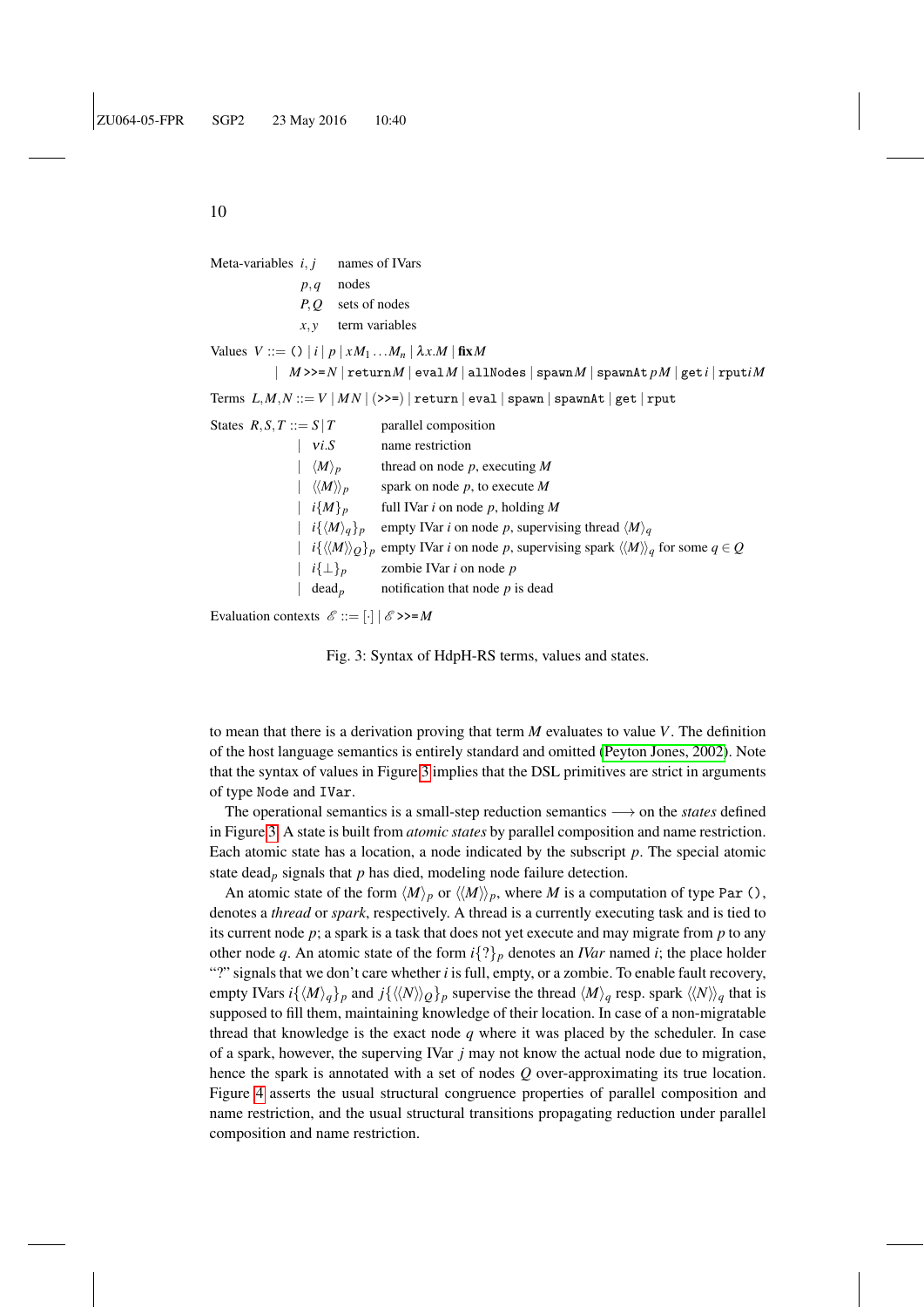<span id="page-11-0"></span>
$$
S | T \equiv T | S \qquad \text{vi.} \nu j. S \equiv \nu j. \nu i. S
$$
  
\n
$$
R | (S | T) \equiv (R | S) | T \qquad \text{vi.} (S | T) \equiv (\nu i. S) | T, \quad i \notin f n(T)
$$
  
\n
$$
\frac{S \longrightarrow T}{R | S \longrightarrow R | T} \qquad \frac{S \longrightarrow T}{\nu i. S \longrightarrow \nu i. T} \qquad \frac{S \equiv S' \longrightarrow T' \equiv T}{S \longrightarrow T}
$$

|  | Fig. 4: Structural congruence and structural transitions. |  |  |
|--|-----------------------------------------------------------|--|--|
|  |                                                           |  |  |

<span id="page-11-1"></span>

| (normalize)                                                                                   | $\langle \mathcal{E}[M] \rangle_p \longrightarrow \langle \mathcal{E}[V] \rangle_p$ , if $M \Downarrow V$ and $M \not\equiv V$                                                                                                                                                                                                  |  |
|-----------------------------------------------------------------------------------------------|---------------------------------------------------------------------------------------------------------------------------------------------------------------------------------------------------------------------------------------------------------------------------------------------------------------------------------|--|
| (bind)                                                                                        |                                                                                                                                                                                                                                                                                                                                 |  |
| (eval)                                                                                        | $\langle \mathscr{E}[\texttt{eval} M] \rangle_p \longrightarrow \langle \mathscr{E}[\texttt{return} V] \rangle_p$ , if $M \Downarrow V$                                                                                                                                                                                         |  |
| (allNodes)                                                                                    | $\langle \mathcal{E}[\text{allNodes}]\rangle_p \longrightarrow \langle \mathcal{E}[\text{return }M]\rangle_p$ , where <i>M</i> is an list of all nodes, starting with <i>p</i>                                                                                                                                                  |  |
| (spawn)                                                                                       | $\langle \mathcal{E}[\text{spam}M] \rangle_p \longrightarrow \text{Vi.}(\langle \mathcal{E}[\text{return } i] \rangle_p   i \{ \langle \langle M \rangle \rangle = \text{rput } i \rangle \rangle_{\{p\}} \}_p   \langle \langle M \rangle \rangle = \text{rput } i \rangle_p), \text{ where } i \notin \text{fn}(\mathcal{E})$ |  |
| (spawnAt)                                                                                     | $\langle \mathscr{E}[\texttt{spawnAt} qM] \rangle_p \longrightarrow \text{vi.}(\langle \mathscr{E}[\texttt{return} i] \rangle_p   i \{ \langle M \rangle = \texttt{rput} i \rangle_q \}_p   \langle M \rangle = \texttt{rput} i \rangle_q), \text{ where } i \notin fn(\mathscr{E})$                                            |  |
| (rput_empty_thread)                                                                           | $\langle \mathscr{E}[\texttt{rput}\,iM] \rangle_p   i \{\langle N \rangle_p\}_q \longrightarrow \langle \mathscr{E}[\texttt{return } \Omega] \rangle_p   i \{M\}_q$                                                                                                                                                             |  |
| (rput_empty_spark)                                                                            | $\langle \mathscr{E}[\texttt{rput}\,iM] \rangle_p   i \{ \langle \langle N \rangle \rangle_Q \}_q \longrightarrow \langle \mathscr{E}[\texttt{return } \Omega] \rangle_p   i \{M\}_q$                                                                                                                                           |  |
| $(rput_full)$                                                                                 | $\langle \mathscr{E}[\texttt{rput}\,iM] \rangle_p   i \{N\}_q \longrightarrow \langle \mathscr{E}[\texttt{return }()] \rangle_p   i \{N\}_q$ , where $N \neq \perp$                                                                                                                                                             |  |
| (rput_zombie)                                                                                 | $\langle \mathscr{E}[\texttt{rput}\,iM]\rangle_p  i\{\perp\}_q \longrightarrow \langle \mathscr{E}[\texttt{return }()]\rangle_p  i\{\perp\}_q$                                                                                                                                                                                  |  |
| (get)                                                                                         | $\langle \mathscr{E}[\textsf{get} \, i] \rangle_p   i \{M\}_p \longrightarrow \langle \mathscr{E}[\texttt{return} \, M] \rangle_p   i \{M\}_p, \text{ where } M \neq \bot$                                                                                                                                                      |  |
| (migrate)                                                                                     | $\langle\langle M \rangle\rangle_{p_1}   i \{ \langle\langle M \rangle\rangle_P \}_q \longrightarrow \langle\langle M \rangle\rangle_{p_2}   i \{ \langle\langle M \rangle\rangle_P \}_q$ , if $p_1, p_2 \in P$                                                                                                                 |  |
| (track)                                                                                       | $\langle\langle M \rangle\rangle_p  i\{\langle\langle M \rangle\rangle_{P_1}\}_q \longrightarrow \langle\langle M \rangle\rangle_p  i\{\langle\langle M \rangle\rangle_{P_2}\}_q$ , if $p \in P_1 \cap P_2$                                                                                                                     |  |
| (convert)                                                                                     | $\langle\langle M\rangle\rangle_p \longrightarrow \langle M\rangle_p$                                                                                                                                                                                                                                                           |  |
| (recover thread)                                                                              | $i\{\langle M\rangle_q\}_p   \text{dead}_q \longrightarrow i\{\langle M\rangle_p\}_p   \langle M\rangle_p   \text{dead}_q, \text{ if } p \neq q$                                                                                                                                                                                |  |
| (recover_spark)                                                                               | $i\{\langle\langle M\rangle\rangle_{Q}\}_p \, \, \text{dead}_q \longrightarrow i\{\langle\langle M\rangle\rangle_{\{p\}}\}_p \, \, \langle\langle M\rangle\rangle_p \, \, \text{dead}_q,\, \text{ if } p \neq q \text{ and } q \in Q$                                                                                           |  |
| (kill_spark)                                                                                  | $\text{dead}_p \mid \langle \langle M \rangle \rangle_p \longrightarrow \text{dead}_p$                                                                                                                                                                                                                                          |  |
| (kill_thread)                                                                                 | dead <sub>p</sub> $\langle M \rangle_p \longrightarrow$ dead <sub>p</sub><br>$\langle$ return $()$ <sub>p</sub> $\longrightarrow$ (gc_thread)                                                                                                                                                                                   |  |
| $\text{dead}_p   i \{? \}_p \longrightarrow \text{dead}_p   i \{ \perp \}_p$<br>$(kill_ivar)$ | $v i.i$ {?} $_p \rightarrow$ (gc_ivar)                                                                                                                                                                                                                                                                                          |  |
| $\longrightarrow$ dead <sub>n</sub><br>(dead)                                                 |                                                                                                                                                                                                                                                                                                                                 |  |

Fig. 5: Small-step semantics of HdpH-RS.

Figure [5](#page-11-1) presents the transition rules for HdpH-RS. Most of these rules execute a thread, relying on an *evaluation context*  $\mathscr E$  to select the first action of the thread's monadic computation. Rules that are similar to those in [\(Marlow](#page-37-9) *et al.*, 2011) are not explained in detail.

The first three rules are standard for monadic DSLs; note how eval is just a strict return. The rule (allNodes) exposes a list of all the system's nodes, in no paricular order except that the current node is the head of the list. The rules (spawn) and (spawnAt) define the work distribution primitives. The primitive spawn creates an IVar *i* on the current node *p* and wraps its argument *M*, followed by a write to *i*, into a spark initially residing on *p*; it also stores the spark in the empty IVar, as backup for fault recovery. In contrast, spawnAt wraps *M* into a thread, which is placed on node *q* (and backed up in the empty IVar for fault recovery). The side condition on both rules ensures that the name *i* is *fresh*, *i.e.* does not occur free in the current thread. The (rput\_\*) and (get) rules for IVars are similar to those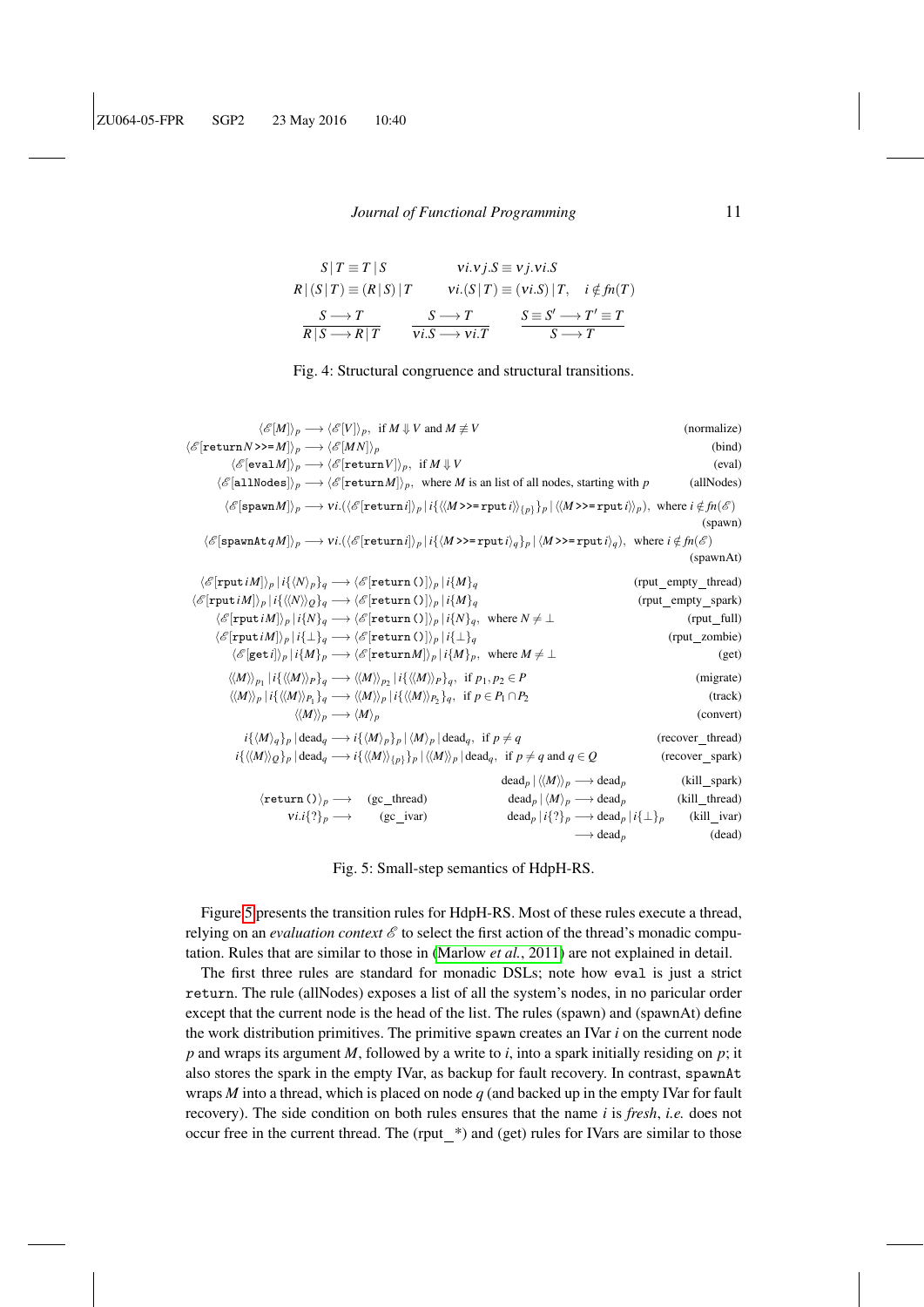in [\(Marlow](#page-37-9) *et al.*, 2011) except that IVars in HdpH-RS can only be read on the node they reside on. They can however be written from any node, and writes can be raced;<sup>[3](#page-12-1)</sup> the first write wins and overwrites the backup thread/spark, subsequent writes have no effect. Rules (migrate), (track) and (convert) govern the fault tolerant scheduling of sparks. A spark may freely migrate from node  $p_1$  to  $p_2$ , subject to both locations being tracked by set *P*. The tracking set may change via rule (track) in arbitrary ways, provided the current location of the spark remains a member, modelling the supervising IVar's changing and uncertain knowledge about the location of a supervised spark; Figure [10](#page-25-0) in Section [5.4](#page-24-0) shows how rules (migrate) and (track) abstract the actual behaviour of the HdpH-RS work stealing algorithm. Migrating sparks cannot be executed directly; instead rule (convert) must turn them into threads that can execute but not migrate. Finally, the  $(gc * )$  rules eliminate garbage, *i.e.* terminated threads and inaccessible IVars. Note that to become garbage, IVars must be unreachable, and sparks must be converted and executed to termination; hence the semantics does not support speculative parallelism.

The remaining rules deal with faults. The four rules at the bottom right of Figure [5](#page-11-1) define the *fault model* of HdpH-RS. A node *p* may die any time, signalled by the spontaneous production of dead*p*, and non-deterministically its sparks and threads may disappear and its IVars may turn into zombies. IVars cannot just disappear, or else writes to IVars on dead nodes would get stuck instead of behaving like no-ops. However, some of *p*'s sparks and threads may survive and continue to execute. In this way the semantics models partial faults and pessimistic notification of faults. Node failure is permanent as no transition consumes dead*p*.

Finally, the (recover thread) and (recover spark) rules model the recovery of tasks that have been lost due to faults. A thread supervised by IVar *i* on *p* and executing on dead node  $q \neq p$  is replicated on *p*, after which *i* updates the tracking location to *p* (which effectively rules out further supervision as there is no point supervising a thread on the same node). A spark supervised by IVar *i* on *p* and known to reside on some node in the tracking set *Q* is replicated on *p* if any node  $q \in O$  is dead; afterwards *i* continues to supervise, now tracking  $\{p\}$ , the location of the replica spark. Due to the inherent uncertainty of tracking, sparks may be replicated even when actually residing on healthy nodes.

The transition rules are illustrated by executions with and without faults in [\(Stewart,](#page-37-10) [2013b\)](#page-37-10). Section [5.4](#page-24-0) relates the operational semantics to the actual fault tolerant work stealing algorithm of HdpH-RS.

#### *3.5 Transparent Fault Recovery*

<span id="page-12-0"></span>We aim to show that, under reasonable assumptions, fault recovery is transparent, *i.e.* semantically unobservable in the sense that it cannot change the result of reductions. We need to formally define a number of concepts, leading to the *result* of a reduction, namely a normal form of its initial state.

We note that in any reduction, rule (dead) permutes with every rule to the left. That is, in any given reduction it is irrelevant how early a failing node dies; what matters is the

<span id="page-12-1"></span><sup>&</sup>lt;sup>3</sup> Since the DSL in Section [3.1](#page-6-2) does not expose rput, races only occur as a result of task replication by the fault tolerant HdpH-RS scheduler.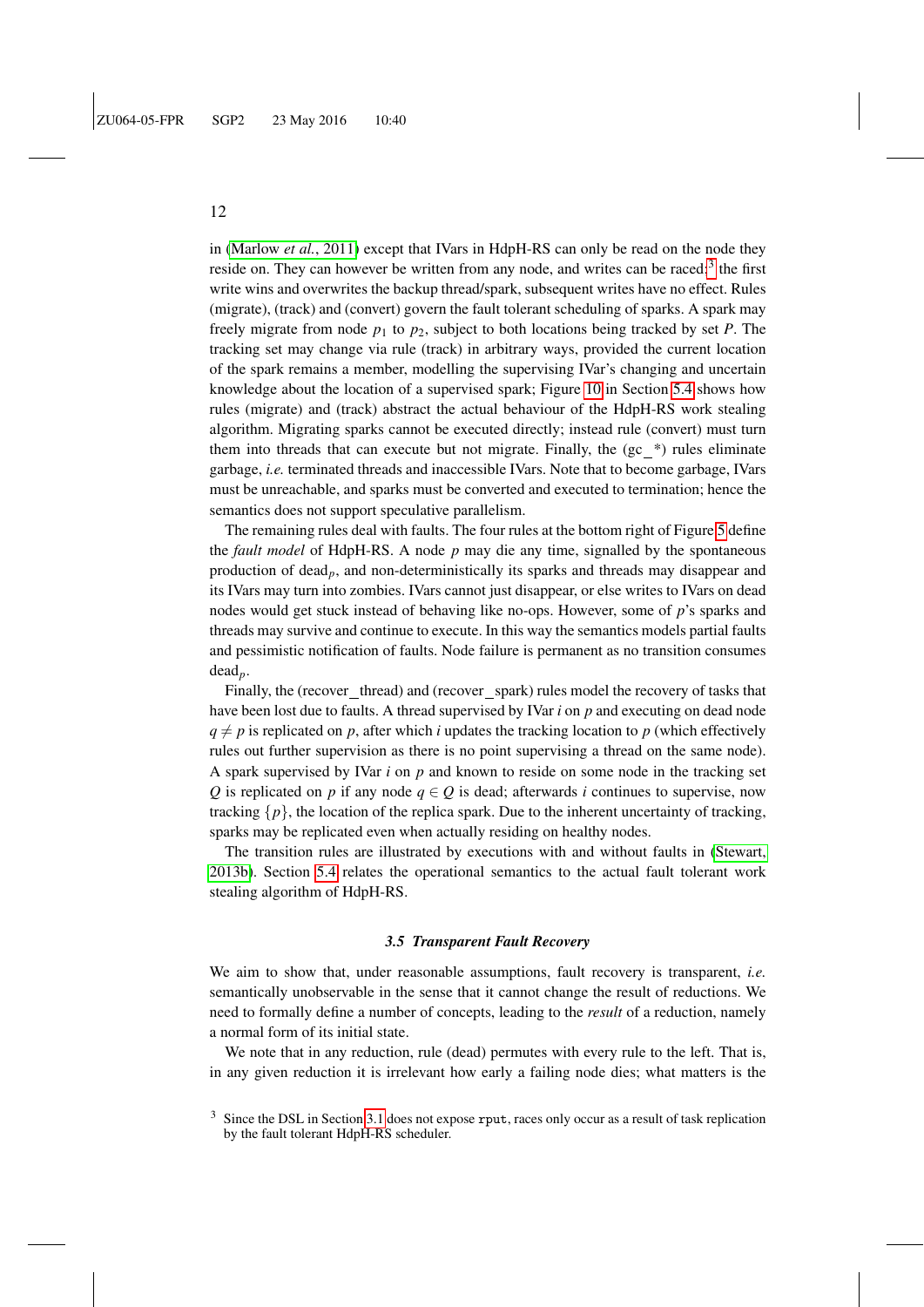subsequent reaction, killing and/or recovering threads and sparks. Thus, for the purpose of investigating normal forms, we ban rule (dead) and instead start reduction from states of the form  $S | \text{dead}_{p_1} | \dots | \text{dead}_{p_n}$ , insisting that all failing nodes die right at the start of the reduction. For the remainder of this section, let  $F = \{p_1, \ldots, p_n\}$  be a set of failing nodes. We decorate the reduction relation  $\longrightarrow$  with *F* and define  $S \longrightarrow_F T$  iff  $S | \text{dead}_{p_1} | \dots |$ dead<sub>*p<sub>n</sub>*</sub>  $\longrightarrow$  *T* | dead<sub>*p*1</sub> | ... | dead<sub>*p<sub>n</sub>*</sub>. We call  $\longrightarrow$ <sub>0</sub> reductions *failure-free*; obviously, these reductions cannot use any of the rules (kill \*), (recover \*) and (rput zombie).

A *main thread* is a thread of the form  $\langle M \rangle_p$  with  $fn(M) = \emptyset$ , and a *root thread* is a thread of the form  $\langle M \rangle$  >= rput *i*)<sub>p</sub> with  $fn(M) = \emptyset$ . That is, a main thread has no free IVars, and a root thread has exactly one free IVar, which it only accesses to write its final result. A main thread corresponds to a program's initial thread (*e.g.* the thread executing the main action in a Haskell program) whereas root threads correspond to tasks created by spawn or spawnAt.

We call a state *S well-formed* iff there is a state  $S_0$  consisting of a single main or root thread such that  $S_0 \longrightarrow_F^* S$ , where  $\longrightarrow_F^*$  denotes the reflexive-transitive closure of  $\longrightarrow_F$ . We observe that reductions starting from well-formed states cannot get stuck except when embedding the host language, namely term *M* diverging in rules (normalize) and (eval), or when executing the final rput of the root thread. In particular, well-formedness guarantees that all other rputs find their target IVars, that all gets find their source IVars, and that these source IVars reside on the same nodes as the threads executing get.

Given a state *S*, a thread  $\langle N \rangle_p$  is *reachable* from *S* iff there is a state *T* such that  $S \longrightarrow_F^* Vi_1 \dots Vi_n$ . $(T | \langle N \rangle_p)$ . Thread  $\langle N \rangle_p$  is a *normal form* of *S*, denoted  $S \downarrow_F \langle N \rangle_p$ , iff  $S \longrightarrow_{F}^{*} \langle N \rangle_{p}$  and  $\langle N \rangle_{p}$  is irreducible. If  $F = \emptyset$  we call  $\langle N \rangle_{p}$  a *failure-free* normal form. Note that reaching normal form entails  $p \notin F$ , otherwise  $\langle N \rangle_p$  would be reducible by rule (kill thread). Furthermore, reaching normal form entails that all parallel computation has ceased because threads and sparks have been garbage collected or killed (on failed nodes). Finally note that *S* may have any number of normal forms.

We observe that the existence of normal forms allows compositional splicing of reductions. More precisely, given a state *S* and a root thread  $\langle M \rangle$  = rput  $i_k$ )<sub>*p*</sub> such that  $S \longrightarrow_F^* v_i_1 \dots v_i_n$ . $(T | \langle M \rangle = \text{rput} i_k \rangle_p)$  and  $\langle M \rangle = \text{rput} i_k \rangle_p \downarrow_F \langle N \rangle_p$ , there is a reduction  $S \longrightarrow_F^* V_i_1 \dots V_i_n$ . $(T | \langle N \rangle_p)$ . Note that  $fn(\langle N \rangle_p) = fn(\langle M \rangle_p) = \text{rput } i_k \rangle_p) = \{i_k\}$  due to the fact that  $f_n(M) = \emptyset$  and normalisation cannot create free IVars.

We have defined normal forms of arbitrary states *S*, yet we will mostly be interested in the normal forms of main and root threads, as the latter correspond to tasks spawned and potentially replicated. Ignoring potential divergence in rules (normalize) and (eval), reductions starting from main and root threads do not get stuck — see the above observation on well-formedness — hence existence (though not uniqueness) of normal forms is guaranteed. In particular, a normal form of a main thread  $\langle M \rangle_p$  must be of the form  $\langle$ return*N* $\rangle$ <sub>*p*</sub> with *fn*(*N*) = 0. Likewise, a normal form of a root thread  $\langle M \rangle$  >= rput *i*)<sub>*p*</sub> must be of the form  $\langle \text{rput } iN \rangle_p$  with  $fn(N) = \emptyset$ . Note that the name of the result IVar has no bearing on the normal forms of a root thread as  $\langle M \rangle$  = rput *i*)<sub>*p*</sub>  $\downarrow$ *F*  $\langle$ rput*iN*<sub>)*p*</sub> if and only if  $\langle M \rangle$  >= rput *j*)<sub>*p*</sub>  $\downarrow$ *F*  $\langle$  rput *jN*)<sub>*p*</sub> for all IVars *i* and *j*. However, HdpH-RS is a location-aware DSL, so moving a thread from node *p* to *q* may substantially alter its normal forms.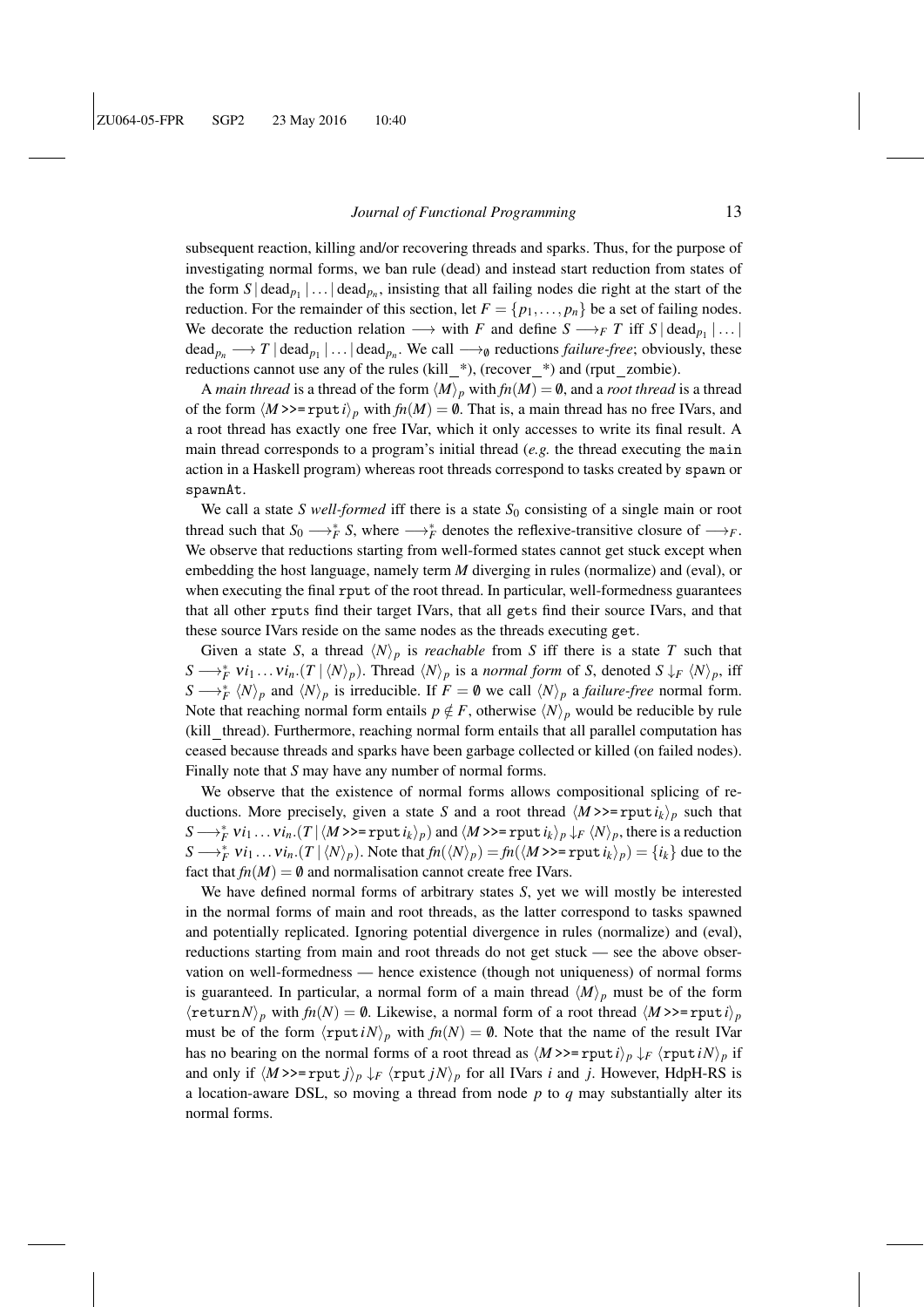We aim to transform reductions with failures into failure-free reductions, preserving normal forms. This isn't possible in general; it does require some restriction on the use of location information. We call a thread  $\langle M \rangle_p$  *location invariant* iff it does not matter where it executes; that is,  $\langle M \rangle_p \downarrow_F \langle N \rangle_p$  if and only if  $\langle M \rangle_q \downarrow_F \langle N \rangle_q$  for all sets of nodes *F* and all nodes *p* and *q*. We call  $\langle M \rangle_p$  *transitively location invariant* iff  $\langle M \rangle_p$  is location invariant and all root threads  $\langle N \rangle$  > - rput *j*)<sub>*q*</sub> reachable from  $\langle M \rangle_p$  are location invariant.

Now we can state the claim of the main theorem below. The normal forms of a transitively location invariant main thread coincide with its failure-free normal forms. That is, the effects of failure and recovery cannot be observed in the results of reductions (provided the main thread executes on a non-failing node).

**Theorem 1** Let F be a set of failing nodes and  $\langle M \rangle_p$  a transitively location invariant main *thread with p*  $\notin$  *F. Then for all normal forms*  $\langle N \rangle_p$ *, we have*  $\langle M \rangle_p \downarrow_F \langle N \rangle_p$  *if and only if*  $\langle M \rangle_p \downarrow_0 \langle N \rangle_p$ .

*Proof sketch.* The reverse implication is trivial as the failure-free reductions are a subset of all possible reductions.

Proving the forward implication is done by splicing together reductions normalising the root threads arising from calls to spawn and spawnAt in the body of *M*. The root thread reductions in question are failure-free according to Lemma [2](#page-14-0) below. Hence an argument similar to the step case in the proof of Lemma [2](#page-14-0) yields the conclusion that there is a (spliced) failure-free reduction from  $\langle M \rangle_p$  to  $\langle N \rangle_p$ .

<span id="page-14-0"></span>**Lemma 2** Let F be a set of failing nodes, and let  $\langle M \rangle$  >  $\Rightarrow$  rput*i*)<sub>p</sub> be a transitively *location invariant root thread with*  $p \notin F$ *. Then*  $\langle M \rangle$  *>>= rput<i>i*)<sub>p</sub>  $\downarrow$ <sub>*F*</sub>  $\langle$ rput*i N*)<sub>p</sub> *implies*  $\langle M \rangle$  >>= rput *i*)<sub>*p*</sub>  $\downarrow$ <sub>0</sub>  $\langle$  rput *i N*)<sub>*p*</sub>.

*Proof sketch.* We prove the claim by induction on the number of calls to spawn and spawnAt occuring during the normalisation of  $\langle M \rangle$  >= rput *i*)<sub>*p*</sub>.

- Base case. Suppose the reduction from  $\langle M \rangle$  = rput *i*)<sub>*p*</sub> to  $\langle \text{rput } iN \rangle$ <sub>*p*</sub> involves no calls to spawn and spawnAt. Then all states along the reduction are single threads of the form  $\langle M' \rangle$  > = rput *i*<sub>/p</sub>, so none of the rules (recover \*) and (kill \*) apply. Hence the reduction is already failure-free.
- Step case. Suppose the reduction from  $\langle M \rangle$  = rput*i*)<sub>*p*</sub> to  $\langle \text{rput } iN \rangle$ <sub>*p*</sub> is already failure-free up to a state *S* of the form  $S = vi_1 \dots vi_n \cdot (T \mid \langle \text{spam} M' \rangle = M'' \rangle_p)$ . Rule (spawn) will create a new IVar  $i_{n+1}$  and spark  $\langle M' \rangle$  > = rput  $i_{n+1} \rangle$  on nonfailing node *p*. The spark may migrate, get converted to a root thread, get killed, be recovered, migrate, get killed, and so on. Eventually though, the IVar  $i_{n+1}$  will be filled by some thread  $\langle \text{rput } i_{n+1} N' \rangle_q$ , which implies that  $\langle \text{rput } i_{n+1} N' \rangle_q$  is a normal form of the root thread  $\langle M' \rangle$  > = rput  $i_{n+1}$ , *\algequarrooting*. We may assume that *q* is not a failing node, for otherwise we could use location invariance to transplant the normalisation of  $\langle M' \rangle$  >>= rput  $i_{n+1}$ , to a another non-failing node. Thus, we have  $q \notin F$  and  $\langle M' \rangle$  >>= rput  $i_{n+1}$ ,  $\rangle_q \downarrow_F \langle$  rput  $i_{n+1}N' \rangle_q$ , from which we get  $\langle M' \rangle$  >= rput  $i_{n+1}$ ,  $\rangle_q \downarrow_0$  $\langle \text{rput } i_{n+1} N' \rangle_q$  by induction hypothesis. Therefore we can extend the above failurefree reduction  $\langle M \rangle$  > = rput *i*<sub>/</sub> $_p \longrightarrow_{\emptyset}^* S$  from state *S* to a state *S'* of the form *S'* =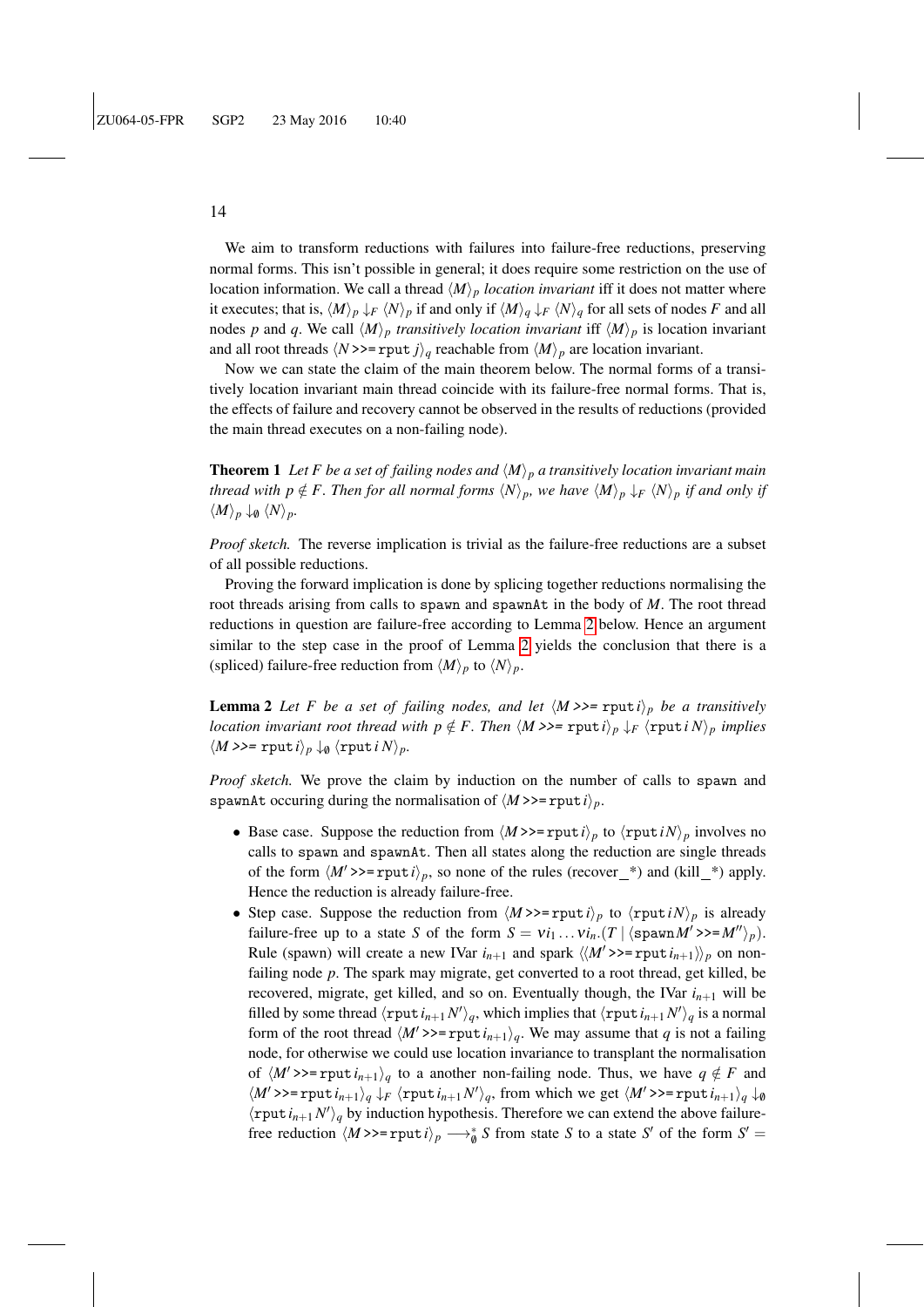$v_i_1 \ldots v_{i_{n+1}}$ .  $(T | i_{n+1} \{N'\}_p | \langle M''\rangle_p)$  by applying rule (spawn), followed by (track) and (migrate) to move the spark from  $p$  to  $q$ , followed by (convert) and the splicedin failure-free reduction of  $\langle M' \rangle$  >= rput  $i_{n+1}$ <sub>q</sub> to normal form, followed by rule (rput\_empty\_spark).

The argument for extending failure-free reductions over calls to spawnAt is similar if a little simpler because tasks created by spawnAt do not migrate and are recovered at most once. The claim follows by repeating the construction, eventually yielding a failure-free reduction from  $\langle M \rangle$  = rput *i*<sub>*p*</sub> to  $\langle$ rput *iN*<sub>*p*</sub>.

Observations. Firstly, our definition of (transitive) location invariance is in terms of reductions, *i.e.* rests on the operational semantics. However, there are many cases where location invariance is guaranteed statically. For instance, skeletons like pushMapSliced (Listing [3\)](#page-8-0) use location information only for scheduling decisions; in particular, locations are never written to IVars and never compared. Thus, the resulting skeletons are clearly location invariant. We leave a more thorough static characterisation of location invariance, *e.g.* in the form of a type system, for future work.

Secondly, for the purpose of presenting a simple semantics, we have ignored all observable effects apart from locations, and location invariance took care of reconciling the effects with task replication. A DSL with more realistic effects (*e.g.* tasks performing IO) would have to take more care. On top of location invariance, effects would need to be *idempotent*, *i.e.* invariant under replication, in order to guarantee the unobservability of failure and recovery.

Finally, HdpH-RS is a non-deterministic DSL as decisions taken by the non-deterministic scheduler may become observable, *e.g.* in case migrating tasks query their current location. However, the sublanguage that restricts HdpH-RS task distribution to spawnAt only is deterministic, due to entirely deterministic scheduling. Whether there are more interesting deterministic sub-languages, in the face of truly non-deterministic scheduling, is an interesting and timely [\(Kuper](#page-36-11) *et al.*, 2014) open question.

# 4 Reliable Work Stealing Protocol

# *4.1 Work Stealing Protocol*

<span id="page-15-0"></span>The HdpH-RS fault tolerant work stealing protocol adds resilience to sparks and threads and involves a victim, a thief and a supervisor. A supervisor is the node where a supervised spark was created, and is responsible for guaranteeing the execution of that spark. A thief is a node with few sparks to execute. A victim is a node that may hold sparks and is targeted by a thief. The HdpH-RS runtime system messages serve two purposes: to schedule sparks from heavily loaded nodes to idle nodes, and to allow supervisors to track the location of sparks as they migrate between nodes.

The message handlers that implement the fishing protocol are in Section [4.4.](#page-18-0) A successful work stealing attempt is illustrated in Figure [6.](#page-16-0) A thief node C targets a victim node B by sending a FISH message. The victim requests a scheduling authorisation from the supervisor with REQ. The supervisor grants authorisation with AUTH, and a spark is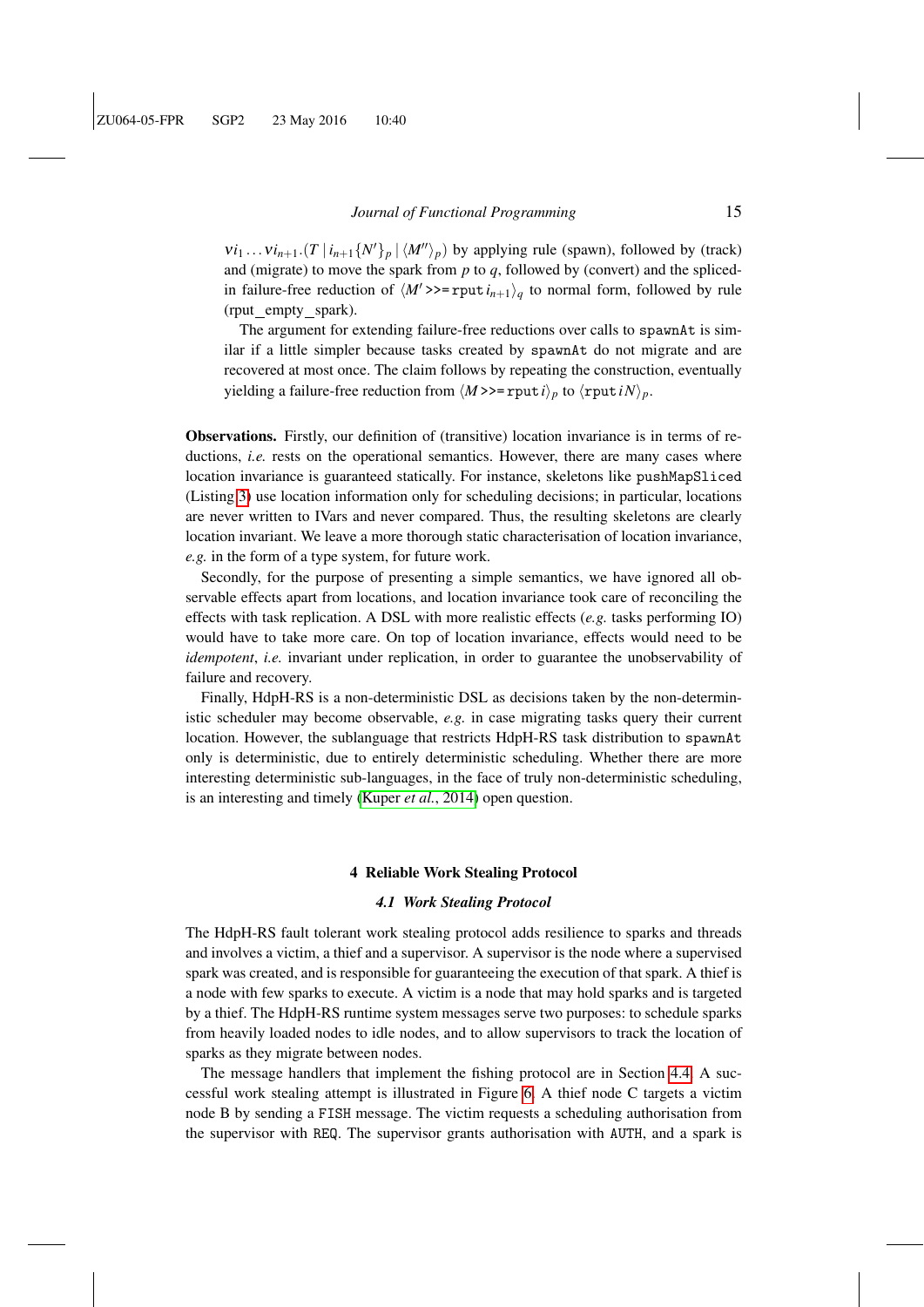<span id="page-16-1"></span>

| <b>Message</b>           | From               | Тo | <b>Description</b>                                                                                                                                                              |
|--------------------------|--------------------|----|---------------------------------------------------------------------------------------------------------------------------------------------------------------------------------|
| FISH thief               |                    | V  | Fishing request from a thief.                                                                                                                                                   |
| SCHEDULE spark victim    | V                  | T  | Victim schedules a spark to a thief.                                                                                                                                            |
| NOWORK                   | V                  | T  | Response to FISH: victim informs thief that it either does not hold<br>a spark, or was not authorised to schedule a spark.                                                      |
| REQ ref seq victim thief | V                  | S  | Victim requests authorisation to send spark to thief.                                                                                                                           |
| DENIED thief             | S                  | V  | Supervisor denies a scheduling request with respect to REQ.                                                                                                                     |
| <b>AUTH</b> thief        | S                  | V  | Supervisor authorises a scheduling request with respect to REQ.                                                                                                                 |
| <b>OBSOLETE</b> thief    | S                  | V  | In response to REQ: the task waiting to be scheduled by victim is an<br>obsolete task copy. Victim reacts to <b>OBSOLETE</b> by discarding task<br>and sending NOWORK to thief. |
| ACK ref seq thief        |                    | S  | Thief sends an ACK to the supervisor of a spark it has received.                                                                                                                |
| DEADNODE node            | any node to itself |    | A message from a node to itself reporting failure of a remote node.                                                                                                             |

Table 1: HdpH-RS Messages

<span id="page-16-0"></span>scheduled from the victim to the thief in a SCHEDULE message. When the thief receives the SCHEDULE it sends an ACK to the supervisor.



Fig. 6: Fault Tolerant Fishing Protocol in HdpH-RS

The HdpH-RS Runtime System (RTS) messages are described in Table [1.](#page-16-1) The *Message* column is the message type, the *From* and *To* columns distinguish a supervisor node (S), a thief node (T) and a victim node (V). The *Description* column shows the purpose of the message. The use of each message are described in the scheduling algorithms in Section [4.4.](#page-18-0)

#### *4.2 Task Locality*

For the supervisor to determine whether a spark is lost when a remote node has failed, the migration of a spark needs to be tracked. This is made possible by the RTS messages REQ and ACK. An example of task migration tracking is in shown in Figure [7.](#page-17-0) Node A is supervising spark 0. The messages REQ and ACK are received by the supervising node A to keep track of a spark's location. Sparks and threads can therefore be identified by their corresponding IVar.

The IVar data structure in Hdph-RS plays an important role for fault tolerance, shown in Listing [4.](#page-17-1) Not only are they used to implement futures, they also store supervision information about the corresponding task. An empty IVar keeps track of the get calls from other threads in blockedThreads, and supervision state in supervisedState. The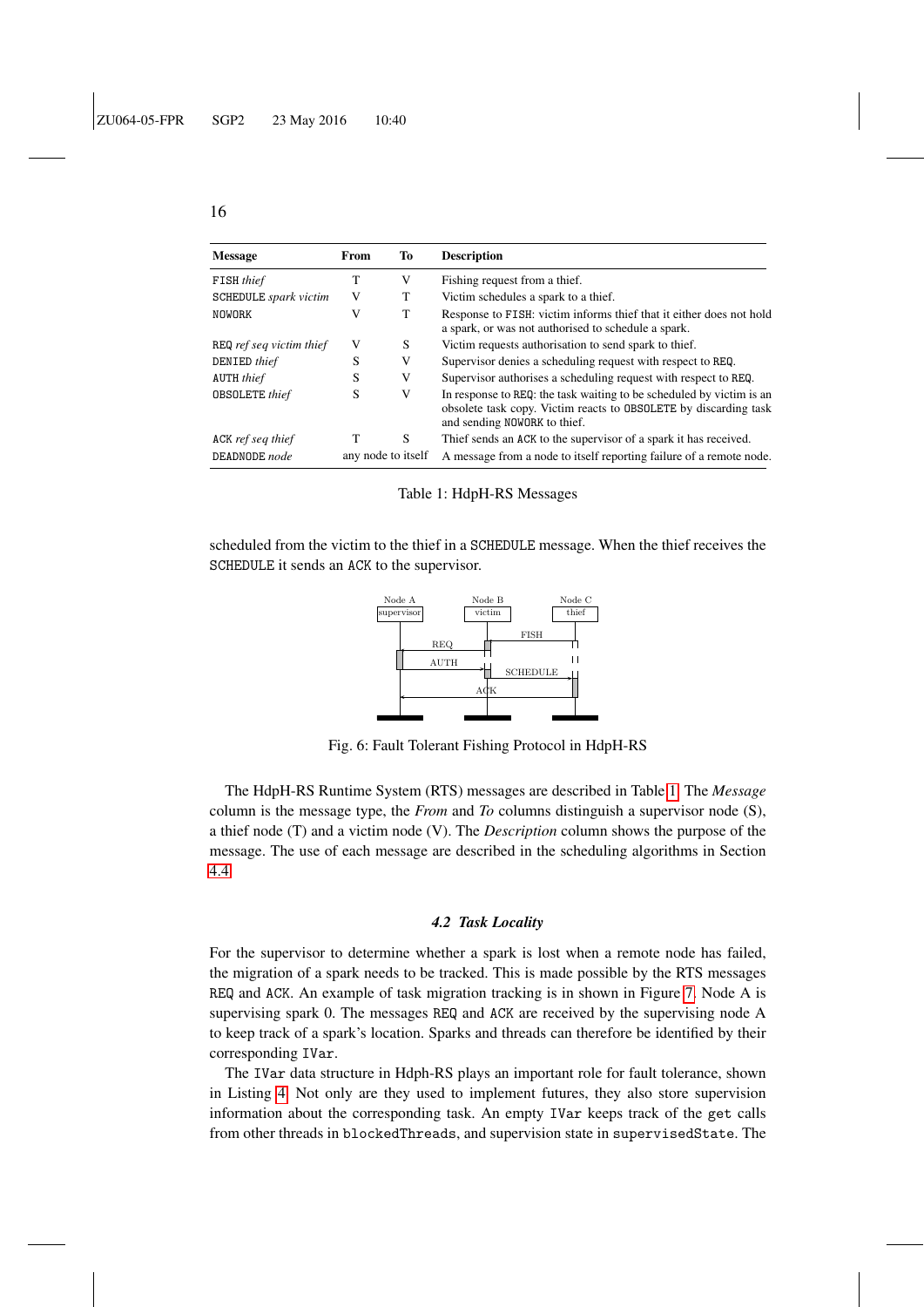<span id="page-17-0"></span>

Fig. 7: Migration Tracking with Message Passing

SupervisedTaskState keeps a local copy of the corresponding task in task, a task replica count in replicaNum and the known task location in location — either OnNode node or InTransition [node].

```
type IVar a = 10Ref (IVarContent a)
data IVarContent a = Full a| Empty { blockedThreads :: [a \rightarrow Thread]
                            , supervisedState :: SupervisedTaskState }
data SupervisedTaskState = SupervisedTaskState
 { task :: Closure (Par ())
  , replicaNum :: Int
  , location :: TaskLocation }
data TaskLocation = OnNode NodeId
                  | InTransition [NodeId]
```
Listing 4: Holding Supervision State in Empty IVars

The message REQ is used to request authorisation to schedule the spark to another node. If the supervisor knows that it is in the sparkpool of a node  $(i.e.$  On Node thief) then it will authorise the fishing request with AUTH. If the supervisor believes it is in-flight between two nodes then it will deny the request with DENIED. Examples of unsuccessful work stealing attempts are given in [\(Stewart, 2013b\)](#page-37-10).

# *4.3 Duplicate Sparks*

<span id="page-17-2"></span>Location tracking for a task switches between two states in the corresponding empty IVar (Listing [4\)](#page-17-1), either OnNode if the supervisor receives an ACK or InTransition if the supervisor authorises a migration in response to a REQ. To ensure the safety of sparks, the scheduler makes pessimistic assumptions that tasks have been lost when a node fails. If a supervisor is certain that a spark was on the failed node, then it is replicated. If a supervisor believes a spark to be in-flight either towards or away from the failed node during a fishing operation, again the spark is replicated. The consequence is that the scheduler may create duplicates.

Duplicates of the same spark can co-exist in a distributed environment with one constraint. Older obsolete spark replicas are not permitted to migrate through work stealing,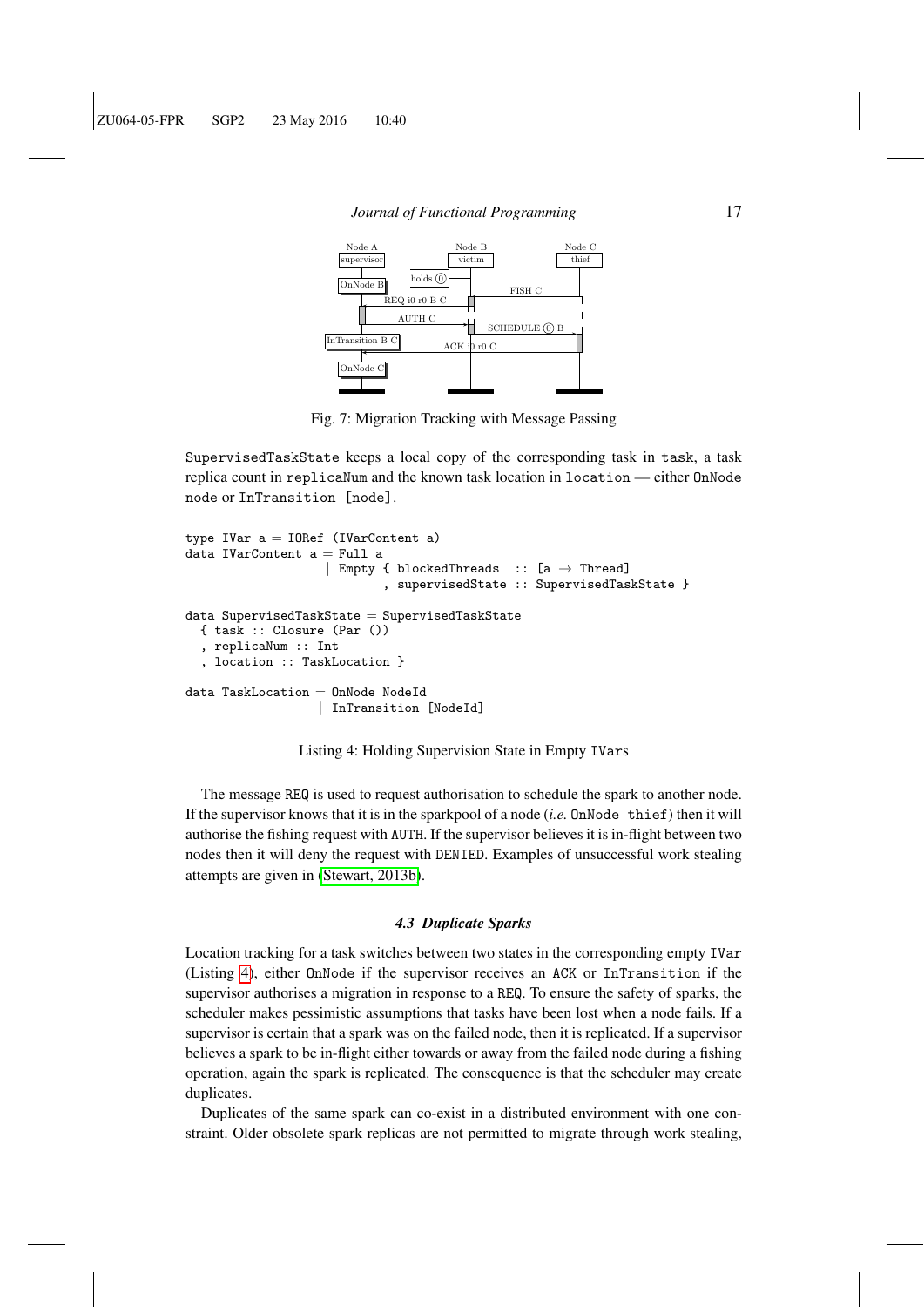

Fig. 8: Pessimistic Scheduling that Leads to Spark Duplication

as multiple migrating copies with the same reference may potentially lead to inconsistent location tracking. However, they *are* permitted to transmit results to IVars using rput. Thanks to idempotence, this scenario is indistinguishable from the one where the obsolete replica has been lost. This possibility is illustrated in Figure [8.](#page-18-1) A spark is created with spawn on node A and then fished by node B. B fails during a fishing exchange between B and C, and A receives a DEADNODE notification of the failure of B. At this point, supervising node A has not yet received an ACK from C, and pessimistically replicates the spark locally. In this instance the original spark survived the failure of node B and there are now two copies of the spark. This is a partial execution, so neither nodes C or D send an ACK in this message sequence to return the spark supervision state to OnNode on node A.

#### *4.4 Fault Tolerant Scheduling Algorithm*

<span id="page-18-0"></span>The message handlers that implement the fault tolerant algorithm are in Algorithm [1.](#page-19-0) Each node is proactive in their search for work with fishing, triggering a sequence of messages between the victim, thieving and supervising nodes. The FISH handler (line [1\)](#page-18-0) shows how a node that receives a FISH has been targeted by a thief. The victim checks that this node has not already been targeted by another thief (line [2\)](#page-18-0) and is waiting for authorisation. If it is, then a NOWORK reply is sent to the thief. Otherwise, if the victim has an available spark then it is reserved and the victim sends a REQ to the supervisor. If the sparkpool is empty, a NOWORK is sent to the thief.

The REQ handler is shown on line [11.](#page-18-0) If the location of the reserved spark is known precisely by the supervisor, the request is granted with AUTH. Otherwise, if the task is believed to be in transition between two nodes, the request is rejected with DENIED. If the spark is obsolete, then the victim is instructed to discard it with an OBSOLETE message.

A victim's AUTH handler is shown on line [21.](#page-18-0) It sends the reserved spark to a thief in a SCHEDULE message on line [22.](#page-18-0) The handler for scheduled sparks is shown on line [23.](#page-18-0) A thief adds the spark to its own sparkpool (line [24\)](#page-18-0), and sends an acknowledgement of its arrival to its supervisor (line [25\)](#page-18-0). However, if a victim is informed that the reserved spark is an obsolete copy with OBSOLETE from the supervisor, it discards the reserved spark and

<span id="page-18-1"></span>18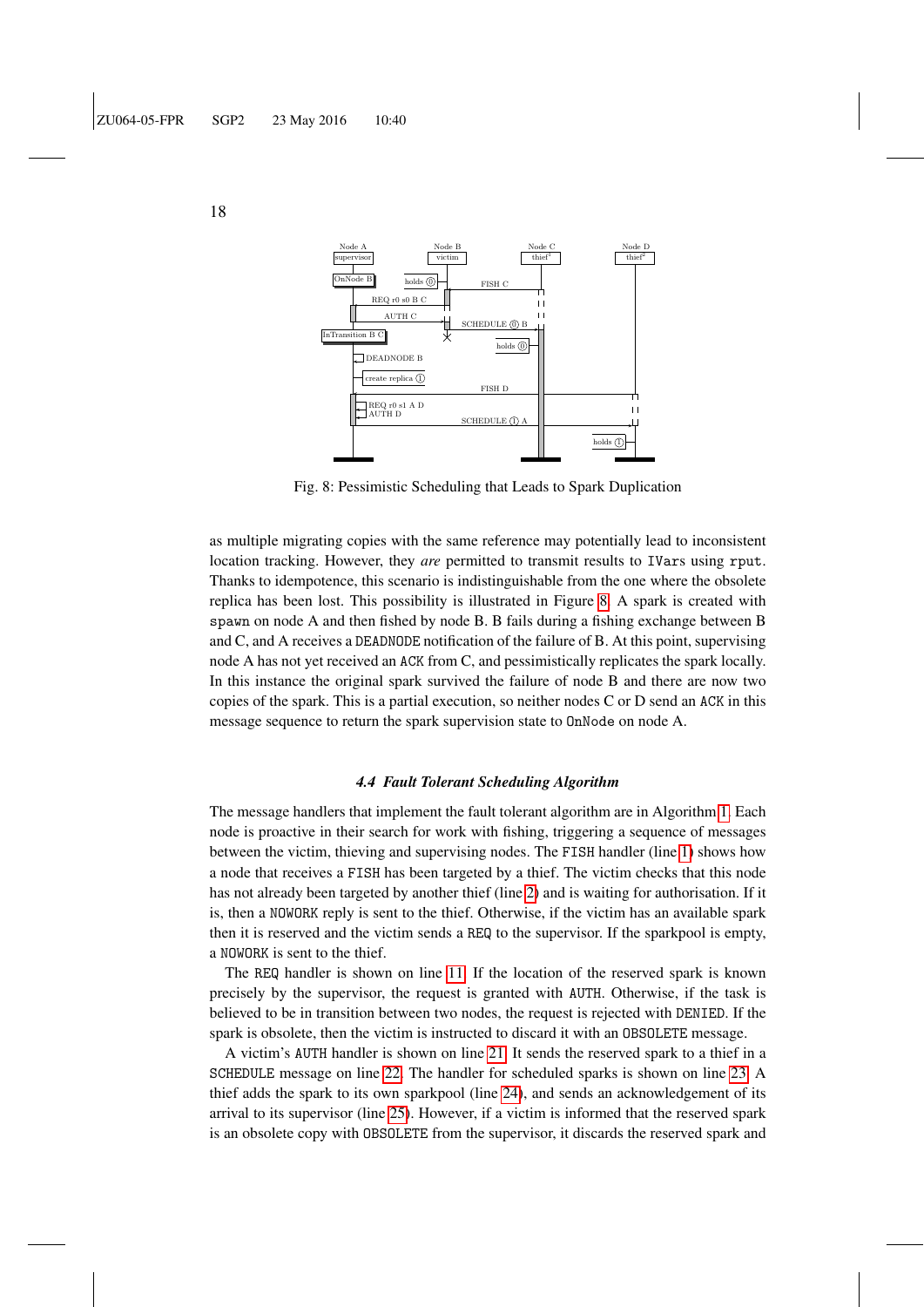<span id="page-19-0"></span>

|     | Algorithm 1 Fault Tolerant Algorithm Message Handlers                            |                                                                               |
|-----|----------------------------------------------------------------------------------|-------------------------------------------------------------------------------|
|     | Assumption: Thief (fisher) is looking for work.                                  |                                                                               |
|     | 1: function HANDLE(FISH thief)                                                   |                                                                               |
| 2:  | if not waiting for auth then                                                     | $\triangleright$ is there an outstanding authorisation request                |
| 3:  | if sparkpool not empty then                                                      |                                                                               |
| 4:  | $spark \leftarrow pop$ sparkpool                                                 |                                                                               |
| 5:  | reserve spark                                                                    |                                                                               |
| 6:  | send spark.supervisor (REQ spark.ref spark.replica myNode thief)                 |                                                                               |
| 7:  | else                                                                             |                                                                               |
| 8:  | send thief NOWORK                                                                |                                                                               |
| 9:  | else                                                                             |                                                                               |
| 10: | send thief NOWORK                                                                |                                                                               |
|     | Assumption: A schedule request is sent from a victim to this supervising node.   |                                                                               |
|     | 11: function HANDLE(REQ ref replica victim thief)                                |                                                                               |
| 12: | <b>if</b> replica $O$ <i>f</i> ref == replica <b>then</b>                        | $\rhd$ remote task is most recent copy                                        |
| 13: | $location \leftarrow locationOf\ ref$                                            |                                                                               |
| 14: | <b>if</b> location $==$ OnNode then                                              | $\triangleright$ task location known                                          |
| 15: | <b>update</b> <i>location</i> ( <i>InTransition victim thief</i> )               |                                                                               |
| 16: | send victim (AUTH thief)                                                         | $\rhd$ authorise the request                                                  |
| 17: | else if location $==$ InTransition then                                          |                                                                               |
| 18: | send victim (DENIED thief)                                                       | $\triangleright$ deny the request                                             |
| 19: | else                                                                             |                                                                               |
| 20: | send victim (OBSOLETE thief)                                                     | $\triangleright$ task is old copy, order victim to discard                    |
|     | Assumption: Location state on supervisor was 0nNode.                             |                                                                               |
|     | 21: function HANDLE(AUTH ref thief)                                              |                                                                               |
| 22: | send thief (SCHEDULE reserved spark)                                             | $\triangleright$ send thief the spark                                         |
|     | Assumption: A Victim was authorised to send this node a spark in a SCHEDULE.     |                                                                               |
|     | 23: function HANDLE(SCHEDULE spark)                                              |                                                                               |
| 24: | insert spark sparkpool                                                           | $\triangleright$ add spark to sparkpool                                       |
| 25: | send spark.supervisor (ACK spark.ref spark.replica myNode)                       |                                                                               |
|     |                                                                                  |                                                                               |
|     | <b>Assumption:</b> Thief receives a spark.<br>26: function HANDLE(ACK ref thief) |                                                                               |
| 27: | update (locationOf ref) (OnNode thief)                                           | $\triangleright$ set spark location to OnNode                                 |
|     |                                                                                  |                                                                               |
|     | <b>Assumption:</b> A remote node has died.                                       |                                                                               |
|     | 28: function HANDLE(DEADNODE deadNode)                                           |                                                                               |
| 29: | <b>if</b> fishVictim == deadNode <b>then</b>                                     |                                                                               |
| 30: | resume fishing                                                                   |                                                                               |
| 31: | <b>if</b> thie fOf Guarded Spark $==$ dead Node <b>then</b>                      |                                                                               |
| 32: | <b>insert</b> reserved_spark sparkpool                                           | $\triangleright$ return reserved spark to sparkpool                           |
| 33: | for all $s \in sparks$ on deadNode do                                            |                                                                               |
| 34: | insert s sparkpool                                                               | $\triangleright$ replicate potentially lost spark                             |
| 35: | <b>for all</b> $t \in$ threads on deadNode <b>do</b>                             |                                                                               |
| 36: | <b>insert</b> t thread pool                                                      | $\triangleright$ replicate potentially lost thread: convert & execute locally |

sends a NOWORK message to the thief. The pseudo code for the OBSOLETE and DENIED message handlers is in [\(Stewart, 2013b\)](#page-37-10).

The supervisor handler for ACK messages is shown on line [26.](#page-18-0) It updates the migration tracking for this spark to OnNode, a state that will allow another thief to steal from the new host of the spark.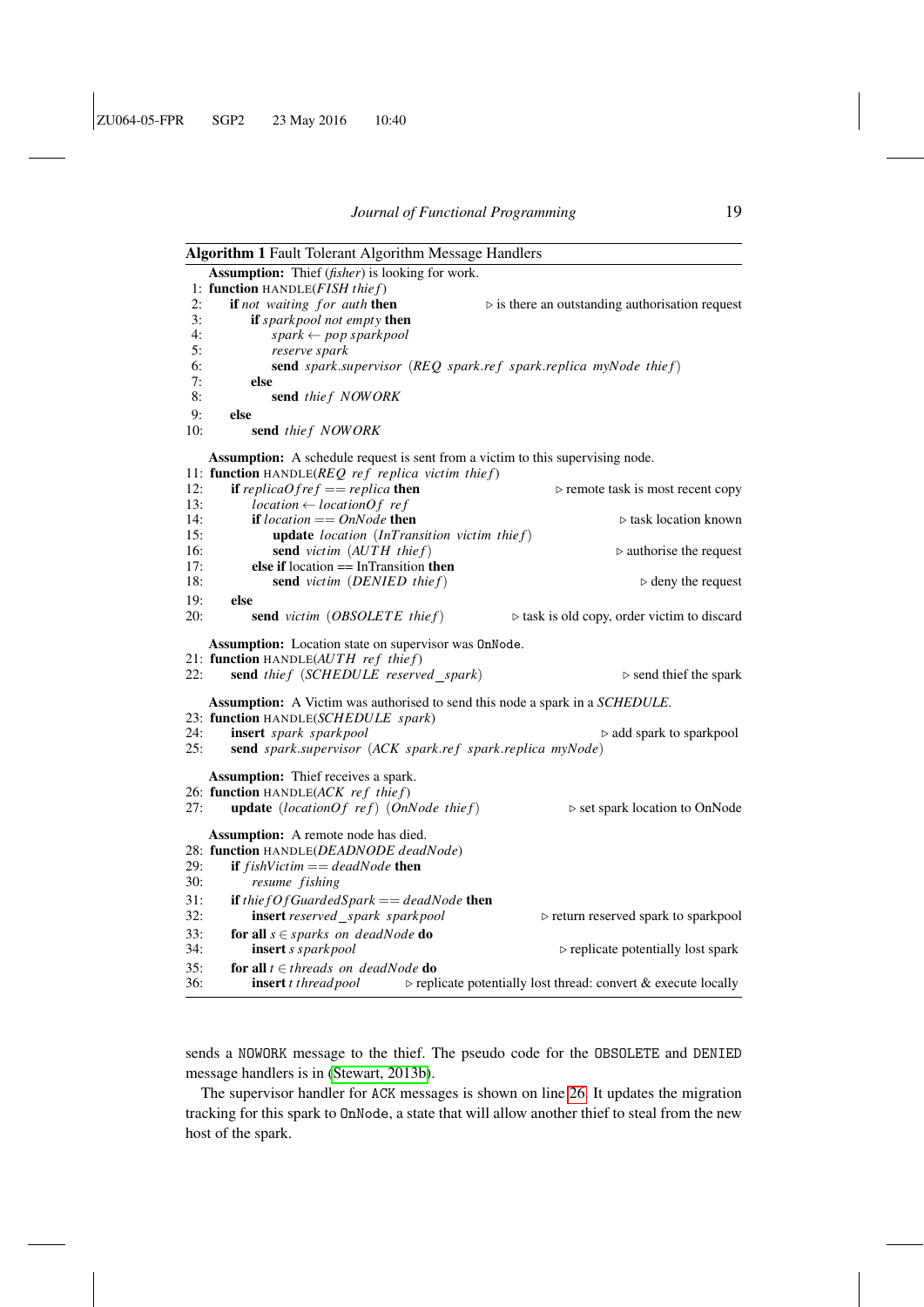The handler for DEADNODE messages is on line [28.](#page-18-0) There are four checks performed by every node when a remote node fails. First, it checks if it is waiting for a fishing reply from the dead node (line [29\)](#page-18-0). Second, whether the dead node is the thief of the spark it has requested authorisation for (line [31\)](#page-18-0). Third, it identifies the sparks are at-risk due to the remote node failure (line [33\)](#page-18-0). Fourth, it identifies the threads are at-risk due to the remote node failure (line [35\)](#page-18-0). All at-risk sparks are replicated and added to the local sparkpool. These duplicates can be fished again for load-balancing (line [34\)](#page-18-0). All at-risk threads are replicated and are converted and executed locally (line [36\)](#page-18-0).

#### 5 Validating Reliable Work Stealing

#### *5.1 Desirable Scheduling Properties with Non-Deterministic Systems*

<span id="page-20-0"></span>The SPIN model checker is used to ensure that the HdpH-RS scheduling algorithm honours the small-step semantics (Section [3.4\)](#page-9-0), supervising sparks in the absence and presence of faults. Due to the many sources of non-determinism in faulty systems, it is easy to make mistakes in correctness arguments for fault tolerant distributed systems. Hence distributed faulty systems are natural candidates for model checking (John *et al.*[, 2013\)](#page-36-12), and specifically because of two properties of HdpH-RS:

- 1. Asynchronous message passing Causal ordering [\(Lamport, 1978\)](#page-36-13) of asynchronous distributed scheduling events is not consistent with wall-clock times. HdpH-RS message passing between nodes is asynchronous and non-blocking, instead writing to channel buffers. Because of communication delays, knowledge of remote node availability could be outdated [\(Xu & Lau, 1997\)](#page-38-3).
- 2. Work stealing To recover tasks in the presence of failure, a supervisor must be able to detect node failure and must always know the location of its tasks. The asynchronous message passing for stealing work complicates location tracking. The protocol for reliably relocating tasks between nodes in the presence of failure is intricate (Section [4\)](#page-15-0), and model checking the protocol increases confidence in the design.

The HdpH-RS reliable scheduling algorithm is abstracted into a Promela model. The supervisor and worker abstractions are in Appendix [A,](#page-1-0) and the full model is available online [\(Stewart, 2013a\)](#page-37-12). Promela [\(Holzmann, 2004\)](#page-36-4) is a meta-language for building verification models, and the language features are intended to facilitate the construction of high-level abstractions of distributed systems. Temporal logic [\(Prior, 1957\)](#page-37-13) provides a formalism for describing the occurrence of event in time that is suitable for reasoning about concurrent programs [\(Pnueli, 1977\)](#page-37-14). The SPIN model checker is used to verify key reliable scheduling properties of the algorithm design from Section [4.4,](#page-18-0) expressed in linear temporal logic (LTL). The properties are:

1. *The IVar is empty until a result is sent*: Evaluating a task involves transmitting a value to the supervisor, the host of the IVar associated with the task. This property verifies that the IVar cannot be full until one of the nodes has transmitted a value to the supervisor.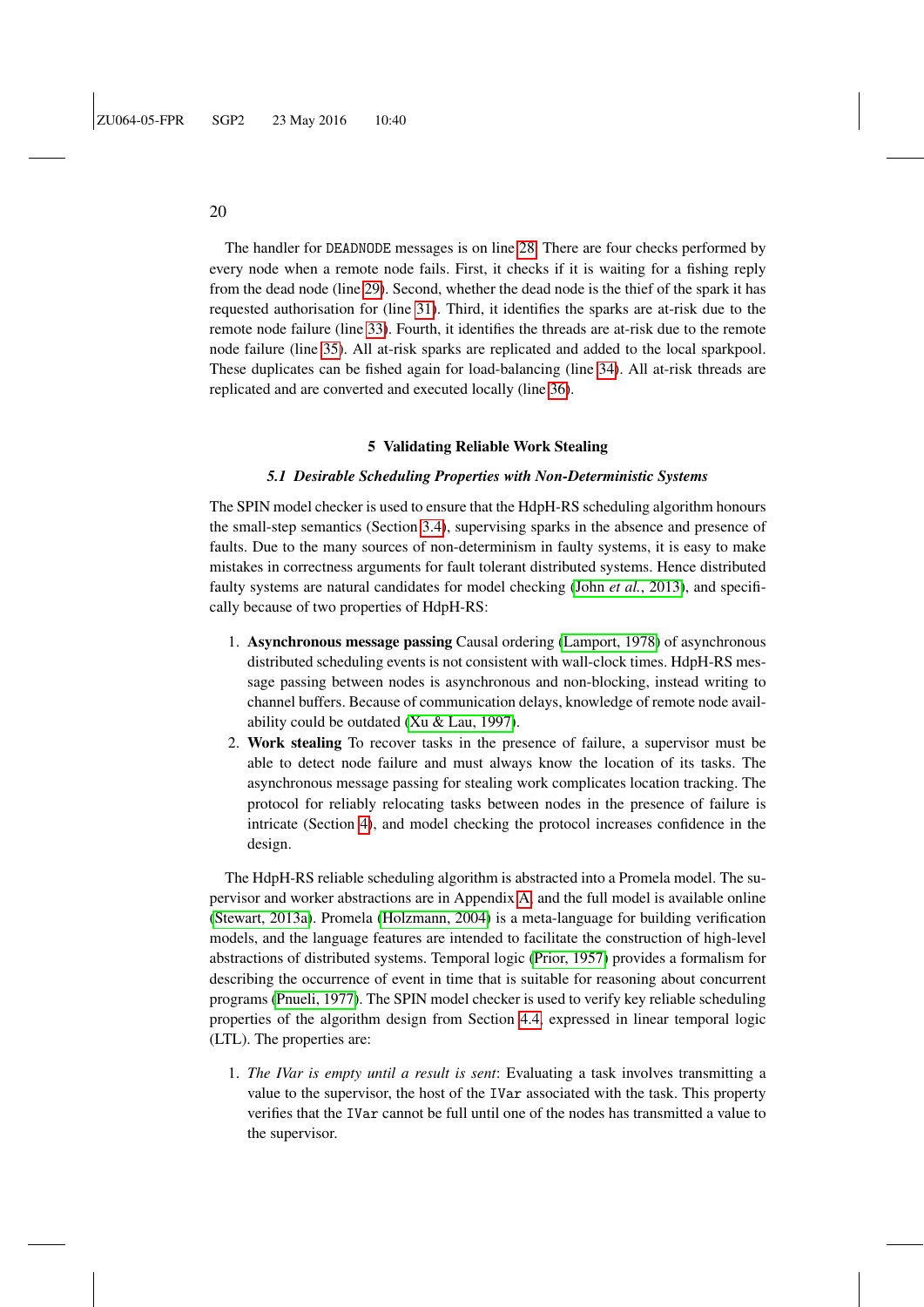2. *The IVar is eventually always full*: The IVar will eventually be filled by either a remaining worker, or the supervisor. This is despite the failure of any or all worker nodes.

The LTL properties guarantee spark evaluation, *i.e.* the associated future (IVar) on the supervising node is eventually filled. A counter property is used to ensure the Promela abstraction does model potential failure of any or all of the worker nodes. It checks that the model potentially kills one or more mortal workers, and SPIN is used to find counterexample executions when one of the workers terminates.

#### *5.2 HdpH-RS Abstraction*

Promela programs consist of processes, message channels, and variables. Processes are global objects that represent the concurrent nodes in HdpH-RS. The HdpH-RS scheduler has been simplified to its core supervision behaviours that ensure task survival. The model considers tasks scheduled with spawn in HdpH-RS — as the location of threads scheduled with spawnAt is always known and would not elicit race conditions on location tracking REQ and ACK messages.

Scope The Promela model is an abstraction that encapsulates behaviours necessary for guaranteeing the evaluation of sparks. There are six characteristics of the HdpH-RS scheduler in the Promela model:

- 1. One supervisor that initially puts a spark into its local sparkpool. It also creates spark replicas when necessary (item [6\)](#page-21-0). The supervisor does not die.
- 2. Three workers that attempt to steal work from the supervisor and each other. Failure of these nodes is modeled by terminating the Promela process for each node. The workers can die.
- 3. Computation of a spark may happen at any time by any node that holds a copy of the spark. This simulates the execution of the spark, which would eventually invoke an rput call to fill the IVar on the supervisor. It is modeled by sending a RESULT message to the supervisor.
- 4. Failure of a worker node means that future messages to it are lost. The (dead) transition rule is modelled with a non-deterministic suicidal choice any of the three worker nodes can make. This choice results in a node asynchronously broadcasting its death to the remaining healthy nodes and then terminating. Failure detection is modeled by healthy nodes receiving DEADNODE messages.
- 5. Asynchronicity of both message passing and failure detection is modeled in Promela using buffered channels. Buffered channels model the buffered FIFO TCP connections in HdpH-RS.
- <span id="page-21-0"></span>6. Replication is used by the supervisor to ensure the safety of a potentially lost spark in the presence of node failure. The model includes spark replication from Section [4.4,](#page-18-0) honouring the (recover spark) small-step transition rule in Section [3.4.](#page-9-0) Replication numbers are used to tag spark replicas in order to identify obsolete spark copies. Obsolete replica migration could potentially invalidate location records for a spark. Therefore, victims are asked to discard obsolete sparks.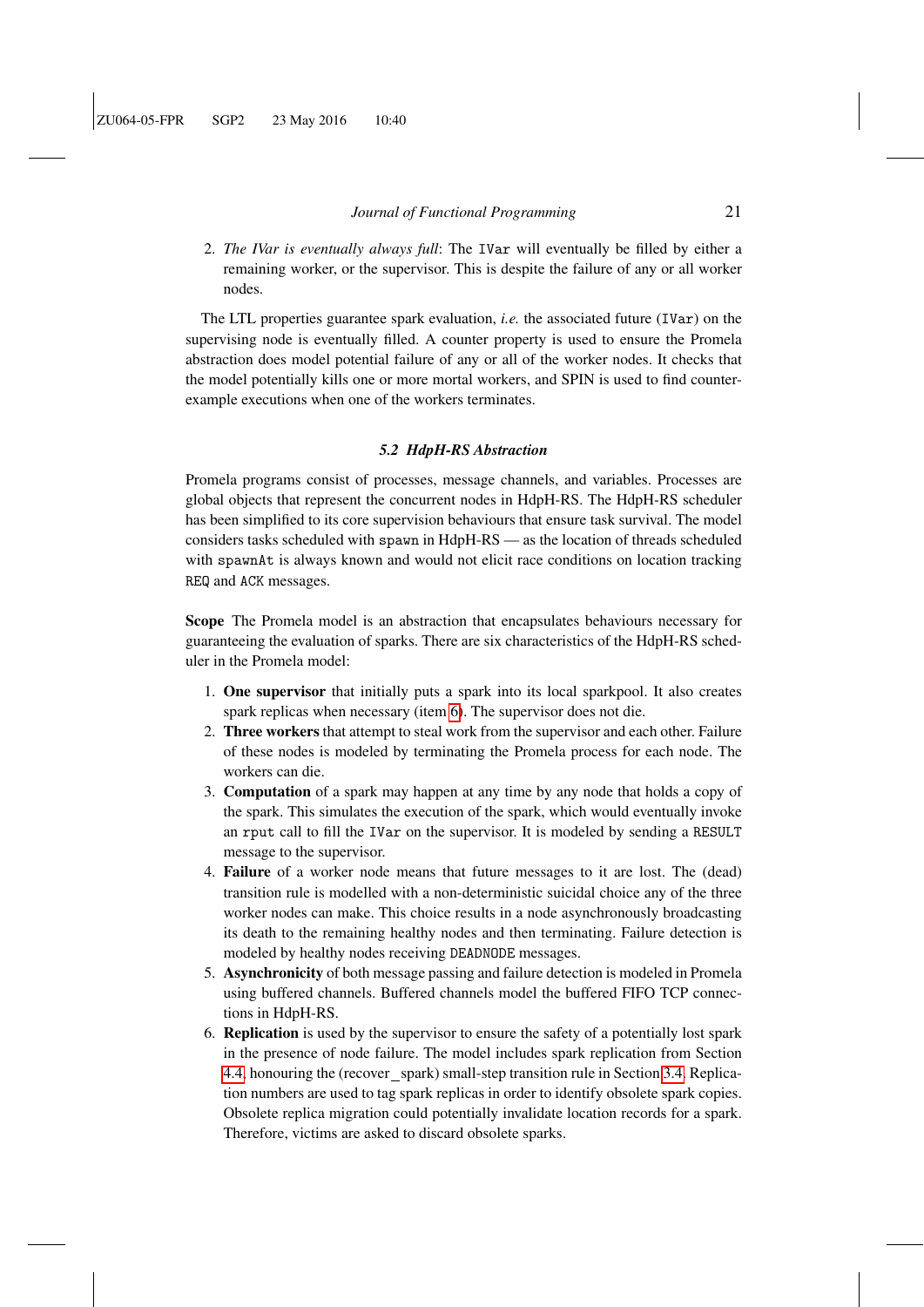Termination of the scheduling algorithm is enforced in the model by aging the spark through transitions of the model. The age of the spark is zero at the initial system state. Each time it is scheduled to a node, its age is incremented. Moreover, each time it must be replicated by the supervisor its age is again incremented. When the age of the spark reaches 100, it is executed immediately. This models the HdpH-RS assumption that a scheduler will eventually execute the spark in a sparkpool and send a result to an empty IVar with an rput call.

Some aspects of the HdpH-RS scheduler design and implementation are abstracted away in the Promela model, because they are not part of the fault tolerance mechanism. The model involves only *one* IVar and one spark, which may manifest into multiple replicas — one active and the rest obsolete. Multiple IVars are not modeled, nor are threads created with spawnAt.

## *5.3 Scheduling Model*

Nodes interact with message passing: ! to send and ? to receive. The channels in the Promela model of HdpH-RS are asynchronous, so that messages can be sent to a channel buffer, rather than being blocked waiting on a synchronised participatory receiver. This reflects the data buffers in the underlying TCP sockets and the asynchronous HdpH-RS model.

Supervisor Node The supervisor is modeled as an *active* proctype, so is instantiated in the initial system state. The supervisor executes a repetitive control flow that receives work stealing messages from worker nodes and authorisation messages from the supervisor, shown in Listing [A 1.](#page-39-0) It creates the initial spark copy and then initiates the three workers. The underlying automaton is a message handling loop from SUPERVISOR RECEIVE. The exception is when the spark has migrated 100 times the supervisor sends a RESULT message to itself to force termination. The label SUPERVISOR RECEIVE is re-visited after the nondeterministic message handling choice, and is only escaped if a RESULT message has been received. In this case the IVar becomes full and the supervisor terminates.

Worker Nodes Each worker executes a repetitive control flow that receives work stealing message from worker nodes and authorisation messages from the supervisor, shown in Listing [A 2.](#page-40-0) The underlying automaton is a message handling loop from WORKER RECEIVE.

The exception is when the spark has migrated 100 times a RESULT message is sent to the supervisor. Otherwise the control flow takes one of three non-deterministic choices: the node may die; it may send a RESULT message to the supervisor if it holds a replica; it may receive a work stealing message from a work or scheduling request response from the supervisor. The WORKER RECEIVE label is re-visited after the non-deterministic message handling choice, and is only escaped if it has died or the IVar on the supervisor is full. In either case the worker terminates.

The HdpH-RS transport layer sends DEADNODE messages to the scheduler message handler on each node when a connection with a remote node is lost. Failure is modeled by a non-deterministic choice that worker nodes can make whilst waiting for messages to arrive. A node can choose to die, which triggers the sending of a DEADNODE message to all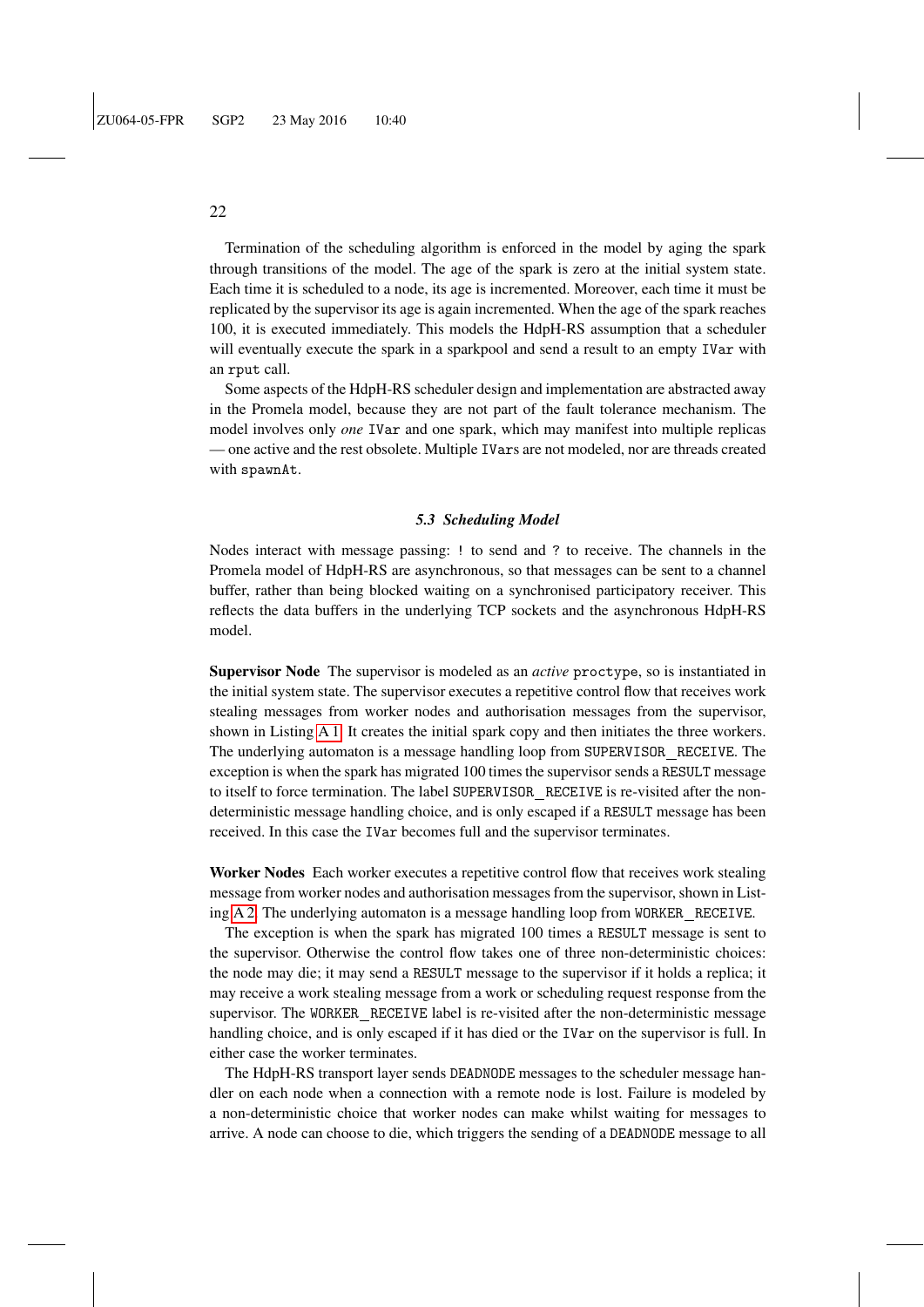```
typedef Sparkpool
 { int spark_count; /* #sparks in pool */
   int spark; } /* highest #replica */
typedef Spark
 { int highestReplica=0;
   Location location;
   int age=0; }
mtype = { ONNODE, INTRANSITION };typedef Location
 { int from;
   int to;
  mtype context=ONNODE;
  int at=3; }
                                                  typedef SupervisorNode
                                                   { Sparkpool sparkpool;
                                                    bool waitingSchedAuth=false;
                                                     bool resultSent=false;
                                                    bit ivar=0; }
                                                  typedef WorkerNode
                                                   { Sparkpool sparkpool;
                                                     int waitingFishReplyFrom;
                                                     bool waitingSchedAuth=false;
                                                     bool resultSent=false;
                                                    bool dead=false; }
```
<span id="page-23-4"></span><span id="page-23-3"></span><span id="page-23-2"></span>Fig. 9: State Abstraction in Promela Model

remaining alive nodes. Sending this message to all four nodes is not executed atomically in the Promela model, reflecting the different failure detection latencies on each HdpH-RS node. SPIN is therefore able to search through state transitions whereby a node failure is only partially detected across all nodes.

#### *5.3.1 Node State*

The supervisor and worker nodes each have a local sparkpool. The state of the supervisor, each worker node and a sparkpool is in Listing [9.](#page-23-0) The sparkpool either holds a spark (where spark count  $>1$ ), or it is empty. When it holds a spark, its replication number spark is used to send messages to the supervisor: to request scheduling authorisation in a REQ message, and confirm receipt of the spark with an ACK message.

The spark's location is stored in the Location typedef. The from, to, at and context fields are modified by the supervisor's REQ and ACK message handlers. The most recently allocated replica number is held in highestReplica and is initially set to 0. The age of the spark on line [4](#page-23-1) is initially set to 0, and is incremented when the spark is scheduled to another node or when it is replicated.

In the initial system state, it adds the spark to its sparkpool, which may be fished away by a worker node. To minimise the size of the state machine, the supervisor does not try to steal the spark or subsequent replicas once they are fished away. The IVar is represented by a bit on line [5,](#page-23-2) 0 for empty and 1 for full. Lastly, a waitingSchedAuth (line [3\)](#page-23-3) is used to reject incoming REQ messages, whilst it waits for an AUTH from itself if it is targeted by a thief.

When a thieving node proactively sends a fish to another node, the channel index identifier is stored in waitingFishReplyFrom for the victim *i.e.* 0, 1 or 2 if targeting a worker node, or 3 if targeting the supervisor. The value of waitingFishReplyFrom is reset to  $-1$ when a SCHEDULE is received, or NOWORK message is received allowing the node to resume fishing. When a victim has sent a REQ to the supervisor, the waitingSchedAuth boolean on line [4](#page-23-4) is used to reject subsequent fishing attempts from other thieves until it receives a AUTH or NOWORK. To avoid infinite work stealing attempts between a thief and a victim,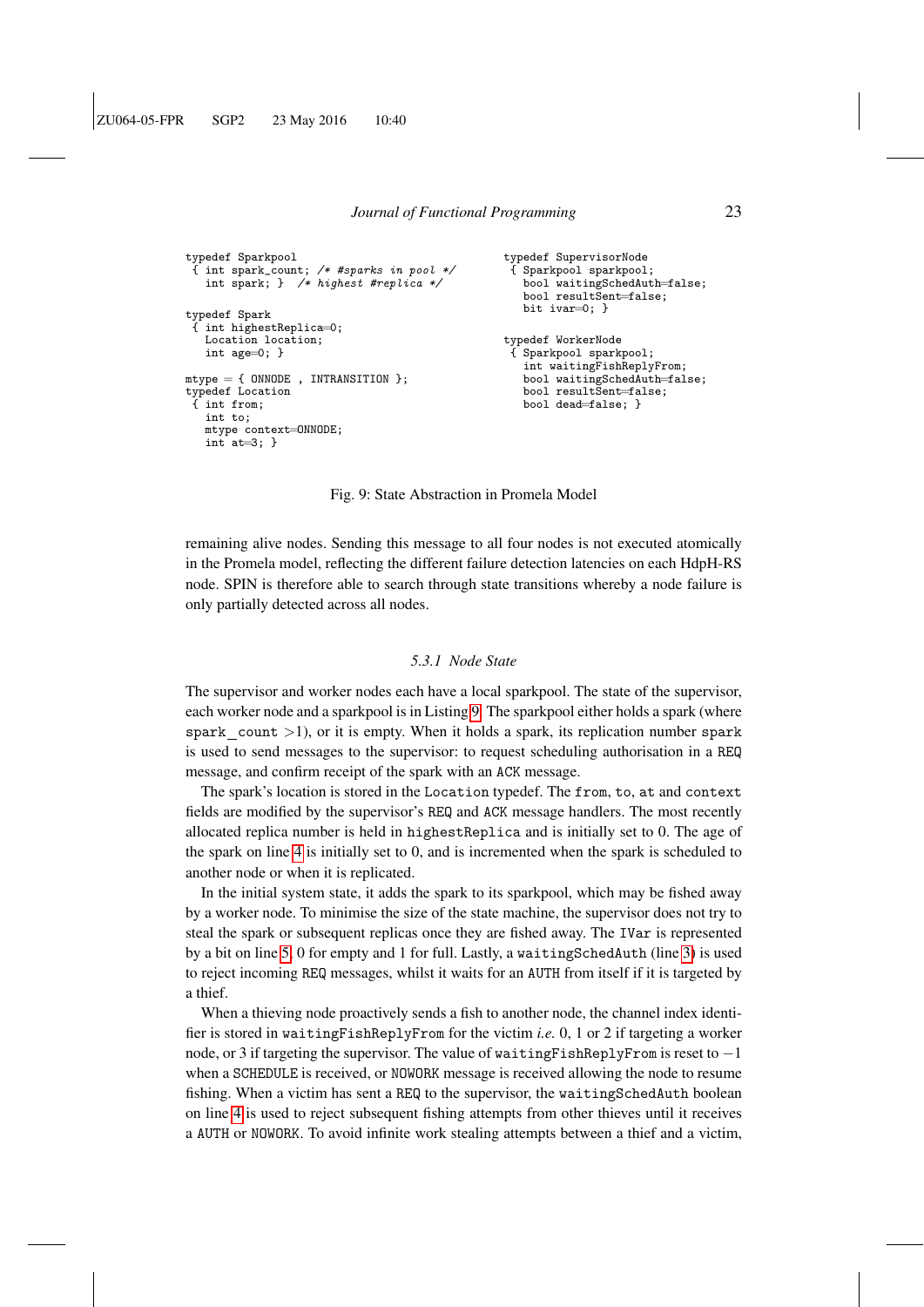thief keeps track of which nodes it has failed to steal a spark from and does not repeat the fishing request to these nodes [\(Stewart, 2013b\)](#page-37-10).

#### *5.3.2 Spark Location Tracking*

When the task tracker records on the supervisor is ONNODE, then it can be sure that the node identified with spark.location.at is holding the spark. If the node fails at this point, then the spark should be recreated as it has certainly been lost. However, when a spark is in transition between two nodes i.e INTRANSITION, the supervisor cannot be sure of the location of the spark; it is on either of the nodes identified by spark.location.from or spark.location.to. To overcome this uncertainty, the model faithfully reflects the HdpH-RS pessimistic duplication strategy when a DEADNODE is received. This potentially generates replicas that concurrently exist in the model and they are handled using replica counts (Section [4.3\)](#page-17-2).

#### *5.4 Correspondence with Operational Semantics*

<span id="page-24-0"></span>An example of location tracking with the migrate\_spark rule (Section [3.4\)](#page-9-0) is shown in Figure [10.](#page-25-0) It is a more detailed version of the fault tolerant fishing protocol from Figure [7.](#page-17-0) The Promela message passing syntax in the message sequence diagram is an abstraction of send and receive Haskell function calls in the HdpH-RS implementation. Node B is the victim, and node C is the thief. The states for the IVar and the spark are  $i\{\langle\langle M\rangle\rangle_{\{B\}}\}_A$  and  $\langle\langle M \rangle\rangle_B$ , showing that the supervisor *A* holds IVar *i* and that its corresponding spark is on node *B*. The (track) rule is fired before sending AUTH to the victim. The (migrate) rule is fired when the thief receives the SCHEDULE message containing the spark. The (track) rule is fired when the supervisor receives an ACK message from the thief. Once this message sequence is executed, the new states for the IVar and the spark are  $i\{\langle\langle M\rangle\rangle_{\{C\}}\}$ *A* and  $\langle\langle M \rangle\rangle_C$ .

# *5.5 Model Checking Results*

```
/* IVar on the supervisor node is full */
#define ivar_full ( supervisor.ivar == 1)
/* IVar on the supervisor node is empty */
#define ivar_empty ( supervisor.ivar = 0 )
/* No worker nodes have failed */
#define all_workers_alive ( !worker[0].dead && !worker[1].dead && !worker[2].dead )
/* One or more nodes have transmitted a value to supervisor to fill IVar */
#define any_result_sent
      supervisor.resultSent || worker[0].resultSent
     || worker[1].resultSent || worker[2].resultSent )
```
Listing 5: Propositional Symbols used in LTL Formulae of Fault Tolerant Properties

LTL is used to reason about causal and temporal relations of the HdpH-RS scheduler properties. The propositional symbols used in the verification of scheduling Promela model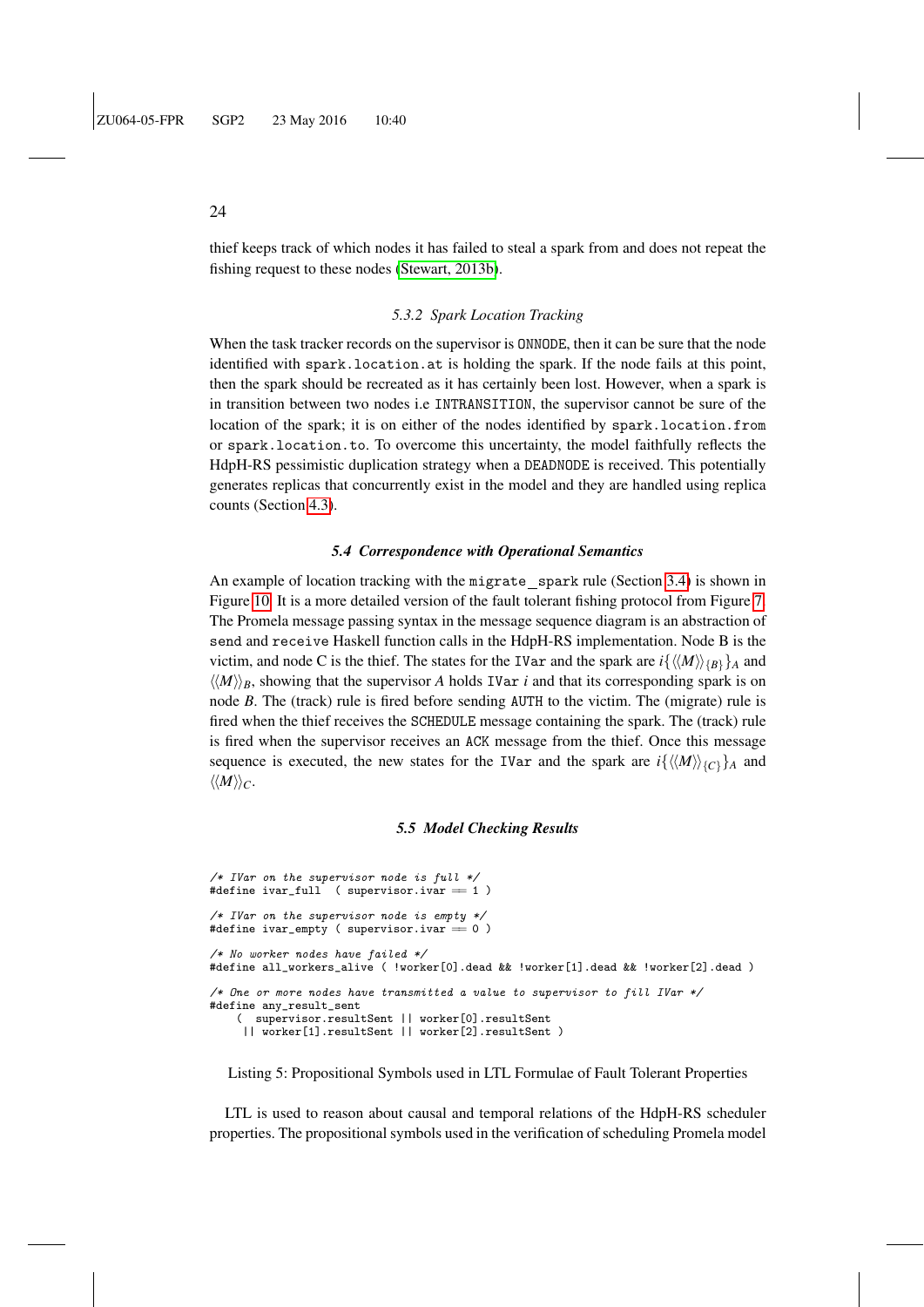<span id="page-25-0"></span>

Fig. 10: Location Tracking with *(migrate)* and *(track)* rules

<span id="page-25-1"></span>

| LTL Formula                           | Counter property Depth States Transitions Memory |     |                |       |        |
|---------------------------------------|--------------------------------------------------|-----|----------------|-------|--------|
| $\Box$ all workers alive              | Yes                                              |     | $\frac{11}{5}$ |       | 0.2Mh  |
| $\Box$ (ivar_empty U any_result_sent) | No                                               | 124 | 3.7m           | 7.4m  | 83.8Mb |
| $\Diamond \Box$ <i>ivar</i> full      | No.                                              | 124 | 8.2m           | 22.4m | 84.7Mb |

Table 2: Model Checking Results

are shown in Listing [5.](#page-24-1) The results of model checking the three LTL properties are in Table [2.](#page-25-1) Taking the  $\Diamond \Box$  *ivar full* property as an example, the results can be interpreted as follows. A reachable depth of 124 is found by SPIN for the model. The reachable state space is 8.2 million. A total of 22.4 million transitions were explored in the search. Actual memory usage for states was 84.7Mb.

The IVar is Empty Until a Result is Sent To check that the model is faithful to the fact that an IVar is empty at least until its corresponding task has been evaluated, the  $\Box$  (*ivar empty U any result sent*) formula is verified. SPIN searches for two violating system states. First, where ivar empty is false before any result sent is true. Second, a cycle of identical system states is identified while any result sent remains false. This is due to the nature of the *strong until* connective stipulating that the symbol any result sent must eventually be true in some future state. SPIN cannot find a violating system state after exhaustively searching 3.7 million reachable states up to a depth of 124.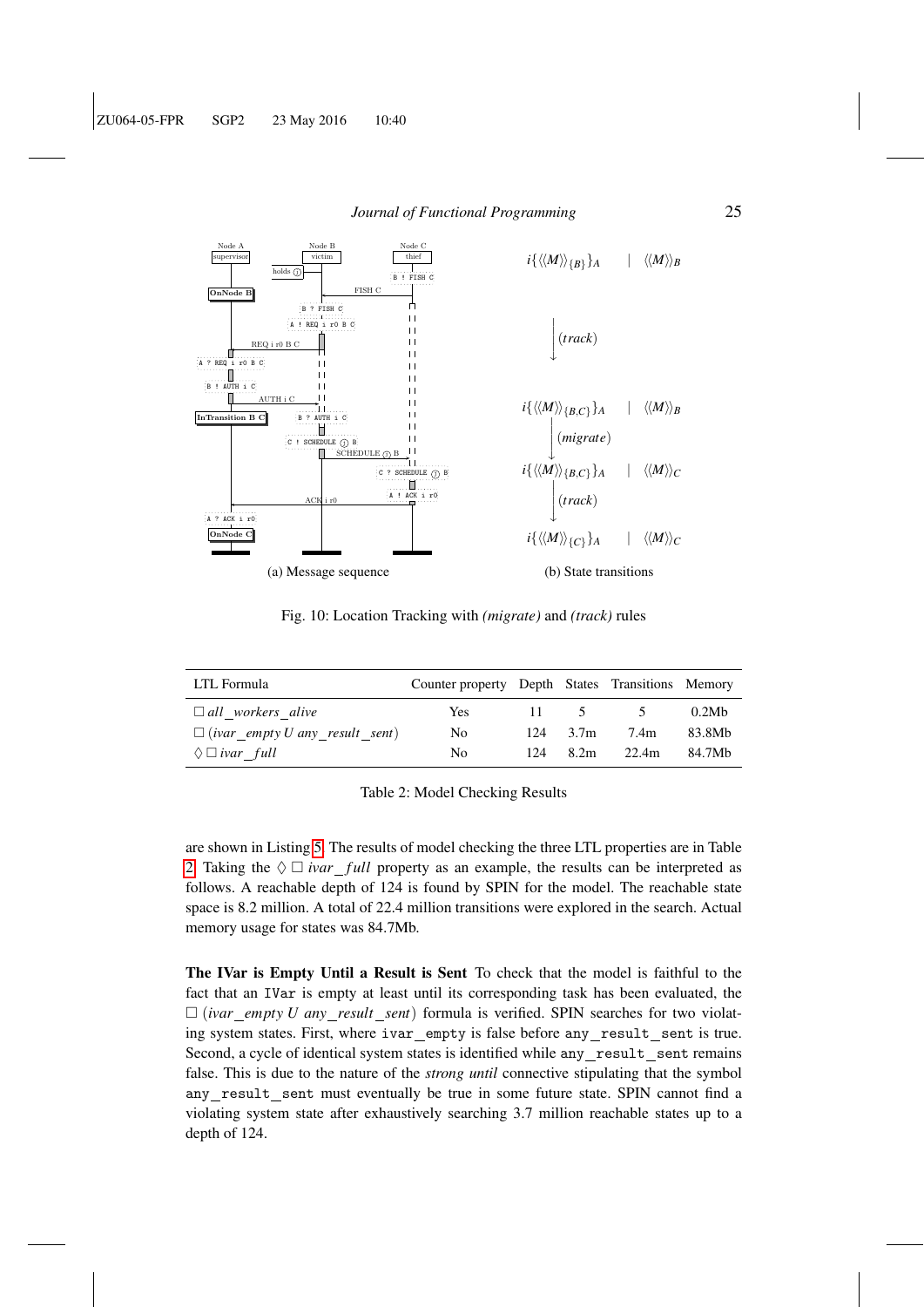The IVar is Eventually Always Full The key property for fault tolerance is that the IVar on the supervisor must eventually always be full. This would indicate that either a worker node has sent a RESULT message, or the supervisor has written to the IVar locally. To verify, SPIN searches for a system state cycle when ivar full remains false *i.e.* supervisor.ivar==0.

This LTL property checks for the fatal scenario when the supervisor does not replicate the spark in the model, when instead it must ensure the existence of at least one replica. This would happen if the HdpH-RS fault tolerant fishing protocol algorithm (Section [4\)](#page-15-0) did not correctly track spark location. This may cause a supervisor to ignore DEADNODE message when it instead should replicate a spark, which would mean no RESULT message would be sent to the supervisor – a cause of deadlock in the HdpH-RS implementation. To verify SPIN searches for states where the spark count value is 0 for all nodes, and the supervisor does not create a replica in any future state. SPIN cannot find a violating system state after exhaustively searching 8.2 million reachable states up to a depth of 124.

Validating the Possibility of Worker Node(s) Fail To check that worker nodes are able to fail in the model, a verification attempt is made on the  $\Box$  *all workers alive* LTL formula. To check that the model has the potential to kill mortal workers, SPIN searches for a counter-example system state with any of the worker[0].dead , worker[1].dead or worker[2].dead fields set to true . SPIN trivially identifies a counter example after searching 5 system states by executing the choice to kill a node.

# 6 Implementation

### *6.1 HdpH-RS Architecture*

<span id="page-26-0"></span>The HdpH-RS architecture is closely based on the HdpH architecture [\(Maier & Trinder,](#page-36-14) [2012\)](#page-36-14), and both share some components with Cloud Haskell as outlined in Section [2.](#page-3-0) The architecture supports semi-explicit parallelism with work stealing, message passing and the remote writing to IVars. The reliable scheduler is an implementation of the design from Section [4.](#page-15-0) Inter-node communication is abstracted into a *communication layer*, that provides startup and shutdown functionality, node IDs, and peer-to-peer message delivery between nodes. The communication layer detects and reports faults to the scheduler. Each node runs several thread schedulers, typically one per core. Each scheduler owns a dedicated *threadpool* that may be accessed by other schedulers for stealing work. Each node runs a message handler, which shares access to the *sparkpool* with the schedulers. In extending HdpH, one module is added for the fault tolerant strategies, and 14 modules are modified. The fault detection, fault recovery and task supervision functionality amounts to approximately 2500 lines of Haskell code in HdpH-RS, and an increase of approximately 50% over HdpH.

# *6.2 Recovering Supervised Sparks and Threads*

When a supervisor receives a DEADNODE message indicating a node failure (Section [4.4\)](#page-18-0), it may replicate tasks if their survival is at risk. This is decided by the DEADNODE handler in Algorithm [1](#page-19-0) of Section [4.](#page-15-0) It uses replicateSpark and replicateThread in Listing [6.](#page-27-0)

#### 26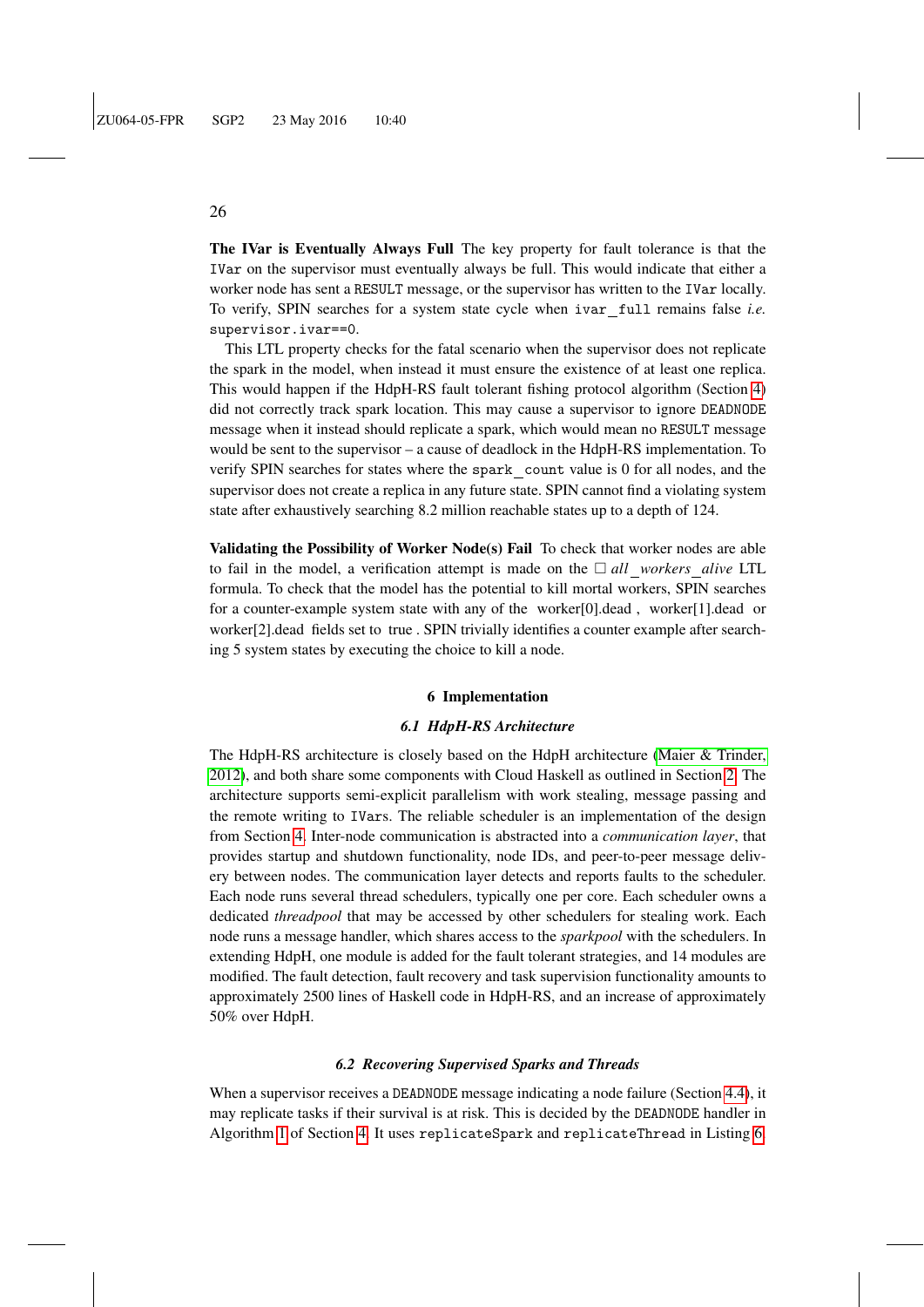

*Journal of Functional Programming* 27

Fig. 11: HdpH-RS System Architecture

Both return a Maybe type, due to a potential race condition whereby another local scheduler or node writes a value to the IVar during the local recovery operation. If the IVar becomes full, then a Nothing value is returned indicating a full IVar and no recovery action needs taking.

```
data SupervisedSpark m = SupervisedSpark
  {clo :: Closure (ParM m ()) , gref :: GRef , replicaNum :: Int }
replicateSpark :: IVar a \rightarrow I0 (Maybe (SupervisedSpark m))
replicateThread :: IVar a \rightarrow IO (Maybe (Closure (Par ()))
```
# Listing 6: Replicating Sparks & Threads in Presence of Failure

The replicateSpark and replicateThread functions both take an IVar as an argument. The DEADNODE handler has determined the safety of the corresponding task to be at risk as a consequence of node failure. Globalised IVar references are used to match remote tasks with locally hosted futures. The DEADNODE handler increments the replication number replicaNum in the IVar. A new task is created from a copy of the lost task (stored in SupervisedSpark as clo), and is scheduled according the recover spark and recover thread transition rules in the operational semantics (Section c). If a spark is being recovered, a SupervisedSpark is returned and added to the local sparkpool. If a thread is being recovered, a Closure (Par ()) is returned, unpacked with unClosure, and added to a local threadpool.

### *6.3 Fault Detecting Communications Layer*

Any fault in an MPI setting will typically bring down the entire MPI communicator, making this an unsuitable backend for fault. Instead, HdpH-RS uses a TCP-based transport layer, and nodes discover other nodes using UDP. The distributed virtual machine software stack is shown in Figure [12.](#page-28-0)

TCP is an idle protocol, so if neither side sends any data once a connection has been established, then no packets are sent over the connection [\(Cleary, 2009\)](#page-35-8). The act of receiving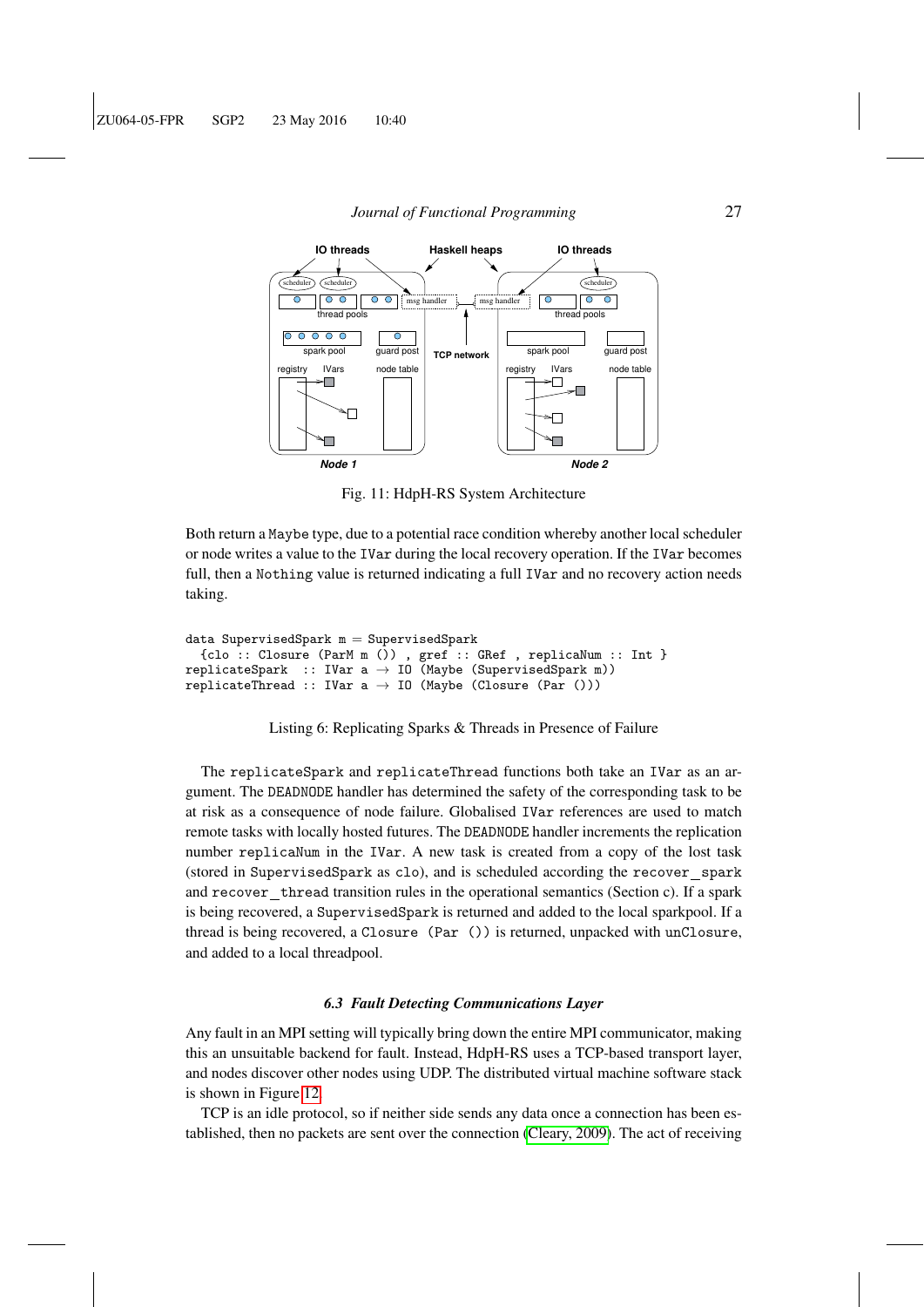

Fig. 12: HdpH-RS Distributed Virtual Machine Software Stack

data is completely passive in TCP, and an application that only reads from a socket cannot detect a dropped connection.

Two options are available for detecting failure with TCP. The first is to transmit keepalive messages over a connection. The second is to assume the worst, and implement timers for receiving messages on connections. If no packets are received within the timeout period, a connection may be regarded as lost. As architectures scale to thousands of nodes, error propagation through work stealing message transmissions cannot be relied upon. The HdpH-RS keep-alive messages is a guarantee of periodic traffic between nodes independent of work stealing messages, enabling nodes to discover failure by discovering lost connections.

Whilst the transmission of work stealing messages will probably trigger timely TCP failures for smaller architectures, there is a high failure detection latency in larger networks. This has an important implication for performance in HdpH-RS. Take an example where node A creates a supervised spark *spark*<sub>1</sub> and IVar  $i_1$  with the execution of spawn. Node B fishes *spark*1, and later suffers a power outage. Node A may not receive a TCP FIN message from B due to the sudden failure. Node A does not send any work stealing messages to B, but is waiting for the value of evaluating *spark*<sup>1</sup> to be written to *i*1. To ensure a more reliable failure detection of B, node A needs some other message transmission mechanism than just work stealing.

The keep-alive implementation in HdpH-RS is simple. As TCP failures are detected on send attempts, the keep-alive is silently ignored on the receiving end. After *N* seconds, a node broadcasts a HEARTBEAT to all other nodes. When a node receives a HEARTBEAT message, it is silently ignored. For small architectures, heartbeats are unlikely to be the trigger that detects failure. On large architectures, work stealing messages between any two nodes are less likely to be transmitted within the keep-alive frequency, so the keep-alive messages are an important mechanism for failure detection. If a node detects the failure of another node, that remote node is removed from the list of peers returned by future calls to allNodes.

The main drawback to this failure detection strategy is the dependency on connection oriented protocols like TCP. There are two main weaknesses. First, the failure detection strategy of using connection-oriented transmission attempts would not work for connectionless protocols like UDP [\(Postel, 1980\)](#page-37-15). Second, the design assumes a fully connected network. Every node has a persistent connection with every other node. The scalability limitations of TCP connections are well known (Ha *et al.*[, 2008\)](#page-36-15).

<span id="page-28-0"></span>28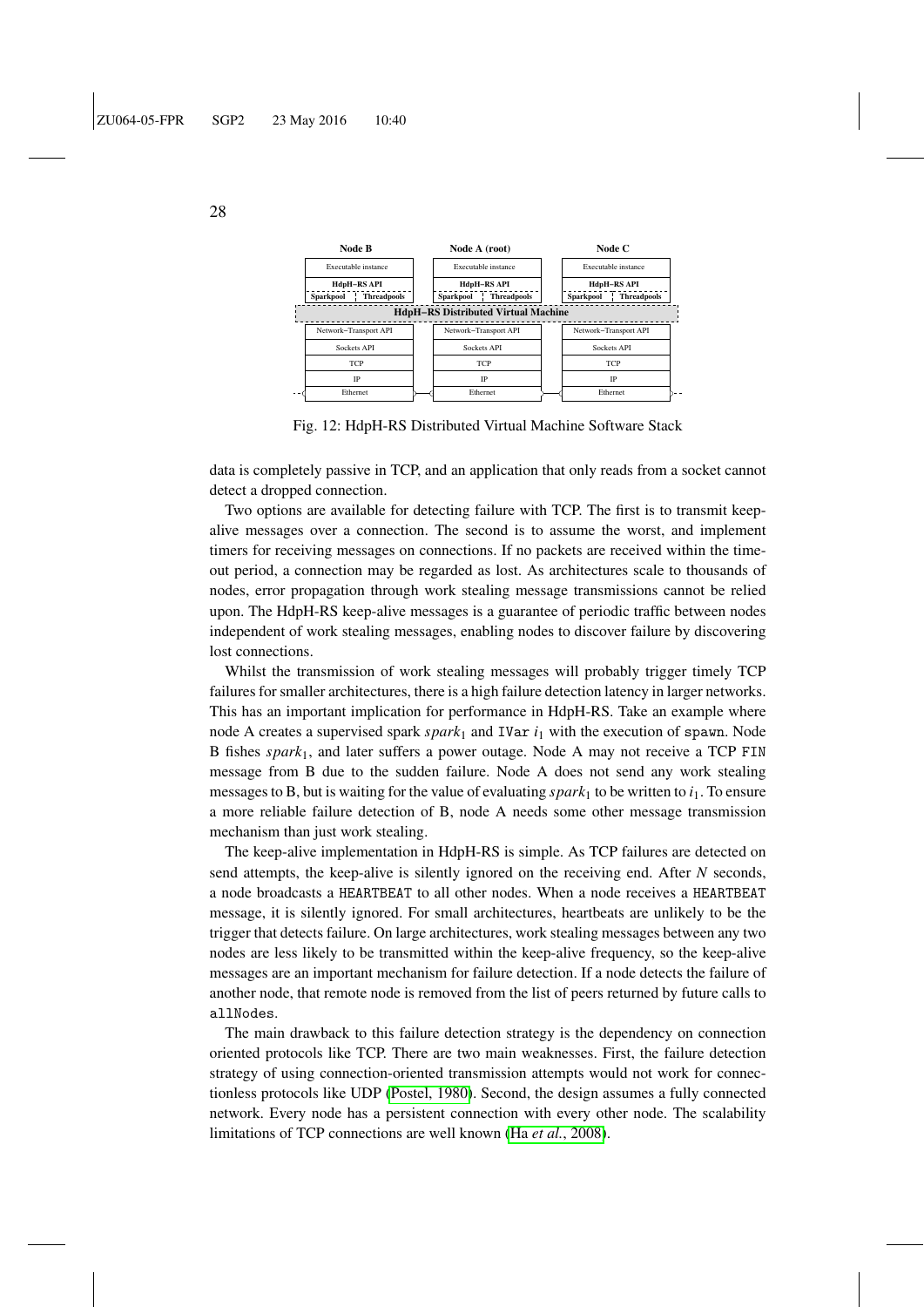# *6.4 HdpH and HdpH-RS Pragmatics*

<span id="page-29-0"></span>In the design and semantics presented in Section [3,](#page-6-0) the fault tolerant spawn primitives have identical names to the HdpH primitives, making it trivial to switch between normal and fault tolerant execution. However in the current HdpH-RS implementation the fault tolerant primitives have different names, *i.e.* supervisedSpawn and supervisedSpawnAt, as do the HdpH-RS skeletons, *e.g.* parMapSlicedFT and pushMapSlicedFT. However, both primitives and skeletons preserve the same types, so switching between normal and fault tolerant versions of a program is a trivial alpha conversion. A more elegant solution would be to use the same name for the spawning primitives, and hence have identical skeleton implementations. Better still would be to integrate the HdpH and HdpH-RS implementations, then programmers could switch between reliable and normal schedulers with a runtime flag.

#### 7 Evaluation

#### *7.1 Measurement Platform*

<span id="page-29-1"></span>Benchmarks The runtime performance of HdpH-RS is measured using the four benchmarks in Table [4.](#page-32-0) Existing Haskell parallel implementations are ported to HdpH-RS from GpH [\(Hammond](#page-36-16) *et al.*, 2007) and monad-par [\(Marlow & Newton, 2013\)](#page-37-16) and parallelised using fault tolerant and non-fault tolerant skeletons. An open access dataset [\(Stewart](#page-38-1) *et al.*, [2015\)](#page-38-1) accompanies this paper, which includes the SPIN model (Section [5\)](#page-20-0), scripts for collecting and plotting results and the Haskell source code for the following benchmarks.

| <b>Benchmark</b>    | <b>Skeleton</b>       |            |             | Code Origin Regularity code size (lines) |
|---------------------|-----------------------|------------|-------------|------------------------------------------|
| Sum Euler           | chunked parallel maps | HdpH       | Some        |                                          |
| Summatory Liouville | sliced parallel map   | <b>GUM</b> | Little      | 30                                       |
| N-Oueens            | divide-and-conquer    | monad-par  | Little      |                                          |
| <b>Mandelbrot</b>   | MapReduce             | monad-par  | Very little | 12                                       |

## Table 3: HdpH-RS Benchmarks

Sum Euler is a symbolic benchmark that sums Euler's totient function  $\phi$  over long lists of integers. Sum Euler is an irregular data parallel problem where the irregularity stems from computing  $\phi$  on smaller or larger numbers.

The Liouville function  $\lambda(n)$  is the completely multiplicative function where  $\lambda(p) = -1$ for each prime  $p$ . Summatory Liouville  $L(n)$  denotes the sum of the values of the Liouville function  $\lambda(n)$  up to *n*, where  $L(n) := \sum_{k=1}^{n} \lambda(k)$ .

The Mandelbrot set is the set of points on the complex plane that remains bounded to the set when an iterative function is applied to that. It consists of all points defined by the complex elements *c* for which the recursive formula  $z_{n+1} = z_n^2 + c$  does not approach infinity when  $z_0 = 0$  and *n* approach infinity. A depth parameter is used to control the cost of sequential Mandelbrot computations. A higher depth gives more detail and subtlety in the final image representation of the Mandelbrot set [\(Boije & Johansson, 2009\)](#page-35-9).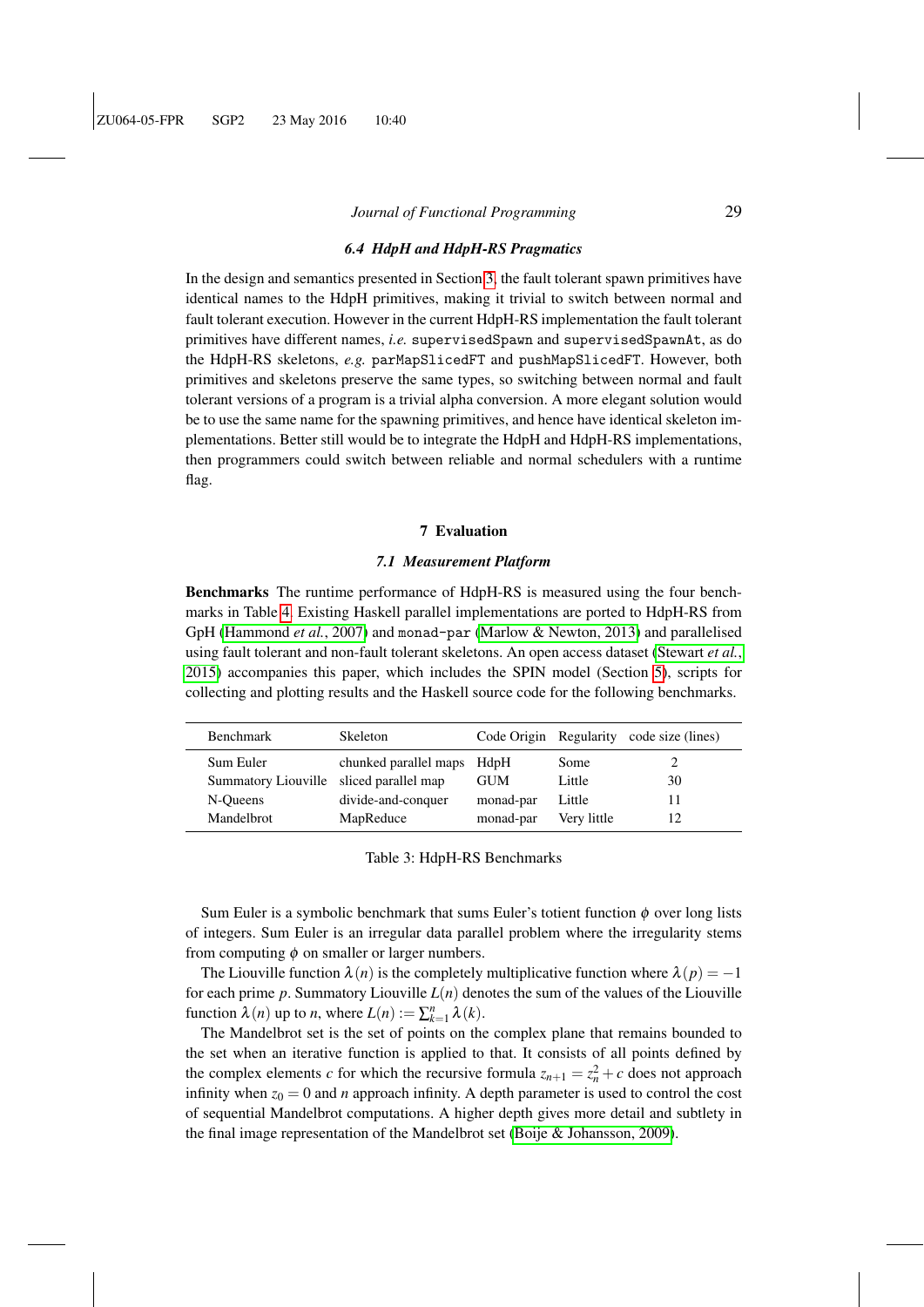The N-Queens problem computes how many ways *n* queens can be put on an  $n \times n$  chessboard so that no 2 queens attack each other (Rivin *et al.*[, 1994\)](#page-37-17). The implementation uses divide-and-conquer parallelism with an explicit threshold. An exhaustive search algorithm is used.

Hardware Platforms and Configurations The HdpH-RS benchmarks are measured on two platforms. The first is a Beowulf cluster and is used to measure supervision overheads, and recovery latency in the presence of simultaneous and random failure. Each Beowulf node comprises two Intel Xeon E5504 quad-core CPUs at 2GHz, sharing 12Gb of RAM. Nodes are connected via Gigabit Ethernet and run Linux CentOS 5.7 *x*86 64. Benchmarks are run on up to 32 HdpH-RS nodes, one per Beowulf node, scaling up to 256 cores.

The second is HECToR, a national UK high-performance computing service. The HEC-ToR compute hardware is contained in 30 cabinets and comprises 704 compute blades, each containing four compute nodes running Compute Node Linux. Each node has two 16 core AMD Opteron 2.3GHz Interlagos processors split into four NUMA regions, with 16Gb memory. Benchmarks are run on up to 200 HdpH-RS nodes, one per NUMA region, scaling up to 1400 cores. Peer discovery with UDP is not supported on HECToR, so the HdpH-RS fault detecting TCP-based transport layer cannot be used. The MPI-based HdpH transport layer has been retrofitted in to HdpH-RS for the purposes of assessing the scalability of the supervised work stealing in HdpH-RS on HECToR in the absence of faults.

HdpH-RS nodes on both the Beowulf and HECToR have 8 cores, 7 of which are used by the HdpH-RS node. This is common practice to limit performance variation on sharedmemory nodes [\(Harris](#page-36-17) *et al.*, 2005; [Maier & Trinder, 2012\)](#page-36-14). For every data point, the mean of 5 runs are reported along with standard error.

#### *7.2 Performance With No Failure*

Figure [13](#page-31-0) shows runtime and speedup graphs for Summatory Liouville, though Figures [13a](#page-31-0) and [13c](#page-31-0) omit runtimes on 1 core for readability. Table [4](#page-32-0) summarises the relative speedups obtained in strong scaling for the benchmarks with and without fault tolerance. Strong scaling uses the same input on 1 core as on many cores, and relative speedup compares with the same, potentially-parallel, program running on a single core. A complete set of performance results is available in [\(Stewart, 2013b\)](#page-37-10).

The speedup measurements compare eager and lazy, and normal and fault tolerant skeleton implementations of the benchmarks. On the Beowulf Sum Euler to 250k is computed with parMapSliced skeletons and a threshold of 1k. Summatory Liouville is computed with parMapSliced skeletons to 200m and a threshold of 500k on the Beowulf, and to 500m with a threshold of 250k on HECToR. Mandelbrot is computed mapReduce skeletons with a dimension of  $4096 \times 4096$  and a threshold of 4 and a depth of 4000 on the Beowulf, and threshold 4, depth 8000 on HECToR.

The results show that the overheads of fault tolerance are low in the absence of faults as the maximum speedups for the fault tolerant and normal versions are very similar. Eager scheduling consistently out performs lazy work distribution for these programs that have limited irregularity. The parallel efficiency with eager scheduling is approximately 50%,

#### 30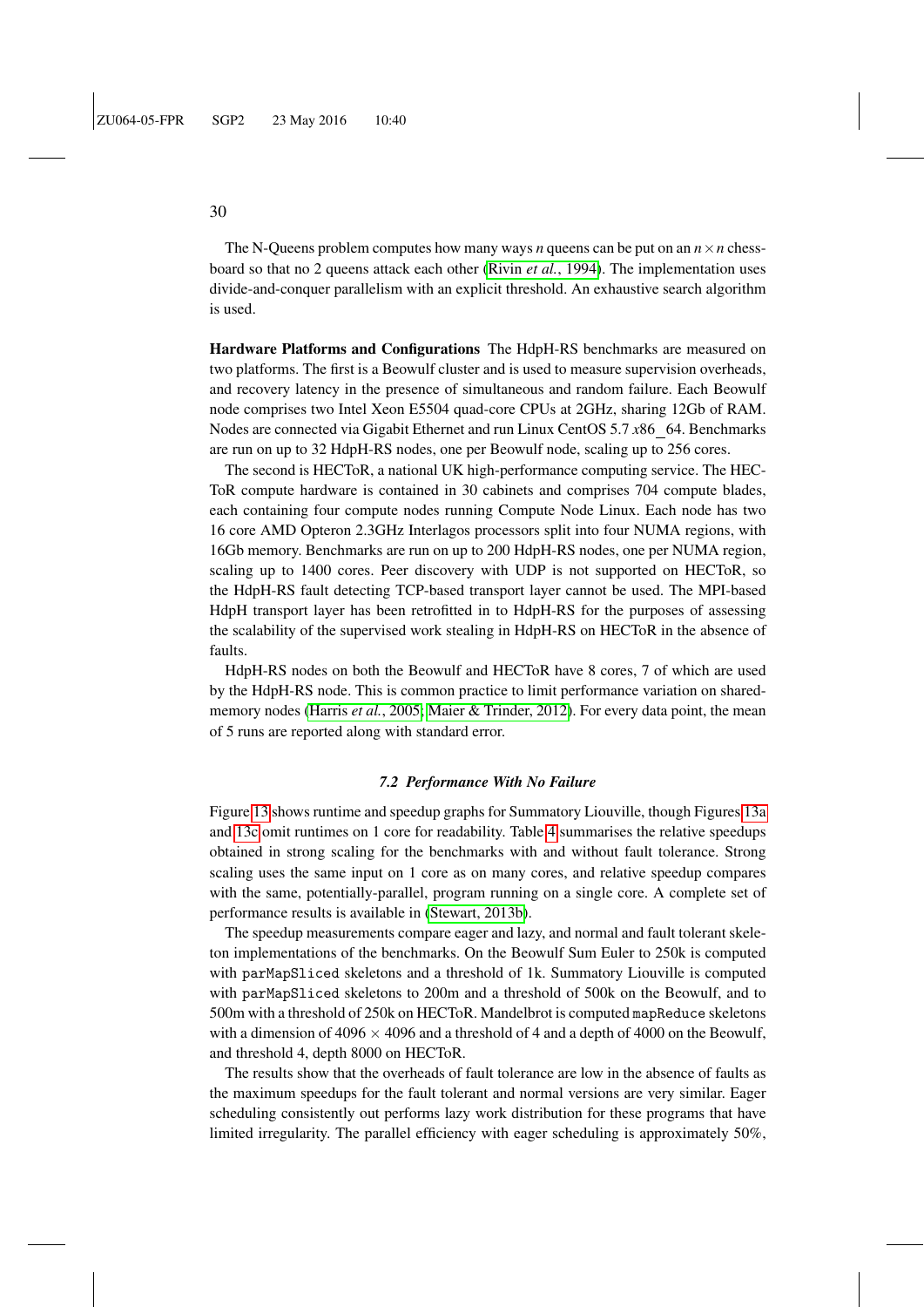<span id="page-31-0"></span>

Fig. 13: Summatory Liouville on Beowulf & HECToR

*e.g.* a speedup of 752 on 1400 cores, far lower than for regular HPC parallelism, but entirely acceptable for irregular symbolic computation. The exception is N Queens, which doesn't scale beyond 8 nodes, and we attribute this to a high communication to computation ratio.

# *7.3 Performance With Recovery*

The HdpH-RS scheduler is designed to survive simultaneous failures. Recovery from node failure is distributed and asynchronous, the failure of a node will eventually be detected by all healthy nodes. A node replicates tasks corresponding to the supervised futures it hosts, in accordance with the DEADNODE message handler in Algorithm [1](#page-19-0) from Section [4.4.](#page-18-0)

The experiment inputs in this section are set so that failure-free runtime is a little more than 60s on 20 Beowulf nodes. Five nodes are scheduled to die from 10s to 60s, at 10s intervals, from the start of execution. The runtimes are compared to failure-free runs using the equivalent non-fault tolerant skeleton to assess recovery times. Two benchmarks are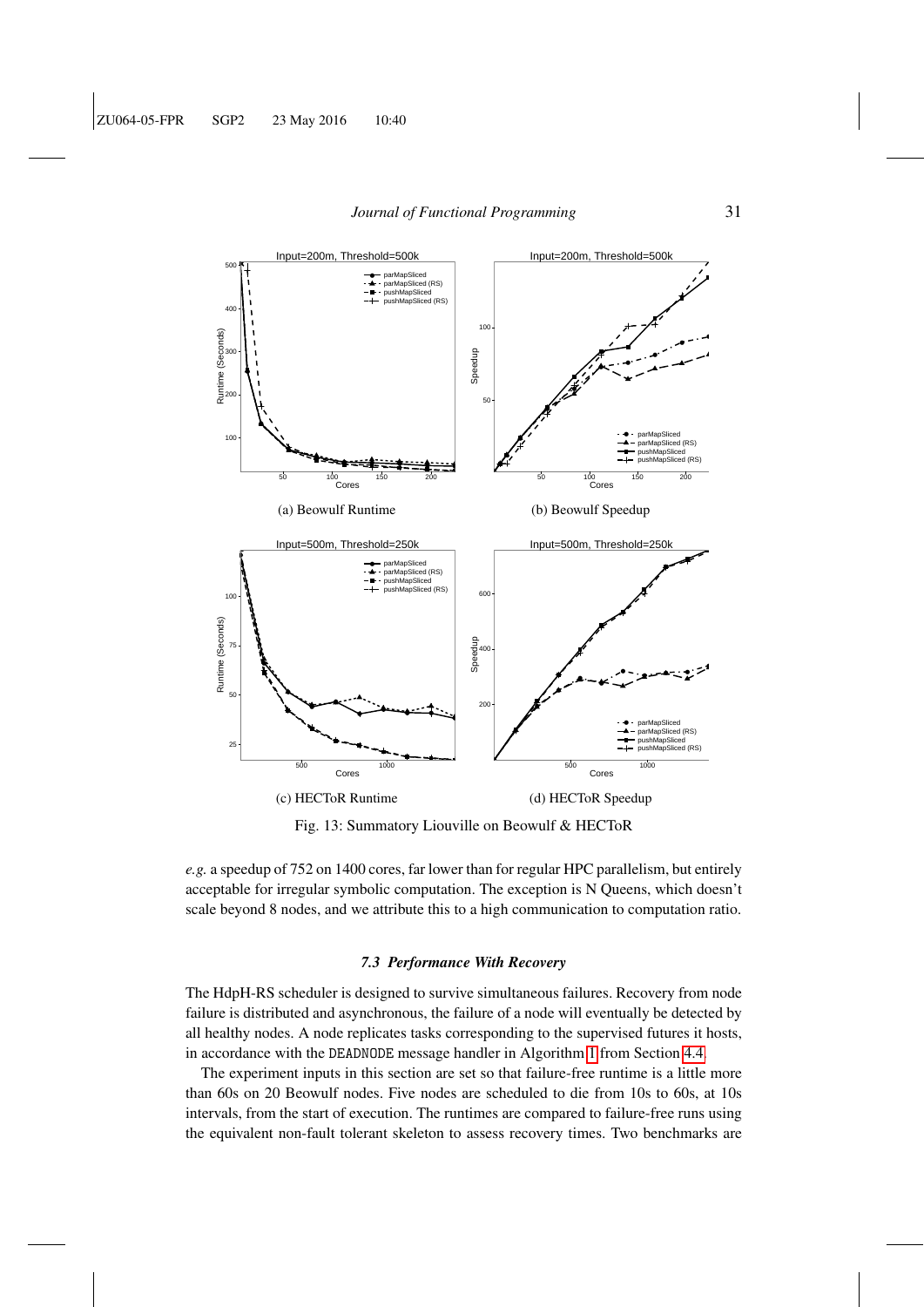<span id="page-32-0"></span>

|                     | 244 Beowulf cores |    |       |               | 1400 HECTOR cores |     |       |     |  |
|---------------------|-------------------|----|-------|---------------|-------------------|-----|-------|-----|--|
|                     | lazy              |    | eager |               | lazy              |     | eager |     |  |
|                     | N-FT              | FT | N-FT  | FT            | N-FT              | FT  | N-FT  | FT  |  |
| N-Queens            | 4                 |    |       | $\mathcal{L}$ |                   |     |       |     |  |
| Sum Euler           | 85                | 73 | 113   | 114           |                   |     |       | -   |  |
| Summatory Liouville | 94                | 81 | 135   | 146           | 340               | 333 | 757   | 752 |  |
| Mandelbrot          | 60                | 57 | 57    | 57            | 50                | 56  | 91    | 93  |  |

| i<br>۰       |  |
|--------------|--|
| ۰.<br>٠<br>× |  |

Table 4: HdpH-RS Speedup Summary (Strong Scaling)

used to measure recovery overheads, Summatory Liouville for task parallelism and Mandelbrot for divide-and-conquer parallelism. All Summatory Lioville tasks are generated by the root node, and tasks are not recursively decomposed. Executing Mandelbrot generates divide-and-conquer supervision pattern, *i.e.* generates futures across multiple nodes. The recovery costs of simultaneous failure are in Figure [14.](#page-32-1) The annotated horizontal dashed lines show mean of 5 runtimes in the absence of failure.

<span id="page-32-1"></span>

Fig. 14: Recovery Costs of Simultaneous Failure of Five Beowulf Nodes

Summatory Liouville The recovery costs of Summatory Liouville are shown in Figure [14a.](#page-32-1) 70 tasks are generated. The mean runtime with parMapSliced is 66.8s, and 42.8s with pushMapSliced. When eager scheduling is used, the recovery overheads are more substantial early on *i.e.* at 10s, 20s and 30s. These overheads compared with fault-free execution with pushMapSliced with RS are 158%, 172% and 140% respectively. As more tasks are evaluated, the recovery costs reduce. There are no measurements taken at 50s and 60s as the mean failure-free runtime with pushMapSliced is 43s, so killing the nodes at these times have no effect. Using lazy work stealing with parMapSliced with RS, the mean runtime is shorter than failure-free execution with parMapSliced by 14%, likely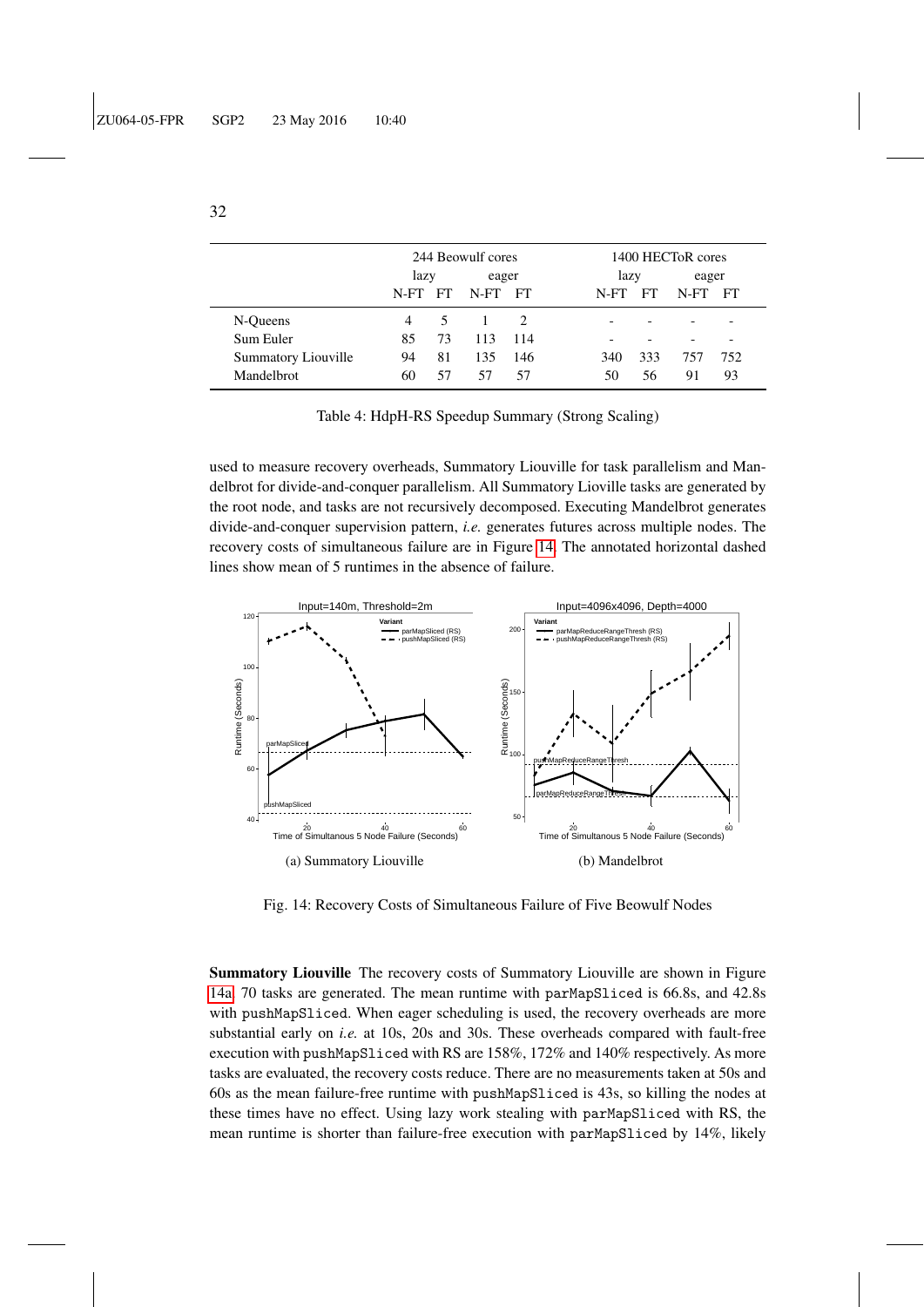due to the small tasks resulting from the inputs to the program – executing them on the root node is cheaper than transmitting them for remote execution. As the delay until failure is increased to 20, 30, 40 and 50s, the recovery overheads are 2%, 13%, 18% and 22%. Most futures on the root node are full towards the 60 second runtime, so few or no sparks need replicating which accounts for the runtimes with failure at 60s matching runtimes with no failure.

Mandelbrot The recovery costs for Mandelbrot are shown in Figure [14b.](#page-32-1) The inputs for Mandelbrot are  $X = 4096$ ,  $Y = 4096$ , *threshold* = 4 and *depth* = 4000. 1023 tasks are generated. The mean runtime with parMapReduce is 66s, and 92s with pushMapReduce. The recovery overheads for the lazy parMapReduce skeleton with RS are low, even as the number of generated supervised futures increases. The recovery overheads for the eager pushMapReduceRangeThresh skeleton with RS increases as more threads are replicated needlessly, *e.g.* memoization [\(Michie, 1968\)](#page-37-18) is not employed. When the 5 node failure occurs at 20, 30, 40, 50 and 60s, the recovery costs increase, with recovery overheads of 44%, 18%, 59%, 80% and 110% respectively.

#### *7.4 Random Fault Injection with Chaos Monkey*

Random failure can be introduced to HdpH-RS programs, analogous to Netflix's Chaos Monkey [\(Hoff, 2010\)](#page-36-6). This mechanism is used to ensure that HdpH-RS returns a result in chaotic and unreliable environments. The Chaos Monkey implementation for HdpH-RS is described in [\(Stewart, 2013b\)](#page-37-10). A unit testing suite implemented with the HUnit test framework [\(Herington, 2006–2013\)](#page-36-18) is used on the four HdpH-RS benchmarks running on 10 Beowulf nodes to check that results computed by HdpH-RS in the presence of random failure are correct. The test-suite passes 100% of the unit tests.

Chaos Monkey Results The results of chaos monkey unit testing is shown in Table [B 1](#page-41-0) in Appendix [B.](#page-3-0) It shows a list of integers indicating failures. Each value in the list indicates the time in seconds when each node failed. It also shows the sum of tasks that were replicated to recover from these failure(s). For the lazy scheduling skeletons, only sparks are generated and thus recovered. For the eager scheduling skeletons, only threads are generated and recovered.

For all benchmarks, lazy scheduling reduces recovery costs in the presence of failure. For example, the N-Queens benchmark generates 65234 tasks. There is an execution with eight node failures between 3s and 48s, resulting in 40696 tasks being replicated and eagerly distributed. This results in a runtime of 650s, compared to the mean failure-free runtime with eager scheduling of 15s. This is probably due to multiple replications of tasks, due to losses of tasks higher in the supervision tree. In contrast, N-Queens with lazy scheduling and eight node failures results in only 8 tasks being replicated as sparks. The runtime is 52s, compared to a failure-free runtime with lazy scheduling of  $28s - a$  much lower overhead than recovery with eager scheduling. A similar recovery pattern for lazy versus eager scheduling is shown for Sum Euler, Summatory Liouville and Mandelbrot. For example, Mandelbrot executions with 6 and 8 node failures incur 419 and 686 task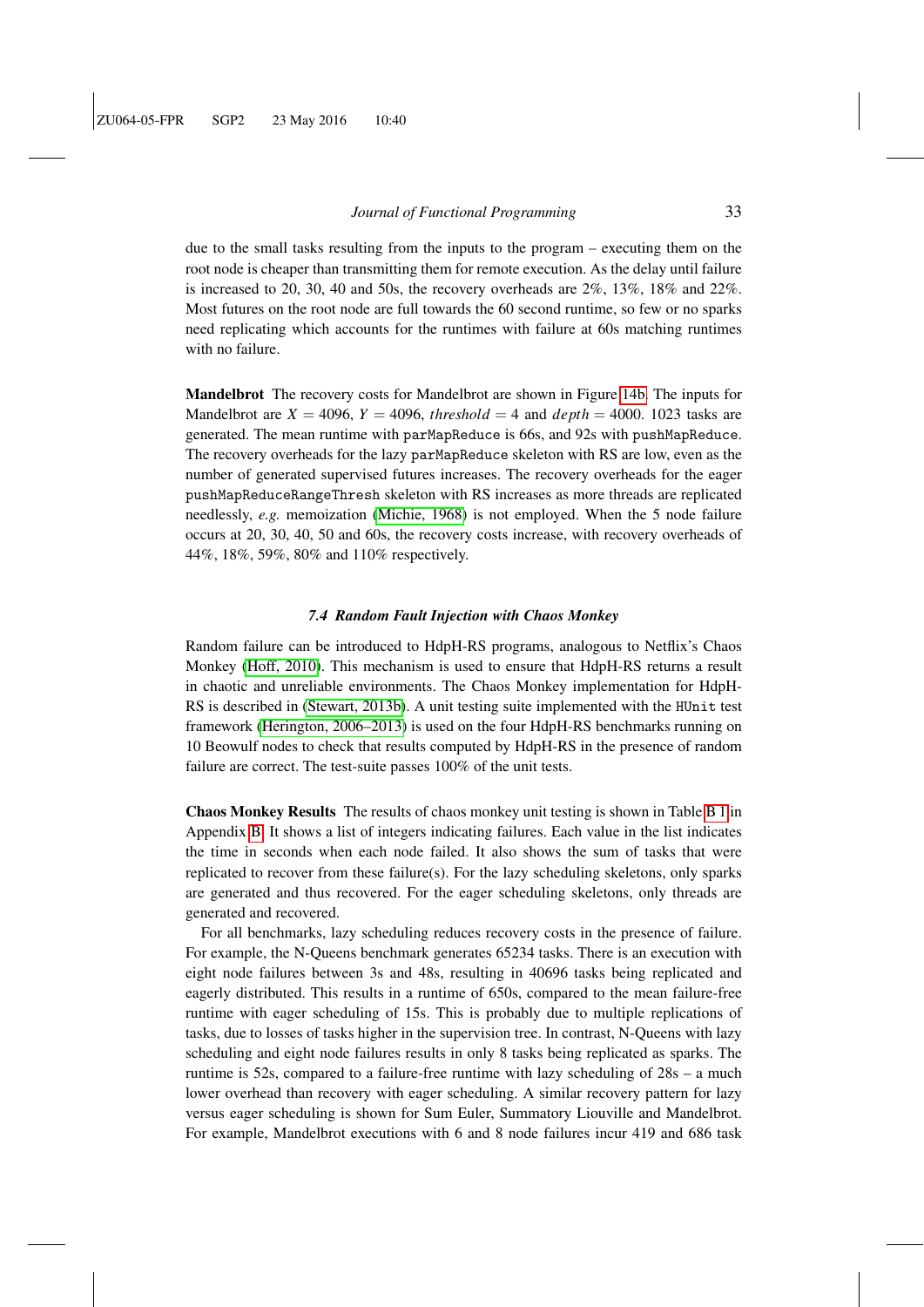replications (of the total 1023 tasks) respectively. Two Mandelbrot executions with 8 node failures incur 0 and 6 task replications respectively.

<span id="page-34-0"></span>

(a) Supervision with Lazy Scheduling

(b) Supervision with Eager Scheduling

Fig. 15: Recovering Lazy & Eager Scheduling

Recovery Overheads with Eager Scheduling The Chaos Monkey results shows that eager scheduling incurs high levels of task replication and high runtime recovery costs. It is very likely that many threads are unnecessarily re-scheduled, as HdpH-RS does not currently cache completed task results. For the simple example of lazy scheduling shown in Figure [15a](#page-34-0) far fewer tasks are exposed to the risk of remote node failure as nodes only obtain a task when they are idle. The reason for the high level of rescheduling with eager skeletons is illustrated in Figure [15b,](#page-34-0) namely more tasks are vulnerable to node failure. Moreover, the supervision tree will be regenerated at each level, replicating children further down the task graph multiple times, even if tasks at the leaves have completed.

# 8 Conclusion

We investigate an alternative to Erlang style explicit supervision and recovery of stateful distributed actors, namely the transparent supervision and recovery of idempotent tasks. We introduce the HdpH-RS DSL which transparently adds Reliable Scheduling to HdpH. That is, the distributed fork/join-style API of HdpH carries over to HdpH-RS unchanged, including libraries of high-level skeleton abstractions like parMapSliced (Section [3.1\)](#page-6-2). We provide an operational semantics for HdpH-RS, modeling task migration due to work stealing and task replication due to fault recovery (Section [3.4\)](#page-9-0). Fault recovery is semantically unobservable, *i.e.* does not change the result of computations provided all tasks are idempotent.

We present the fault tolerant distributed work stealing protocol of HdpH-RS in detail. Under the protocol a task's creator becomes its supervisor: tracking the task's migration due to work stealing, and replicating the task if it may have been lost due to node failure (Sections [4,](#page-15-0) [6\)](#page-26-0). We use model checking to validate that the protocol honours the operational semantics (Section [5\)](#page-20-0).

Performance evaluation shows that all benchmarks survive Chaos Monkey fault injection; and that fault tolerance overheads are consistently low in the absence of faults. HdpH-RS well scales on both conventional clusters and HPC architectures. With tasks of similar sizes, eager scheduling scales better than lazy work stealing, but when failures occur the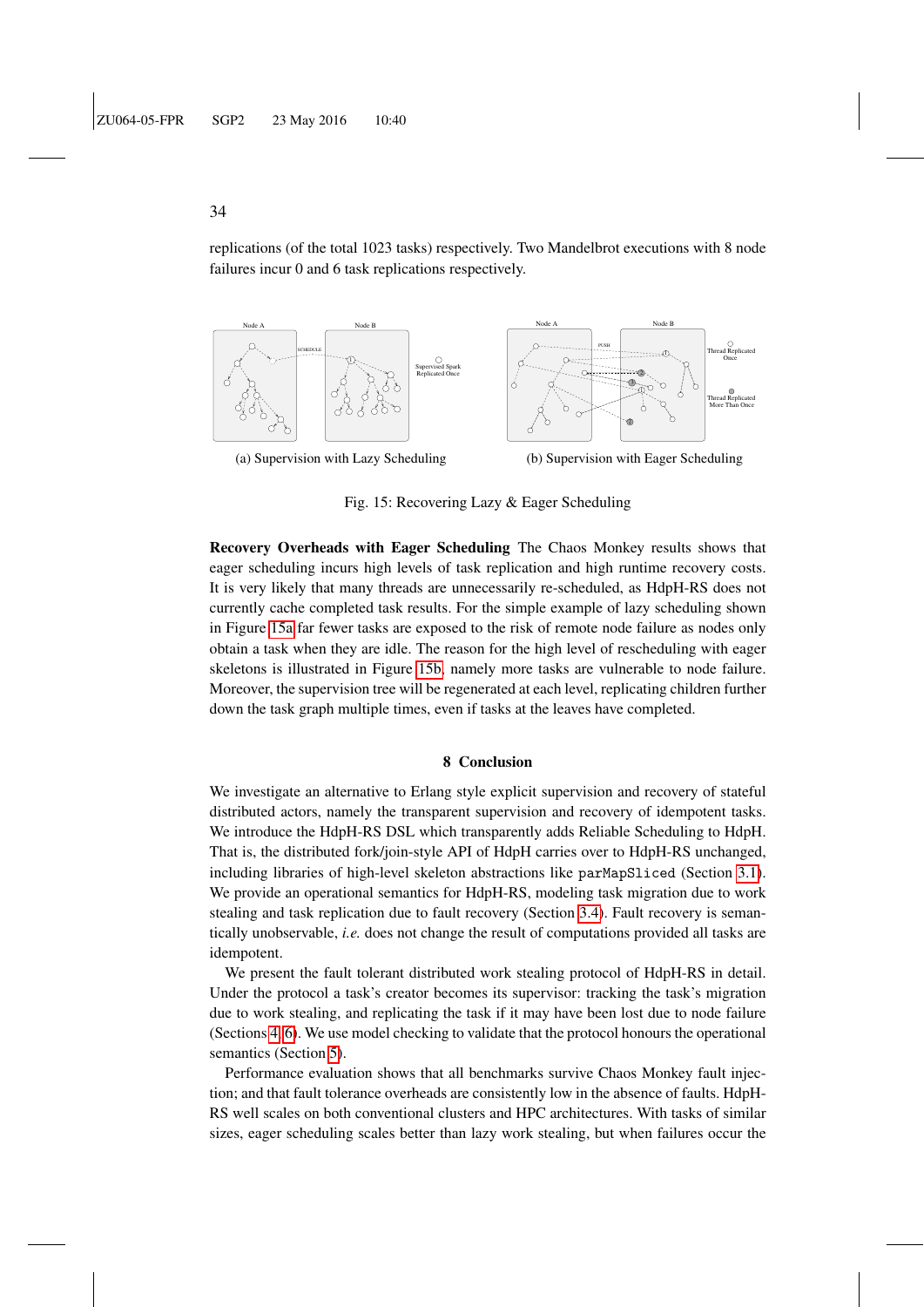overheads of recovery are much lower with lazy work stealing as there are fewer tasks to recover (Section [7\)](#page-29-1).

The current fault tolerance model in HdpH-RS has a number of limitations that could be addressed in future work. It would be intriguing to thoroughly explore the determinism properties of transparent fault tolerance in languages like HdpH-RS. The implementation could be improved in various ways: by integrating HdpH-RS with the the topology aware HdpH implementation (Section [6.4\)](#page-29-0); by extending the communication layer to allow nodes to join a computation; and by avoiding the scalability limitation imposed by instantiating a fully connected graph of nodes during execution as in SD Erlang [\(Chechina](#page-35-10) *et al.*, 2014). The current implementation re-evaluates any tasks created by a lost task, and this may be very expensive *e.g.* as we have seen for divide-and-conquer programs. Some form of memoization could avoid this re-evaluation. HdpH-RS could be made a more complete reliable language by providing support for reliable distributed data structures, *e.g.* a replicated distributed hash table or Erlang's MNesia [\(Mattsson](#page-37-19) *et al.*, 1999). Such a language would support reliable big computation over reliable distributed data structures.

# Acknowledgments

The work was funded by EPSRC grants HPC-GAP (EP/G05553X), AJITPar (EP/L000687/1) and Rathlin (EP/K009931/1), and EU grant RELEASE (FP7-ICT 287510). The authors thank Blair Archibald and the anonymous referees for helpful feedback.

#### References

- <span id="page-35-3"></span>Aljabri, Malak, Loidl, Hans-Wolfgang, & Trinder, Phil W. (2014). The Design and Implementation of GUMSMP: A Multilevel Parallel Haskell Implementation. *Pages 37–48 of: Proc. Implementation and Application of Functional Languages (IFL'13)*. New York, NY, USA: ACM.
- <span id="page-35-4"></span>Armstrong, Joe. (2010). Erlang. *Communications of the ACM*, 53(9), 68–75.
- <span id="page-35-0"></span>Barroso, Luiz André, Clidaras, Jimmy, & Hölzle, Urs. (2013). The Datacenter as a Computer. 2nd edn. Morgan & Claypool.
- <span id="page-35-9"></span>Boije, Jenny, & Johansson, Luka. 2009 (December). *Distributed Mandelbrot Calculations*. Tech. rept. TH Royal Institute of Technology.
- <span id="page-35-6"></span>Borwein, Peter B., Ferguson, Ron, & Mossinghoff, Michael J. (2008). Sign changes in Sums of the Liouville Function. *Mathematics of Computation*, 77(263), 1681–1694.
- <span id="page-35-1"></span>Cappello, Franck. (2009). Fault Tolerance in Petascale/ Exascale Systems: Current Knowledge, Challenges and Research Opportunities. *IJHPCA*, 23(3), 212–226.
- <span id="page-35-5"></span>Chandy, K. Mani, & Lamport, Leslie. (1985). Distributed Snapshots: Determining Global States of Distributed Systems. *ACM Transactions Computer Systems*, 3(1), 63–75.
- <span id="page-35-10"></span>Chechina, Natalia, Li, Huiqing, Ghaffari, Amir, Thompson, Simon, & Trinder, Phil. (2014). Improving Network Scalability of Erlang. *Submitted to Journal of Parallel and Distributed Computing*, December.
- <span id="page-35-8"></span>Cleary, Stephen. 2009 (May). *Detection of Half-Open (Dropped) Connections*. Tech. rept. Microsoft. <http://blog.stephencleary.com/2009/05/detection-of-half-open-dropped.html>.
- <span id="page-35-7"></span>Cole, Murray I. (1988). *Algorithmic Skeletons: A Structured Approach to the Management of Parallel Computation*. Ph.D. thesis, Computer Science Department, University of Edinburgh.
- <span id="page-35-2"></span>Dean, Jeffrey, & Ghemawat, Sanjay. (2008). MapReduce: Simplified Data Processing on Large Clusters. *Communications of the ACM*, 51(1), 107–113.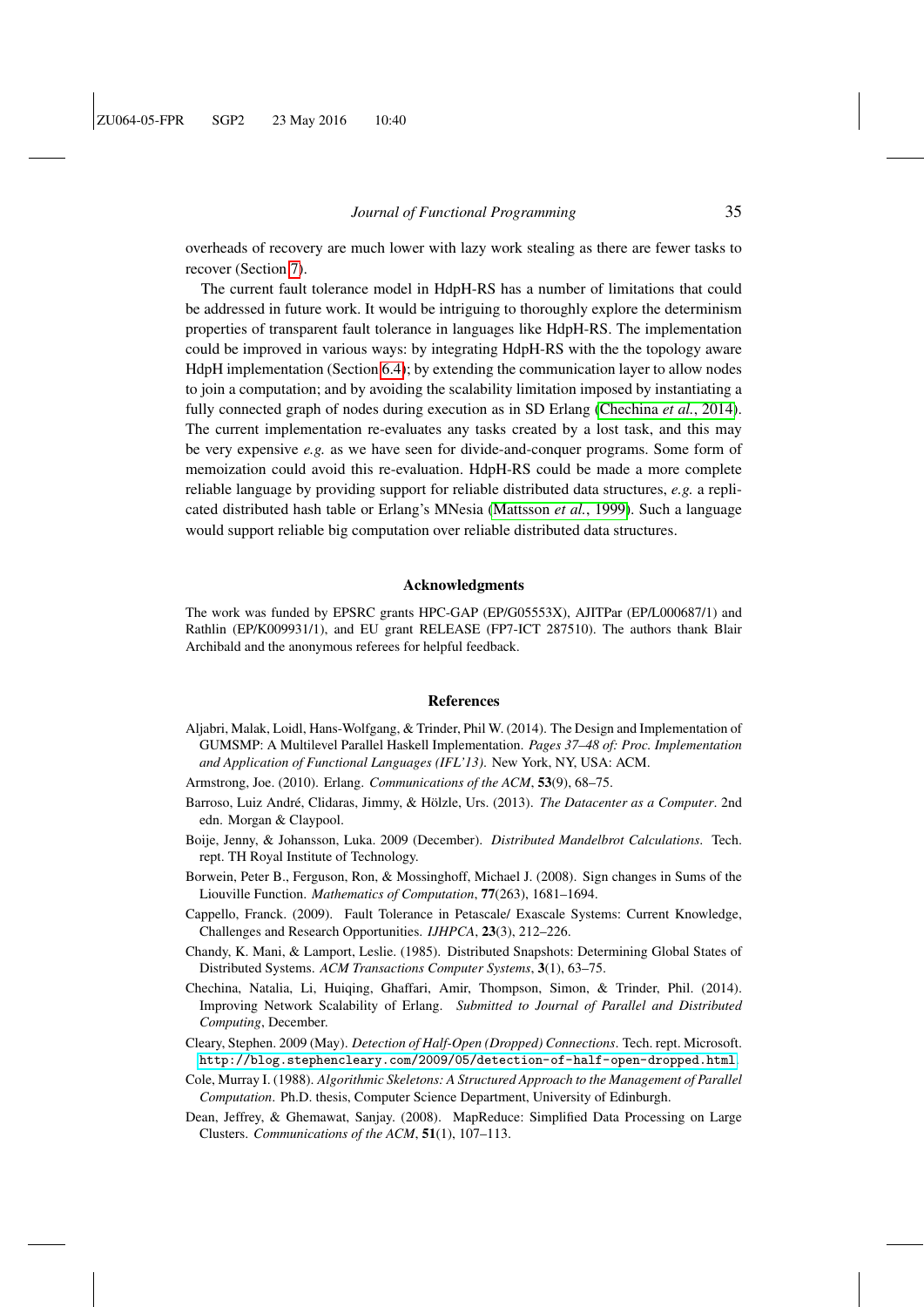## <span id="page-36-9"></span>Dinu, Florin, & Ng, T. S. Eugene. (2011). Hadoop's Overload Tolerant Design Exacerbates Failure Detection and Recovery. *6th International Workshop on Networking Meets Databases, NETDB 2011. Athens, Greece.*, June.

- <span id="page-36-5"></span>Edinburgh Parallel Computing Center (EPCC). (2008). *HECToR National UK Super Computing Resource, Edinburgh*. <https://www.hector.ac.uk>.
- <span id="page-36-7"></span>Elnozahy, E. N., Alvisi, Lorenzo, Wang, Yi-Min, & Johnson, David B. (2002). A Survey of Rollback-Recovery Protocols in Message-Passing Systems. *Acm computing surveys*, 34(3), 375–408.
- <span id="page-36-1"></span>Epstein, Jeff, Black, Andrew P., & Jones, Simon L. Peyton. (2011). Towards Haskell in the Cloud. *Pages 118–129 of: Proceedings of the 4th ACM SIGPLAN Symposium on Haskell, Haskell 2011, Tokyo, Japan, 22 September 2011*.
- <span id="page-36-2"></span>Gupta, Munish. (2012). *Akka essentials*. Packt Publishing Ltd.
- <span id="page-36-15"></span>Ha, Sangtae, Rhee, Injong, & Xu, Lisong. (2008). CUBIC: A New TCP-Friendly High-Speed TCP Variant. *Operating systems review*, 42(5), 64–74.
- <span id="page-36-10"></span>Halstead Jr., Robert H. (1985). Multilisp: A Language for Concurrent Symbolic Computation. *ACM Transactions on Programming Languages and Systems*, 7(4), 501–538.
- <span id="page-36-16"></span>Hammond, Kevin, Zain, Abdallah Al, Cooperman, Gene, Petcu, Dana, & Trinder, Philip W. (2007). SymGrid: A Framework for Symbolic Computation on the Grid. *Pages 457–466 of: 13th International Euro-Par Conference, Rennes, France, August 28-31, 2007, Proceedings*.
- <span id="page-36-17"></span>Harris, Tim, Marlow, Simon, & Jones, Simon L. Peyton. (2005). Haskell on a Shared-Memory Multiprocessor. *Pages 49–61 of: Proceedings of the ACM SIGPLAN Workshop on Haskell, Haskell 2005, Tallinn, Estonia, September 30, 2005*.
- <span id="page-36-18"></span>Herington, Dean. (2006–2013). *Haskell library:* hunit *package. A unit testing framework for Haskell.* <http://hackage.haskell.org/package/HUnit>.
- <span id="page-36-6"></span>Hoff, Todd. 2010 (December). *Netflix: Continually Test by Failing Servers with Chaos Monkey.* <http://highscalability.com>.
- <span id="page-36-4"></span>Holzmann, Gerard J. (2004). *The SPIN Model Checker - Primer and Reference Manual*. Addison-Wesley.
- <span id="page-36-12"></span>John, Annu, Konnov, Igor, Schmid, Ulrich, Veith, Helmut, & Widder, Josef. (2013). Towards Modeling and Model Checking Fault-Tolerant Distributed Algorithms. *Pages 209–226 of: Model Checking Software - Proceedings of 20th International Symposium, SPIN 2013, Stony Brook, NY, USA, July, 2013.*
- <span id="page-36-11"></span>Kuper, Lindsey, Turon, Aaron, Krishnaswami, Neelakantan R., & Newton, Ryan R. (2014). Freeze After Writing: Quasi-Deterministic Parallel Programming with LVars and Handlers. *POPL 2014, San Diego, USA*. ACM.
- <span id="page-36-13"></span>Lamport, Leslie. (1978). Time, Clocks, and the Ordering of Events in a Distributed System. *Communications of the acm*, 21(7), 558–565.
- <span id="page-36-8"></span>Litvinova, Antonina, Engelmann, Christian, & Scott, Stephen L. 2010 (Feb. 16-18,). A Proactive Fault Tolerance Framework for High-Performance Computing. *Proceedings of the 9th IASTED International Conference on Parallel and Distributed Computing and Networks (PDCN) 2010*.
- <span id="page-36-0"></span>Loogen, Rita, Ortega-Mallén, Yolanda, & Peña-Marí, Ricardo. (2005). Parallel functional programming in Eden. *J. funct. program.*, 15(3), 431–475.
- <span id="page-36-14"></span>Maier, Patrick, & Trinder, Phil. (2012). Implementing a High-level Distributed-Memory Parallel Haskell in Haskell. *Pages 35–50 of: Implementation and Application of Functional Languages, 23rd International Symposium 2011, Lawrence, KS, USA, October 3-5, 2011. Revised Selected Papers*. Lecture Notes in Computer Science, vol. 7257. Springer.
- <span id="page-36-3"></span>Maier, Patrick, Livesey, Daria, Loidl, Hans-Wolfgang, & Trinder, Phil. (2014a). High-performance computer algebra: A Hecke algebra case study. *Pages 415–426 of:* Silva, Fernando M. A., de Castro Dutra, Inês, & Costa, Vítor Santos (eds), *Euro-par 2014 parallel processing - 20th*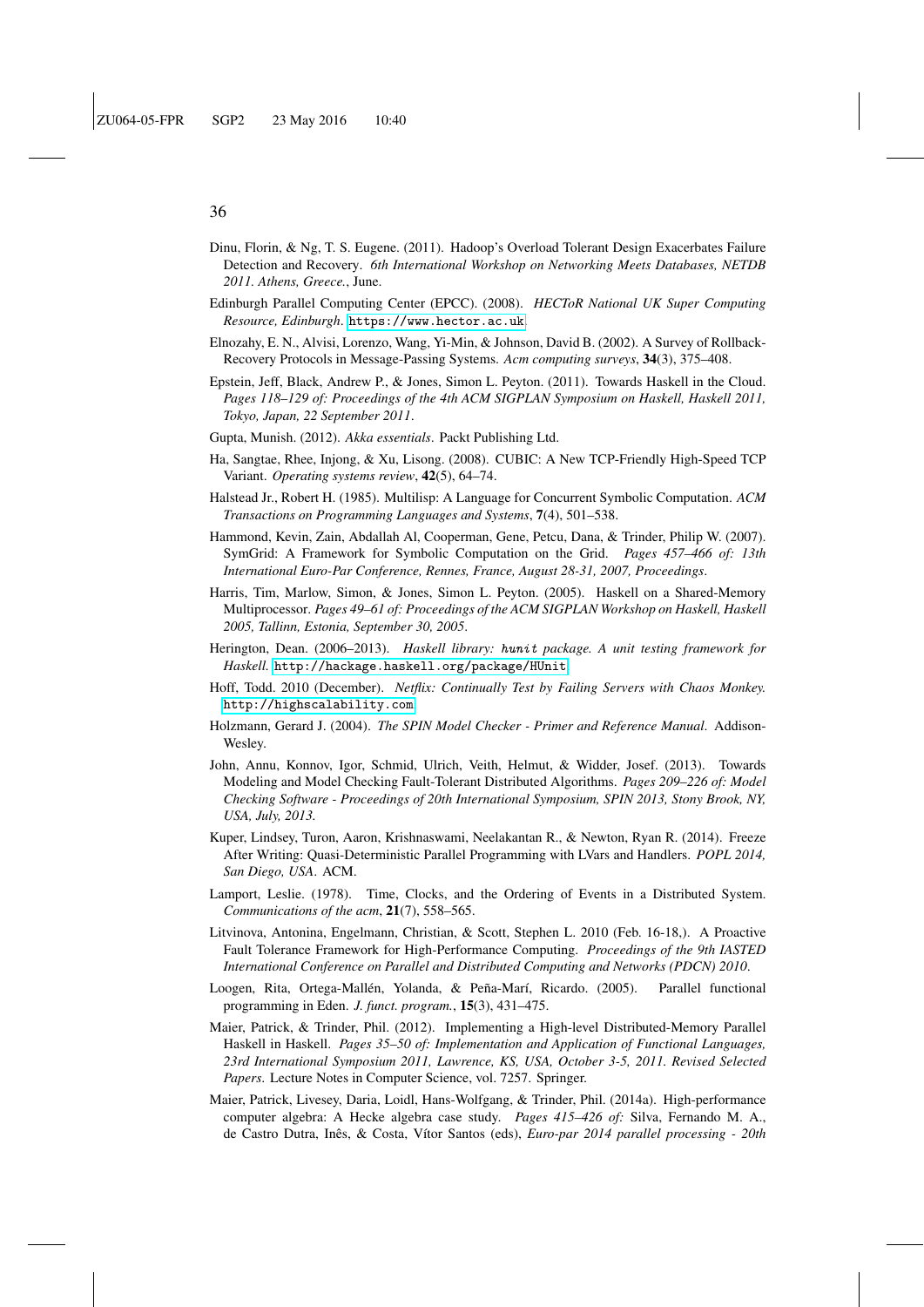*international conference, porto, portugal, august 25-29, 2014. proceedings*. Lecture Notes in Computer Science, vol. 8632. Springer.

- <span id="page-37-5"></span>Maier, Patrick, Stewart, Robert J., & Trinder, Philip W. (2014b). Reliable Scalable Symbolic Computation: The Design of SymGridPar2. *Computer Languages, Systems & Structures*, 40(1), 19–35.
- <span id="page-37-6"></span>Maier, Patrick, Stewart, Robert J., & Trinder, Phil. (2014c). The HdpH DSLs for Scalable Reliable Computation. *Pages 65–76 of: Proceedings of the 2014 ACM SIGPLAN Symposium on Haskell, Gothenburg, Sweden, September 4-5, 2014*. ACM.
- <span id="page-37-16"></span>Marlow, Simon, & Newton, Ryan. (2013). *Source code for* monad-par *library*. [https://github.](https://github.com/simonmar/monad-par) [com/simonmar/monad-par](https://github.com/simonmar/monad-par).
- <span id="page-37-0"></span>Marlow, Simon, Jones, Simon L. Peyton, & Singh, Satnam. (2009). Runtime Support for Multicore Haskell. *Pages 65–78 of: Icfp*.
- <span id="page-37-9"></span>Marlow, Simon, Newton, Ryan, & Jones, Simon L. Peyton. (2011). A Monad for Deterministic Parallelism. *Pages 71–82 of: Proceedings of the 4th ACM SIGPLAN Symposium on Haskell, Haskell 2011, Tokyo, Japan, 22 September 2011*.
- <span id="page-37-19"></span>Mattsson, Hkan, Nilsson, Hans, & Wikstrm, Claes. (1999). Mnesia - A Distributed Robust DBMS for Telecommunications Applications. *Pages 152–163 of: PADL*.
- <span id="page-37-4"></span>Meredith, Marsha, Carrigan, Teresa, Brockman, James, Cloninger, Timothy, Privoznik, Jaroslav, & Williams, Jeffery. (2003). Exploring Beowulf Clusters. *Journal of Computing Sciences in Colleges*, 18(4), 268–284.
- <span id="page-37-18"></span>Michie, Donald. (1968). "Memo" Functions and Machine Learning. *Nature*, 218(5136), 19–22.
- <span id="page-37-11"></span>Peyton Jones, Simon. (2002). Tackling the Awkward Squad: Monadic Input/Output, Concurrency, Exceptions, and Foreign-Language Calls in Haskell. *Pages 47–96 of: Engineering Theories of Software Construction*.
- <span id="page-37-14"></span>Pnueli, Amir. (1977). The Temporal Logic of Programs. *Pages 46–57 of: 18th Annual Symposium on Foundations of Computer Science, Providence, Rhode Island, USA, 31 October - 1 November 1977*. IEEE Computer Society.
- <span id="page-37-15"></span>Postel, J. 1980 (August). *User Datagram Protocol*. RFC 768 Standard. [http://www.ietf.org/](http://www.ietf.org/rfc/rfc768.txt) [rfc/rfc768.txt](http://www.ietf.org/rfc/rfc768.txt).
- <span id="page-37-13"></span>Prior, Arthur N. (1957). *Time and Modality*. Oxford University Press.
- <span id="page-37-2"></span>Ramalingam, Ganesan, & Vaswani, Kapil. (2013). Fault Tolerance via Idempotence. *Pages 249–262 of: Popl*.
- <span id="page-37-17"></span>Rivin, Igor, Vardi, Ilan, & Zimmerman, Paul. (1994). The N-Queens Problem. *The American Mathematical Monthly*, 101(7), pp. 629–639.
- <span id="page-37-1"></span>Scholz, Sven-Bodo. (2003). Single Assignment C: Efficient Support for High-level Array Operations in a Functional Setting. *J. Funct. Program.*, 13(6), 1005–1059.
- <span id="page-37-8"></span>Schroeder, Bianca, & Gibson, Garth A. (2007). Understanding Failures in Petascale Computers. *Journal of Physics: Conference Series*, 78, 012022 (11pp). [http://stacks.iop.org/](http://stacks.iop.org/1742-6596/78/012022) [1742-6596/78/012022](http://stacks.iop.org/1742-6596/78/012022).
- <span id="page-37-7"></span>Scott, J., & Kazman, R. (2009). *Realizing and Refining Architectural Tactics: Availability*. Technical report. Carnegie Mellon University, Software Engineering Institute.
- <span id="page-37-12"></span>Stewart, Robert. 2013a (December). *Promela Abstraction of the HdpH-RS Scheduler*. [https://github.com/robstewart57/phd-thesis/blob/master/spin\\_model/](https://github.com/robstewart57/phd-thesis/blob/master/spin_model/hdph_scheduler.pml) [hdph\\_scheduler.pml](https://github.com/robstewart57/phd-thesis/blob/master/spin_model/hdph_scheduler.pml).
- <span id="page-37-10"></span>Stewart, Robert. 2013b (November). *Reliable Massively Parallel Symbolic Computing: Fault Tolerance for a Distributed Haskell*. Ph.D. thesis, Mathematical and Computer Sciences, Heriot-Watt University, Edinburgh, Scotland.
- <span id="page-37-3"></span>Stewart, Robert, & Maier, Patrick. (2013). *HdpH-RS source code*. [https://github.com/](https://github.com/robstewart57/hdph-rs) [robstewart57/hdph-rs](https://github.com/robstewart57/hdph-rs).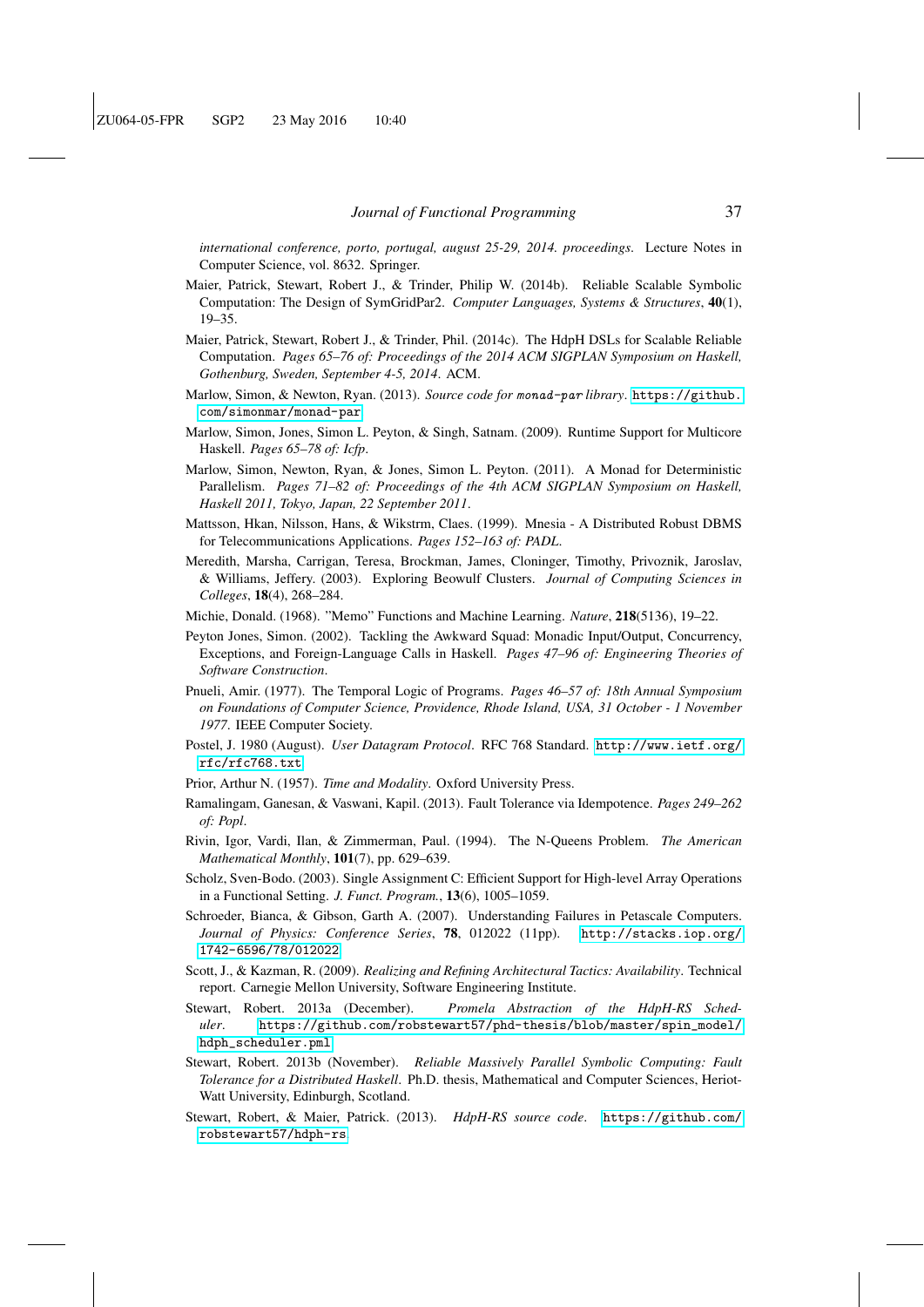- <span id="page-38-1"></span>Stewart, Robert, Maier, Patrick, & Trinder, Phil. 2015 (June). *Open access dataset for "Transparent Fault Tolerance for Scalable Functional Computation"*. [http://dx.doi.org/10.5525/gla.](http://dx.doi.org/10.5525/gla.researchdata.189) [researchdata.189](http://dx.doi.org/10.5525/gla.researchdata.189).
- <span id="page-38-2"></span>Trinder, Philip W., Hammond, Kevin, Jr., James S. Mattson, Partridge, A. S., & Jones, Simon L. Peyton. (1996). GUM: A Portable Parallel Implementation of Haskell. *Pages 79–88 of: Proc. ACM Programming Language Design and Implementation (PLDI'96), Philadephia, Pennsylvania, May*.
- <span id="page-38-0"></span>White, Tom. (2012). *Hadoop - The Definitive Guide: Storage and Analysis at Internet Scale (3. ed., revised and updated)*. O'Reilly.
- <span id="page-38-3"></span>Xu, Chengzhong, & Lau, Francis C. (1997). *Load Balancing in Parallel Computers: Theory and Practice*. Norwell, MA, USA: Kluwer Academic Publishers.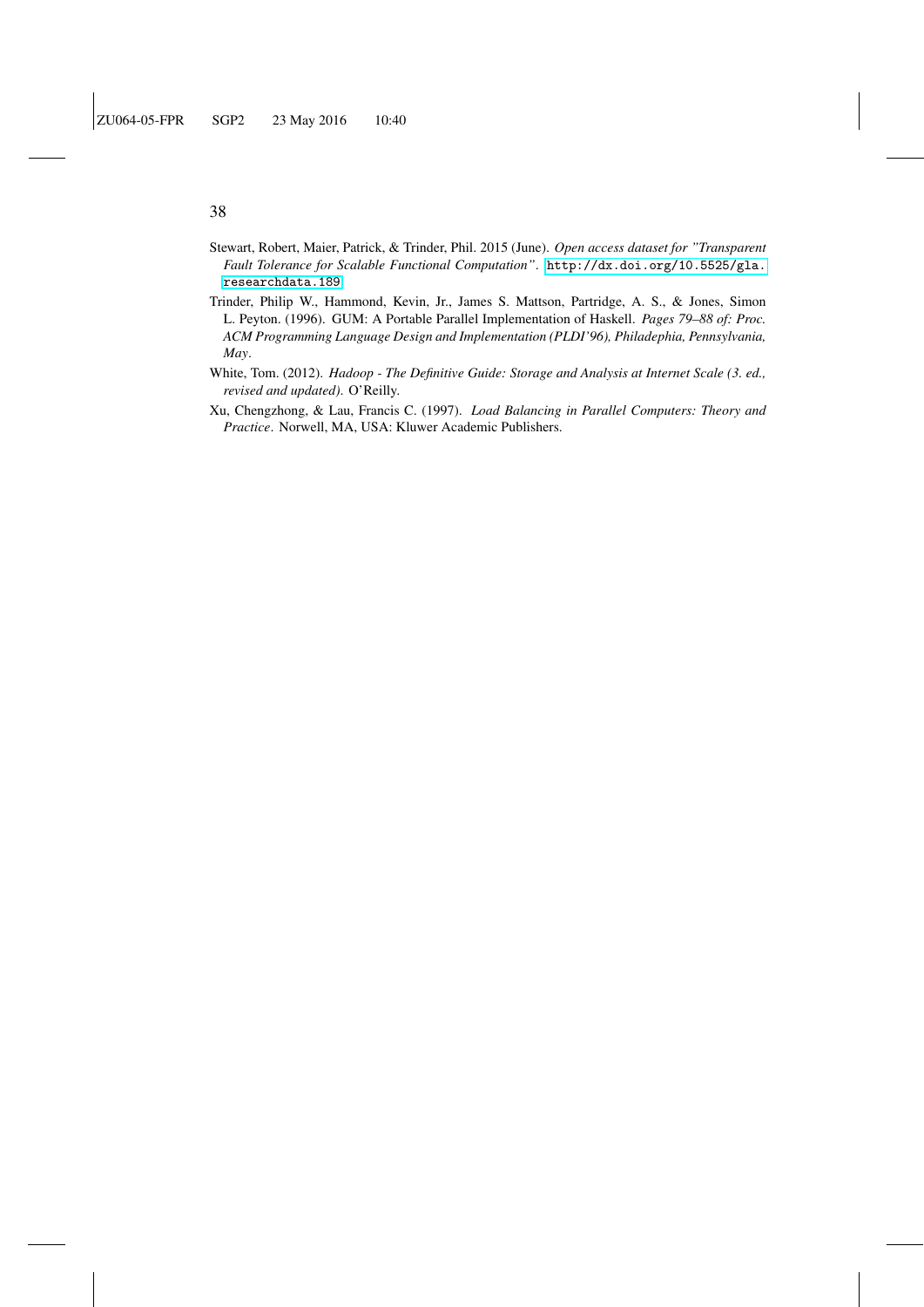#### A Promela Abstraction of the Verified HdpH-RS Scheduler

```
active proctype Supervisor() {
  int thiefID, victimID, deadNodeID, seq, authorizedSeq, deniedSeq;
  {\tt supervisor.sparkpool.spark\_count\, =\, 1};run Worker(0); run Worker(1); run Worker(2);
SUPERVISOR_RECEIVE:
  if :: (supervisor.sparkpool.spark_count > 0 && spark.age > maxLife) \rightarrowatomic { supervisor.resultSent = 1; supervisor.ivar = 1;
                     goto EVALUATION_COMPLETE; }
       :: else →
           if :: (supervisor.sparkpool.spark_count > 0) \rightarrowatomic { supervisor.resultSent = 1; supervisor.ivar = 1;
                            goto EVALUATION_COMPLETE; }
              :: chans[3] \tilde{?} DENIED(thiefID, deniedSeq,null) \rightarrowsupervisor.waitingSchedAuth = false;
                 chans[thiefID] ! NOWORK(3, null, null) ;
              :: chans[3] ? FISH(thiefID, null,null) \rightarrow /* React to FISH request */
                 \begin{minipage}[c]{0.9\linewidth} \textit{if} :: (\textit{supervised}.\textit{spark\_count} > 0 \textit{ \& } ! \textit{supervised}.\textit{width}) \rightarrow \end{minipage}{\tt supervisor.waitingSched} \label{def:subex} {\tt supervisor.waitingSched} \end{split}chans[3] ! REQ(3, thiefID, supervisor.sparkpool.spark);<br>:: else \rightarrow chans[thiefID] ! NOWORK(3, null,null) ; /*We don't have the spark */
                fi;
               :: chans[3] ? AUTH(thiefID, authorizedSeq, null) \rightarrowd_step { supervisor.waitingSchedAuth = false;
                            supervisor.sparkpool.spark_count--;
                 chans[thiefID] ! SCHEDULE(3, supervisor.sparkpool.spark ,null);
              :: chans[3] ? REQ(victimID, thiefID, seq) \rightarrowif :: seq = spark.highestReplicaif :: spark.context = \overline{ONNODE} && ! worker[thiefID].dead\rightarrowd<sub>step</sub> { spark.context = INTRANSITION;
                                           spark.location.from = victimID ;
                                           spark.location.to = thirdID ;chans[victimID] ! AUTH(thiefID, seq, null);
                           :: else \rightarrow chans[victimID] ! DENIED(thiefID, seq, null);
                       fi
                     :: else \rightarrow chans[victimID] ! OBSOLETE(thiefID, null, null);
                 fi
              :: chans[3] ? ACK(thiefID, seq, null) →
                 if :: seq = spark.highestReplica \rightarrowd\_step { spark.context = ONNODE;
                                    spark.location.at = theirID ;:: else \rightarrow skip;
                fi
               :: atomic { chans[3] ? RESULT(null, null, null);<br>supervisor.ivar = 1; goto EVALUATION_COMPLETE; }
               :: chans[3] ? DEADNODE(deadNodeID, null, null) \rightarrowbool should_replicate;
                 d_step { should_replicate = false;
                            if :: spark.context = 0NNODE \
                             && spark.location.at == deadNodeID \rightarrow should_replicate=true;
                                :: spark.context = INTRANSITION \
                             && (spark.location.from = deadNodeID \
                            || spark.location.to = deadNodeID) \rightarrow should_replicate=true;
                               \therefore else \rightarrow skip;
                            f<sub>i</sub>.
                   \begin{minipage}{.4\linewidth} \emph{if $\div$: should\_replicate $\rightarrow$} \end{minipage}spark.age++; supervisor.sparkpool.spark_count++; spark.highestReplica++;
                            supervisor.sparkpool.spark = spark.highestReplica ; spark.location.at=3 ;
                            \texttt{spark.context} = \texttt{ONNODE};:: else \rightarrow skip;
                   fi;
                 }
  fi; fi;
  if :: (supervisor.ivar = 0) \rightarrow goto SUPERVISOR_RECEIVE;
     :: else \rightarrow skip;
  fi;
EVALUATION_COMPLETE: }
```
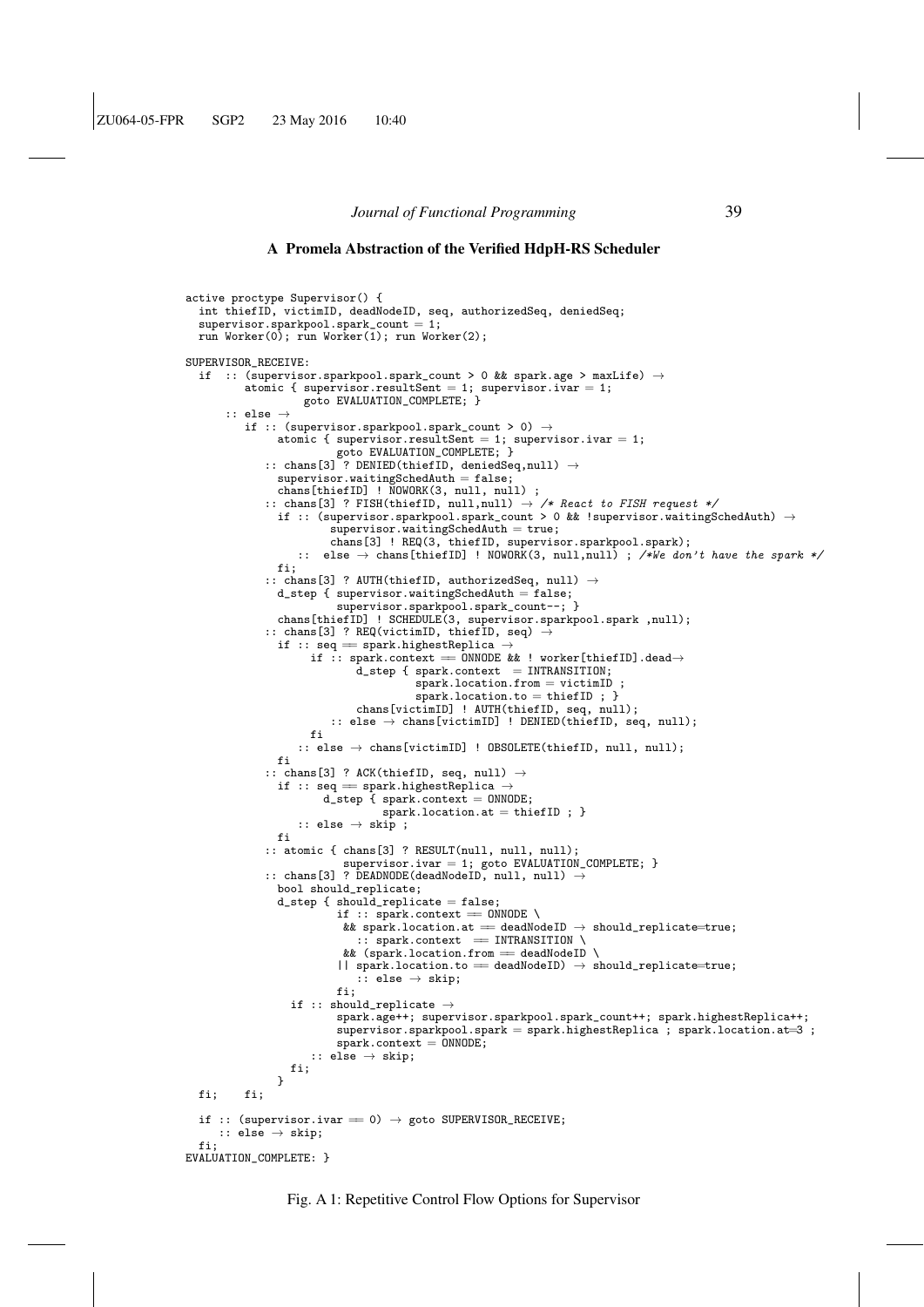```
proctype Worker(int me) {
  int thiefID, victimID, deadNodeID, seq, authorisedSeq, deniedSeq;
WORKER_RECEIVE:
  if :: (worker[me].sparkpool.spark_count > 0 && spark.age > maxLife) \rightarrowatomic { worker[me].resultSent = true;
                   chans[3] ! RESULT(null,null,null);
                   goto END; }
      :: else →
        if :: skip \rightarrow /* die */
              \overline{\text{worker}}[me].dead = true;
              report_death(me);
              goto END;
            :: (worker[me].sparkpool.spark_count > 0) \rightarrowchans[3] ! RESULT(null,null,null);
            :: (worker[me].sparkpool.spark_count = 0
                 && (worker[me].waitingFishReplyFrom == -1) && spark.age < (maxLife+1)) \rightarrowint victim;
                 d_step {
                 if
                 :: (0! = me) \& \& !worker[0].dead\& (\text{worker}[me].lastTried-0) \rightarrow victim=0;<br>:: (1! = me) \& \& !worker[1].dead\& \& \text{worker}[me].lastTried-1) \rightarrow victim=1;(1! = me)&&!worker[1].dead&&(worker[me].lastTried-1) \rightarrow victim=1;
                 :: (2! = me)&&!worker[2].dead&&(worker[me].lastTried-2) \rightarrow victim=2;
                 :: skip \rightarrow = 3; /* supervisor */
                 fi;
                 worker[me].lastTried=victim;
                 worker[me].waitingFishReplyFrom = victim;
              };
              chans[chosenVictimID] ! FISH(me, null, null) ;
            :: chans[me] ? NOWORK(victimID, null, null) \rightarrowworker[me].waitingFishReplyFrom = -1; /* can fish again */
            :: chans[me] ? FISH(thiefID, null, null) \rightarrow /* React to FISH request */
              if :: (worker[me].sparkpool.spark_count > 0 && ! worker[me].waitingSchedAuth) \rightarrowworker[me].waitingSchedAuth = true;
                  chans[3] ! REQ(me, thiefID, worker[me].sparkpool.spark);<br>:: else \rightarrow chans[thiefID] ! NOWORK(me, null, null) ;
              fi
            :: chans[me] ? AUTH(thiefID, authorisedSeq, null) \rightarrowd_step { worker[me].waitingSchedAuth = false;
                            worker[me].sparkpool.spark_count--;
                            worker[me].waitingFishReplyFrom = -1; }
            chans[thiefID] ! SCHEDULE(me, worker[me].sparkpool.spark, null);<br>:: chans[me] ? DENIED(thiefID, deniedSeq, null) \rightarrow\text{worker}[me].waitingSchedAuth = false;
                 chans[thiefID] ! NOWORK(me, null, null)
            :: chans[me] ? OBSOLETE(thiefID, null, null) \rightarrowd_{\text{step}} { worker[me].waitingSchedAuth = false;
                         worker[me].sparkpool.spark_count--;
                         worker[me].waitingFishReplyFrom = -1; }
              chans[thiefID] ! NOWORK(me, null, null)
            :: chans[me] ? SCHEDULE(victimID, seq, null) \rightarrowd_step { worker[me].sparkpool.spark_count++;
                            worker[me].sparkpool.spark = seq ;
                            spark.age++; }
            chans[3] ! ACK(me, seq, null) ; /* Send ACK To supervisor */<br>:: chans[me] ? DEADNODE(deadNodeID, null, null) \rightarrowd_step { if :: worker[me].waitingFishReplyFrom > deadNodeID \rightarrowworker[me].waitingFishReplyFrom = -1;
                             :: else \rightarrow skip;
                         fi ; };
  fi; fi ;
  if :: (supervisor.ivar == 1) \rightarrow goto END;:: else \rightarrow goto WORKER_RECEIVE;
  f:END·1
```
Fig. A 2: Repetitive Control Flow Options for a Worker